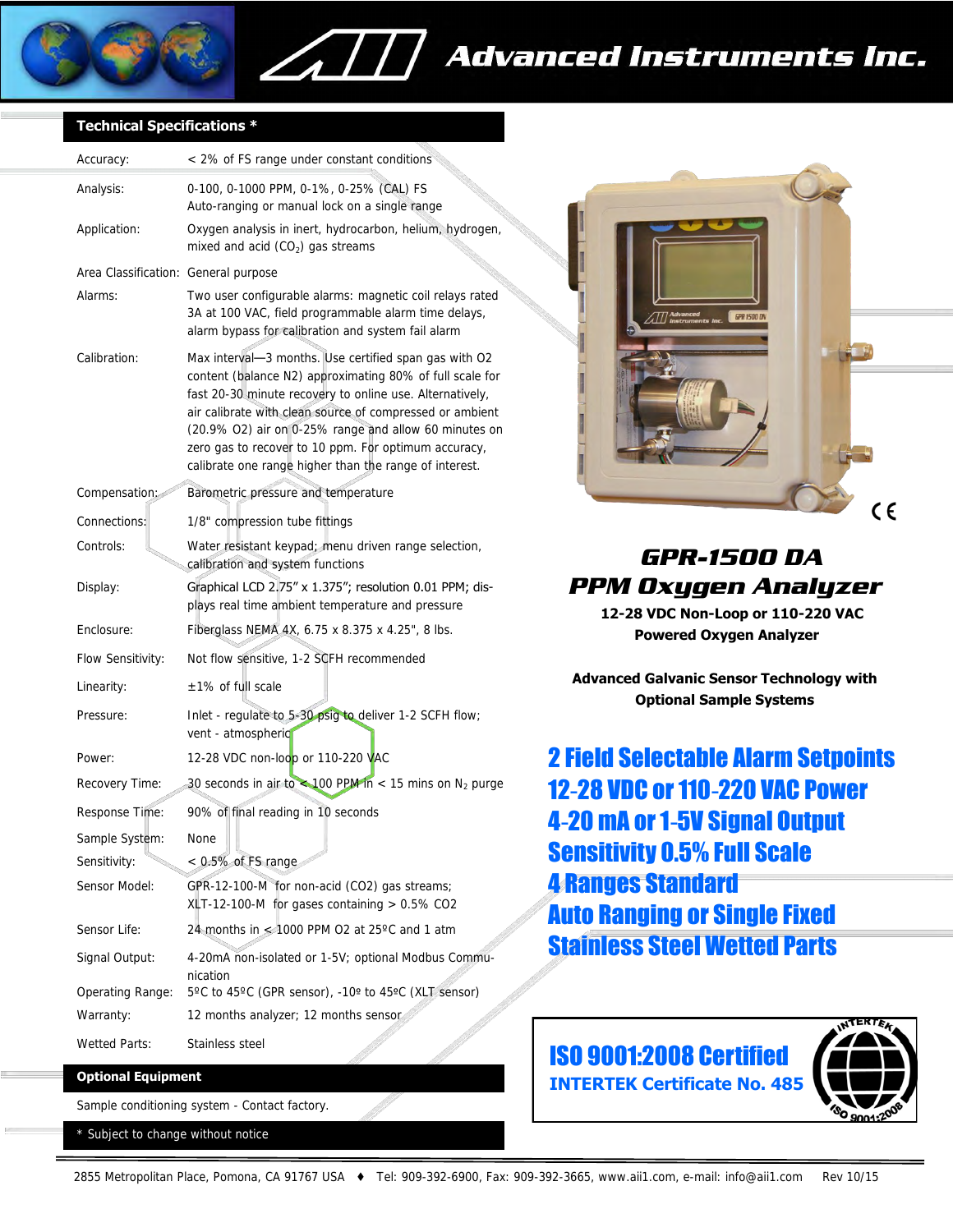

**Advanced Instruments Inc.** 

Gas analysis solutions through advanced analyzer and sensor technology

# *GPR-1500 DA ppm Oxygen Transmitter*



## Owner's Manual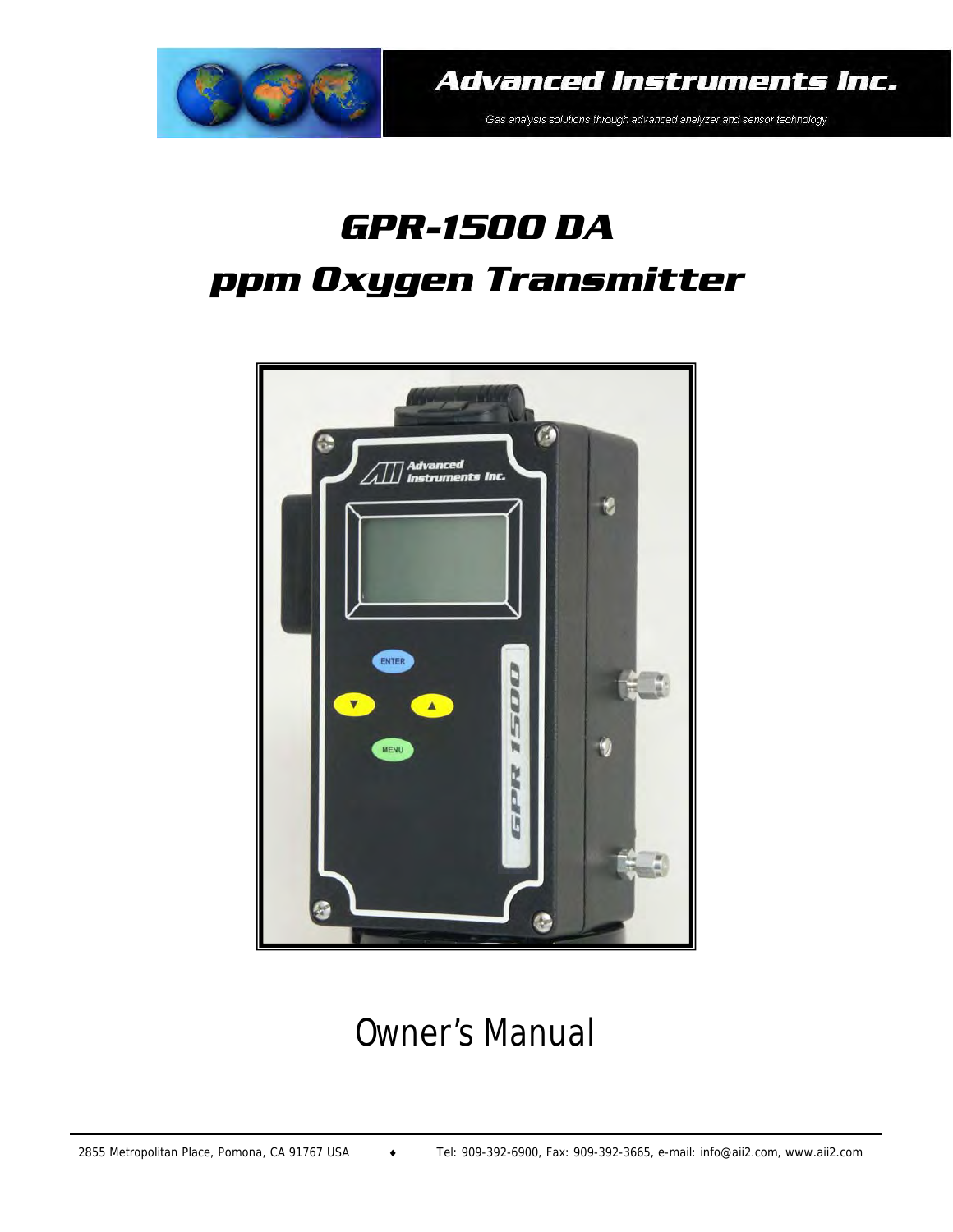

## Table of Contents

| <b>Introduction</b>                  |     |
|--------------------------------------|-----|
| <b>Quality Control Certification</b> | 2   |
| <b>Safety</b>                        | 3   |
| <b>Features &amp; Specifications</b> | 4   |
| Operation                            | 5   |
| <b>Maintenance</b>                   | 6   |
| <b>Spare Parts</b>                   |     |
| Troubleshooting                      | 8   |
| Warranty                             | 9   |
| <b>Material Safety Data Sheets</b>   | 10  |
| <b>Drawings</b>                      | A/R |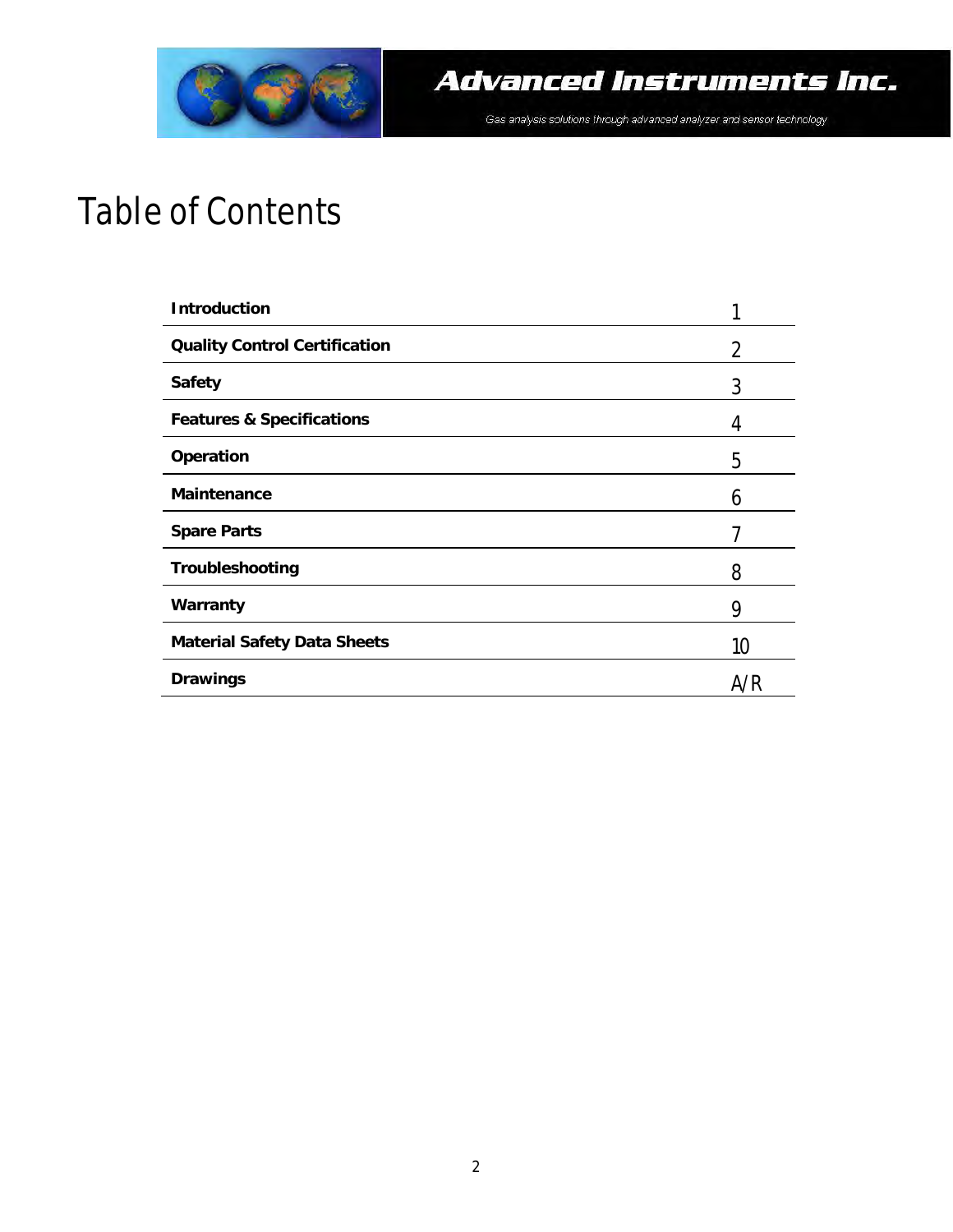

## 1 Introduction

Your new oxygen transmitter incorporated an advanced electrochemical sensor specific to oxygen along with stateof-the-art digital electronics designed to give you years of reliable precise oxygen measurements in variety of industrial oxygen applications.

To obtain maximum performance from your new oxygen transmitter, please read and follow the guidelines provided in this Owner's Manual.

Every effort has been made to select the most reliable state of the art materials and components, to design the transmitter for superior performance and minimal cost of ownership. This transmitter was tested thoroughly by the manufacturer prior to shipment for best performance.

However, modern electronic devices do require service from time to time. The warranty included herein plus a staff of trained professional technicians to quickly service your transmitter is your assurance that we stand behind every transmitter sold.

The serial number of this transmitter may be found on the inside the transmitter. You should note the serial number in the space provided and retains this Owner's Manual as a permanent record of your purchase, for future reference and for warranty considerations.

Serial Number: \_\_\_\_\_\_\_\_\_\_\_\_\_\_\_\_\_\_\_\_\_\_\_

Advanced Instruments Inc. appreciates your business and pledges to make every effort to maintain the highest possible quality standards with respect to product design, manufacturing and service.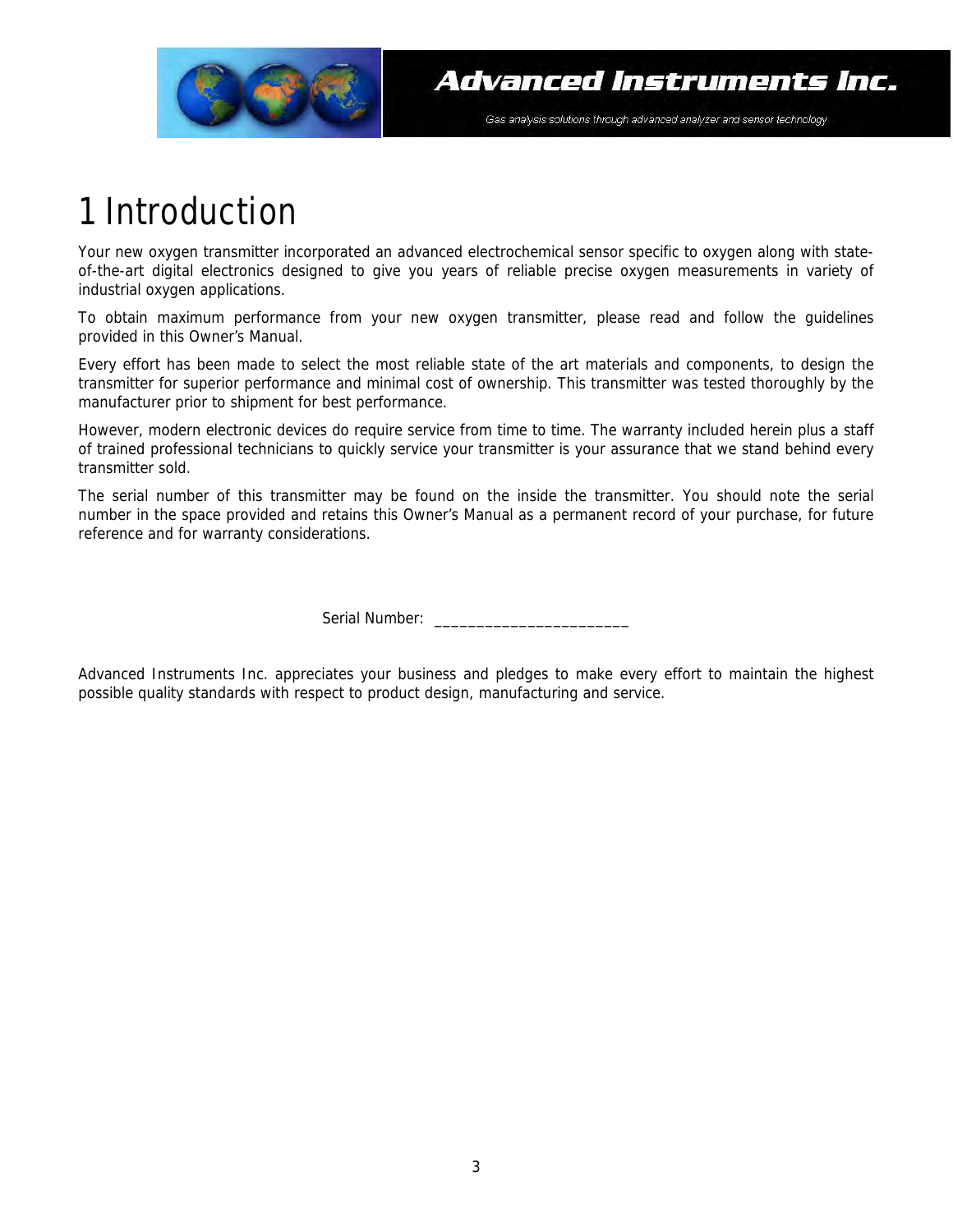

# 2 Quality Control Certification

| Date:               | <b>Customer:</b>                                                    | <b>Order No.:</b> | <b>Pass</b> |
|---------------------|---------------------------------------------------------------------|-------------------|-------------|
| Model:              | GPR-1500 DA ppm Oxygen Transmitter                                  |                   |             |
| Sensor:             | GPR-12-100-M ppm Oxygen Sensor<br>() XLT-12-100-M ppm Oxygen Sensor |                   |             |
| <b>Serial Nos.:</b> |                                                                     | Sensor            |             |
| <b>Accessories:</b> | Owner's Manual                                                      |                   |             |
| Configuration:      | A-1151-E-A4 PCB Assembly Main Processing                            |                   |             |
|                     | PCB Assembly Alarms/Power Connection<br>A-1153-A-A4                 |                   |             |
|                     | Software rev:                                                       |                   |             |
|                     | Ranges: 0-100, 0-1000 ppm, 0-1%, 0-25%                              |                   |             |
|                     | Power: 12-36V DC two wire loop power                                |                   |             |
|                     | Barometric pressure and temperature compensation                    |                   |             |
|                     | NEMA 4X rated wall mount enclosures                                 |                   |             |

| Test:                                                          | <b>Pass</b>                             | <b>Pass</b> |
|----------------------------------------------------------------|-----------------------------------------|-------------|
| Set default zero                                               |                                         |             |
| Set default span @ 600uA or 300uA                              | Alarm delay                             |             |
| Zero calibration                                               | Alarm bypass                            |             |
| Span Calibration                                               | Alarm configurations; ALARM 1, ALARM 2  |             |
| Analog signal output 4-20mA full scale                         | Alarm function; ALARM 1, ALARM 2        |             |
| Calibrates with adequate span adjustment within 10-50% FS      | Alarm relays; ALARM 1, ALARM 2          |             |
| Baseline drift on zero gas $<$ $\pm$ 2% FS over 24 hour period | Alarm system fail, dry contact          |             |
| Noise level $<$ $\pm$ 1.0% FS                                  | Overall inspection for physical defects |             |
|                                                                |                                         |             |

#### **Options:**

**Notes:**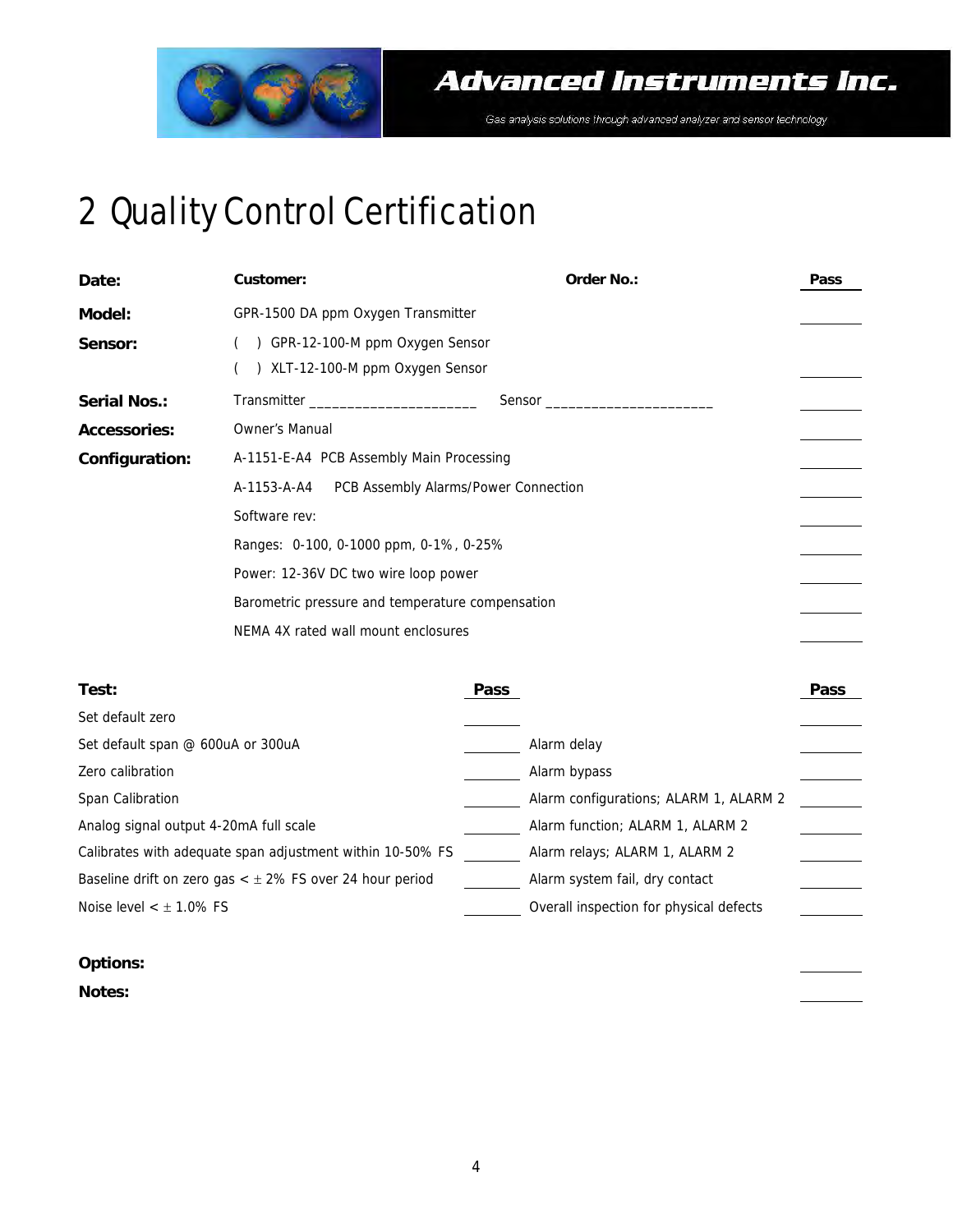

## 3 Safety

### General

This section summarizes the essential precautions applicable to the GPR-1500DA ppm Oxygen Transmitter. Additional precautions specific to individual transmitter are contained in the following sections of this manual. To operate the transmitter safely and obtain maximum performance follow the basic guidelines outlined in this Owner's Manual.

**Caution:** This symbol is used throughout the Owner's Manual to **Caution** and alert the user to recommended safety and/or operating guidelines.

**Danger:** This symbol is used throughout the Owner's Manual to identify sources of immediate **Danger** such as the presence of hazardous voltages.

**Read Instructions:** Before operating the transmitter read the instructions.

**Retain Instructions:** The safety precautions and operating instructions found in the Owner's Manual should be retained for future reference.

**Heed Warnings:** Follow all warnings on the transmitter, accessories (if any) and in this Owner's Manual.

**Follow Instructions:** Observe all precautions and operating instructions. Failure to do so may result in personal injury or damage to the transmitter.

#### Pressure and Flow

**Inlet Pressure:** GPR-1500DA ppm Oxygen Transmitters are designed for flowing samples, equipped with 1/8" bulkhead tube fitting connections on the side of the unit (unless otherwise indicated, either fitting can serve as inlet or vent) and are intended to operate at positive pressure regulated to between 5-30 psig.

**Caution:** If equipped with a H2S scrubber as part of an optional sample conditioning system, inlet pressure must not exceed 30 psig.

**Outlet Pressure:** The sample gas vent pressure should be atmospheric.

#### Installation

**Oxygen Sensor:** DO NOT open the sensor. The sensor contains a corrosive liquid electrolyte that could be harmful if touched or ingested, refer to the Material Safety Data Sheet contained in the Owner's Manual appendix. Avoid contact with any liquid or crystal type powder in or around the sensor or sensor housing, as either could be a form of electrolyte. Leaking sensors should be disposed of in accordance with local regulations.

**Mounting:** The transmitter is approved for indoor or outdoor use. Mount as recommended by the manufacturer.

**Power:** Supply power to the transmitter only as rated by the specification or markings on the transmitter enclosure. The wiring that connects the transmitter to the power source should be installed in accordance with recognized electrical standards and so they are not pinched particularly near the power source and the point where they attach to the transmitter. Never yank wiring to remove it from an outlet or from the transmitter.

**Operating Temperature:** The maximum operating temperature is 45° C.

**Heat:** Situate and store the transmitter away from sources of heat.

**Liquid and Object Entry:** The transmitter should not be immersed in any liquid. Care should be taken so that liquids are not spilled into and objects do not fall into the inside of the transmitter.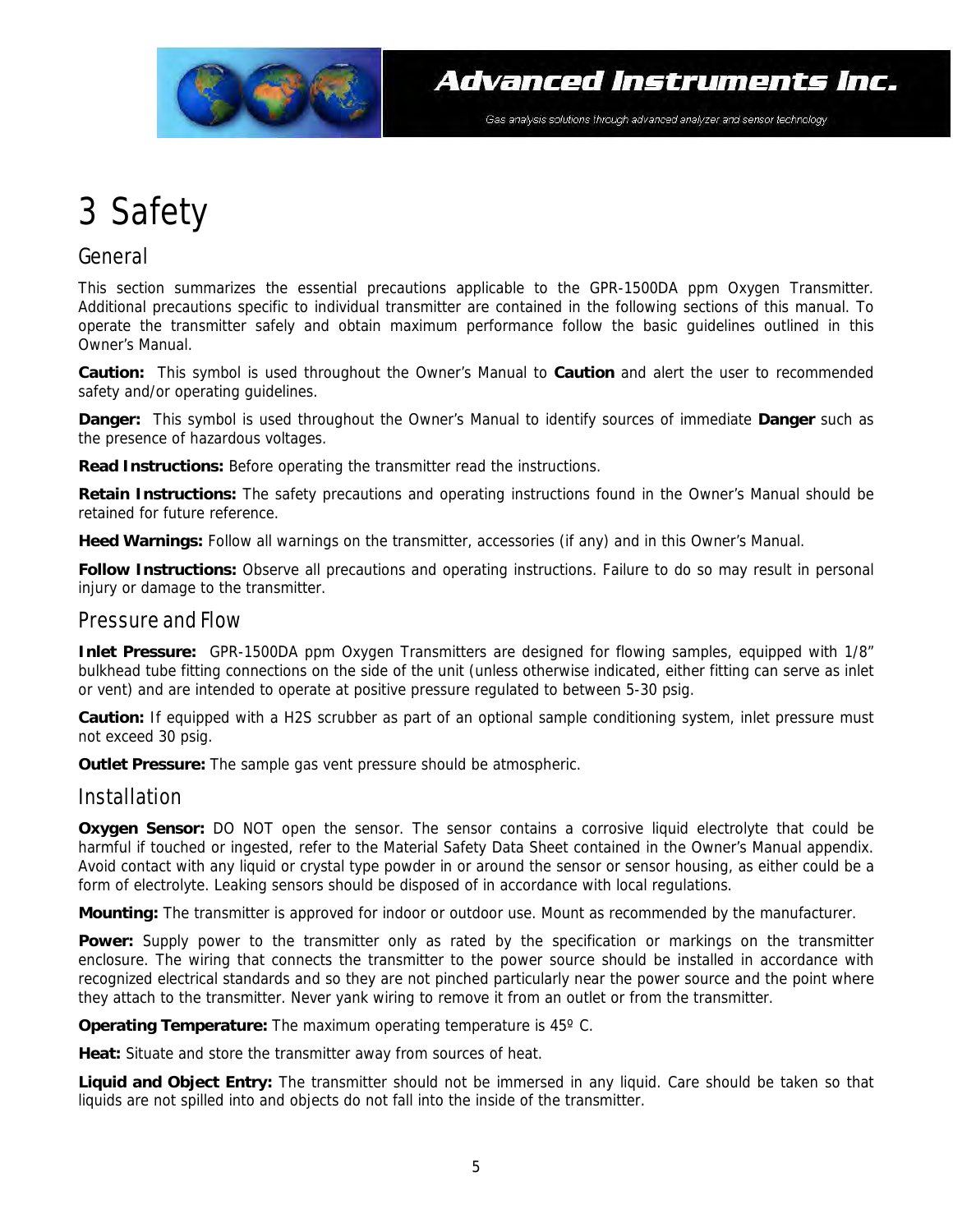

**Handling:** Do not use force when using the switches and knobs. Before moving your transmitter be sure to disconnect the wiring/power cord and any cables connected to the output terminals located on the transmitter.

#### Maintenance

**Serviceability:** Except for replacing the oxygen sensor, there are no parts inside the transmitter for the operator to service.

Only trained personnel with the authorization of their supervisor should conduct maintenance.

**Oxygen Sensor:** DO NOT open the sensor. The sensor contains a corrosive liquid electrolyte that could be harmful if touched or ingested, refer to the Material Safety Data Sheet contained in the Owner's Manual appendix. Avoid contact with any liquid or crystal type powder in or around the sensor or sensor housing, as either could be a form of electrolyte. Leaking sensors should be disposed of in accordance with local regulations.

**Troubleshooting:** Consult the guidelines in Section 8 for advice on the common operating errors before concluding that your transmitter is faulty.

Do not attempt to service the transmitter beyond those means described in this Owner's Manual. Do not attempt to make repairs by yourself as this will void the warranty as per Section 10 and may result in electrical shock, injury or damage. All other servicing should be referred to qualified service personnel.

**Cleaning:** The transmitter should be cleaned only as recommended by the manufacturer. Wipe off dust and dirt from the outside of the unit with a soft damp cloth then dry immediately. Do not use solvents or chemicals.

**Nonuse Periods:** If the transmitter is equipped with a range switch advance the switch to the OFF position and disconnect the power when the transmitter is left unused for a long period of time.

## 4 Features & Specifications

See last page, this page left blank intentionally.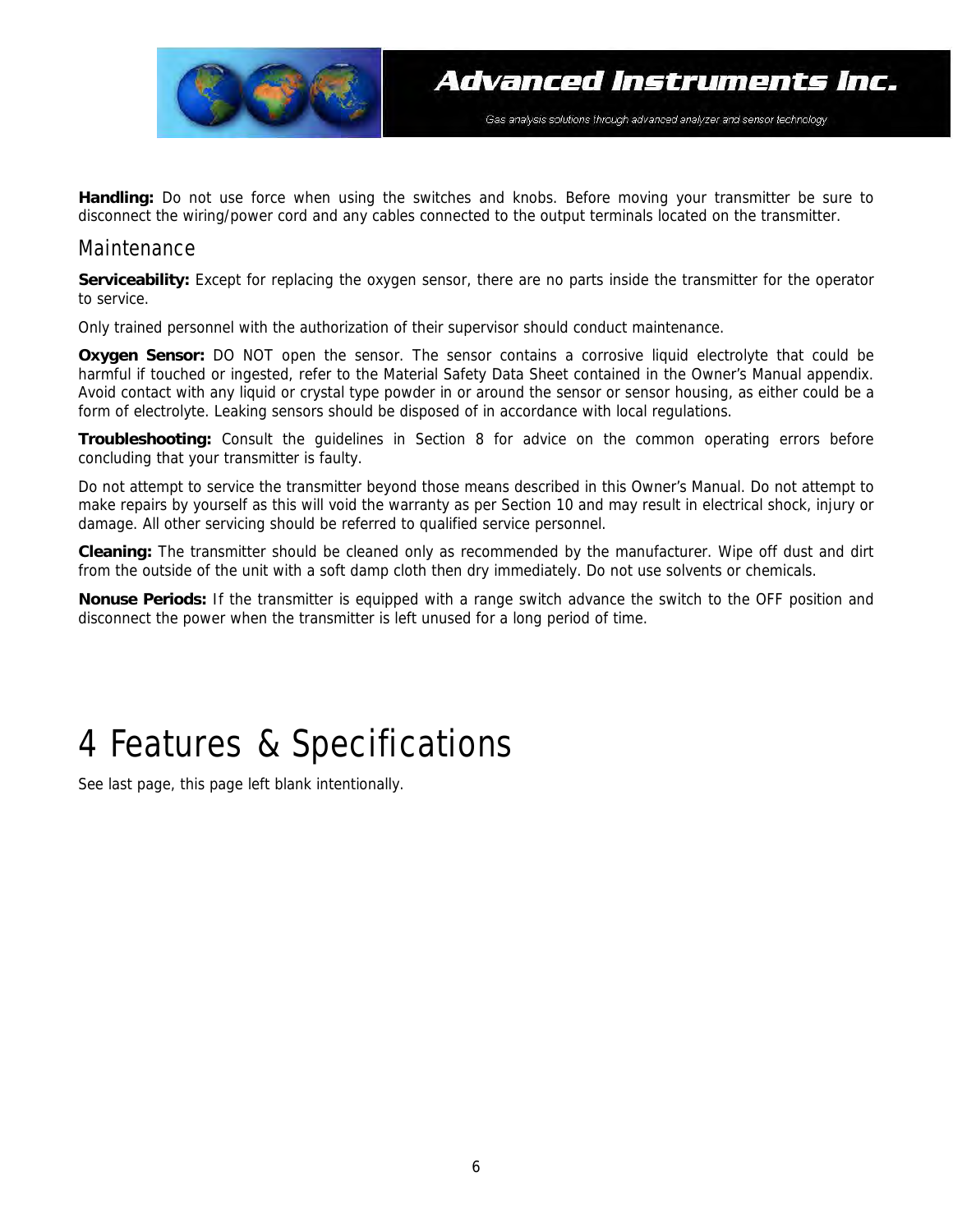

## 5 Operation

### Principle of Operation

The GPR-1500DA oxygen transmitter incorporates a variety of ppm range advanced galvanic fuel cell type sensors. The transmitter is configured in two sections. The transmitter is a compact efficient package configured with the oxygen sensor and separate circuit boards for signal processing and terminals for incoming power, power supply, signal output and alarm relay contacts housed in a general purpose NEMA 4X rated enclosure.

#### **Advanced Galvanic Sensor Technology:**

The sensors function on the same principle and are specific for oxygen. They measure the partial pressure of oxygen from low ppm to 100% levels in inert gases, gaseous hydrocarbons, helium, hydrogen, mixed gases, acid gas streams and ambient air. Oxygen, the fuel for this electrochemical transducer, diffusing into the sensor reacts chemically at the sensing electrode to produce an electrical current output proportional to the oxygen concentration in the gas phase. The sensor's signal output is linear over all ranges and remains virtually constant over its useful life. The sensor requires no maintenance and is easily and safely replaced at the end of its useful life.

Proprietary advancements in design and chemistry add significant advantages to an extremely versatile oxygen sensing technology. Sensors for low ppm analysis recover from air to ppm levels in minutes, exhibit longer life and reliable quality. The expected life of our new generation of percentage range sensors now range to five and ten years with faster response times and greater stability. Another significant development involves expanding the operating temperature range for percentage range sensors from -30°C to 50°C.

#### **Electronics:**

The signal generated by the sensor is processed by state of the art low power micro-processor based digital circuitry. The first stage amplifies the signal. The second stage eliminates the low frequency noise. The third stage employs a high frequency filter and compensates for signal output variations caused by ambient temperature changes. The result is a very stable signal. Sample oxygen is analyzed very accurately. Response time of 90% of full scale is less than 10 seconds (actual experience may vary due to the integrity of sample line connections, dead volume and flow rate selected) on all ranges under ambient monitoring conditions. Sensitivity is typically 0.5% of full scale low range. Oxygen readings may be recorded by an external device via the 0-1V signal output jack.

The circuit for the 4-20mA signal output and two adjustable alarms is powered by a DC/DC transformer that requires a 12-36VDC power source and separate wiring for the outputs. A loop power source is not sufficient to power to the circuit. The 4-20mA output is also represented on full scale oxygen readings to an external device.

#### **Sample System:**

The GPR-1500DA is supplied without a sample conditioning system thereby giving users the option of adding their own or purchasing a factory designed sample conditioning system. Whatever the choice, the sample must be properly presented to the sensor to ensure an accurate measurement. Users interested in adding their own sample conditioning system should consult the factory. Advanced Instruments Inc. offers a full line of sample handling, conditioning and expertise to meet your application requirements. Contact us at 909-392-6900 or e-mail us at aii2@earthlink.net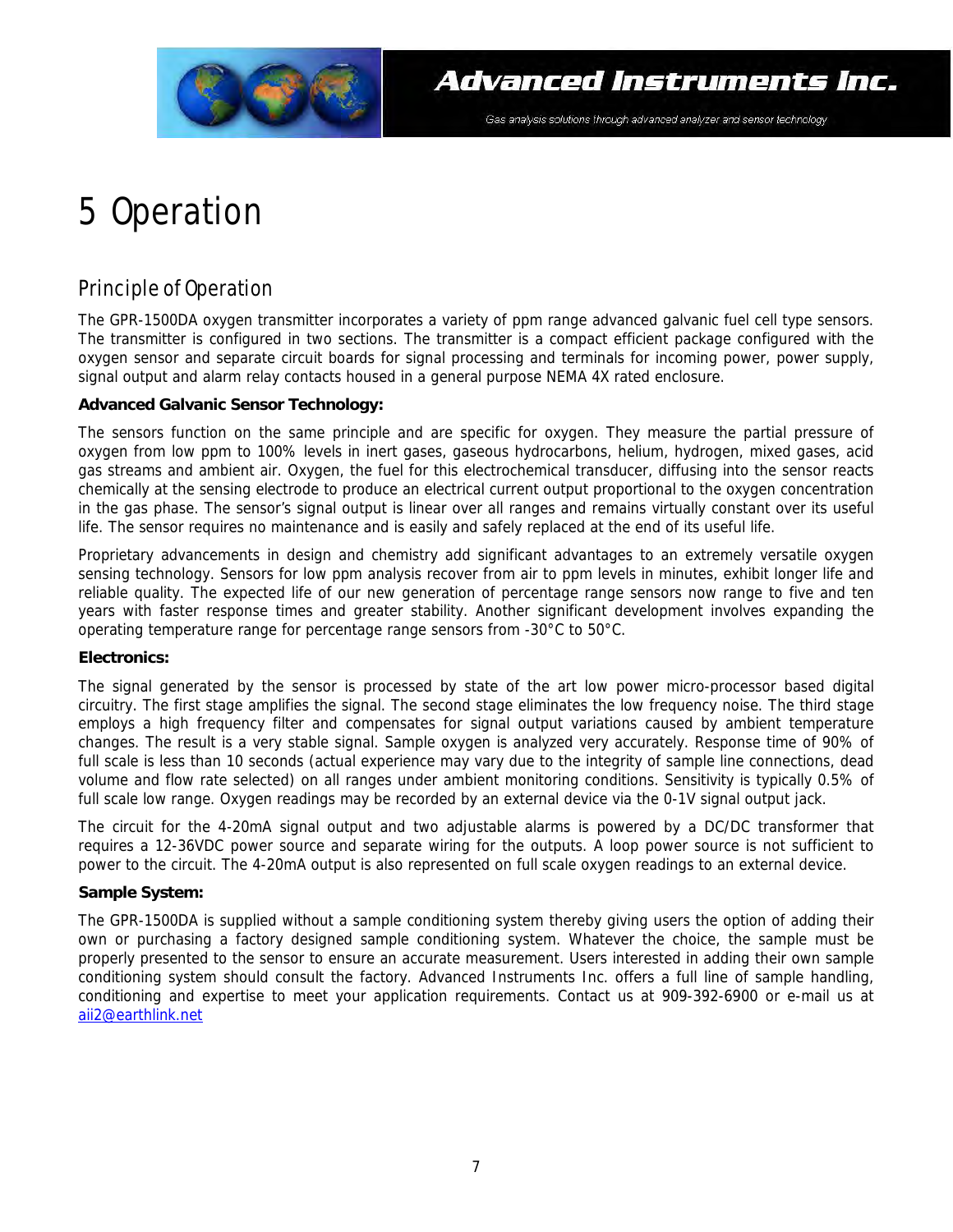

#### Pressure & Flow

All electrochemical oxygen sensors respond to partial pressure changes in oxygen. The inlet pressure must always be higher than the pressure at the outlet vent which is normally at atmospheric pressure.

#### **Flow Through Configuration:**

The sensor is exposed to sample gas that must flow or be drawn through metal tubing inside the transmitter. The GPR-1500DA internal sample system includes 1/8" compression tube inlet and vent fittings, a stainless steel sensor housing with an o-ring seal to prevent the leakage of air and stainless steel tubing.

Flow rates of 1-5 SCFH cause no appreciable change in the oxygen reading. However, flow rates above 5 SCFH generate backpressure and erroneous oxygen readings because the diameter of the integral tubing cannot evacuate the sample gas at the higher flow rate. The direction the sample gas flows is not important, thus either tube fitting can serve as the inlet or vent – just not simultaneously.

A flow indicator with an integral metering valve upstream of the sensor is recommended as a means of controlling the flow rate of the sample gas. A flow rate of 2 SCFH or 1 liter per minute is recommended for optimum performance.

**Caution:** Do not place your finger over the vent (it pressurizes the sensor) to test the flow indicator when gas is flowing to the sensor. Removing your

finger (the restriction) generates a vacuum on the sensor and may damage the sensor (voiding the sensor warranty).

To avoid generating a vacuum on the sensor (as described above) during operation, always select and install the vent fitting first and remove the vent fitting last.

#### **Application Pressure - Positive:**

A flow indicator with integral metering valve positioned upstream of the sensor is recommended for controlling the sample flow rate between 1-5 SCFH. To reduce the possibility of leakage for low ppm measurements, position a metering needle valve upstream of the sensor to control the flow rate and position a flow indicator downstream of the sensor.

If necessary, a pressure regulator (with a metallic diaphragm is recommended for optimum accuracy, the use of diaphragms of more permeable materials may result in erroneous readings) upstream of the flow control valve should be used to regulate the inlet pressure between 5-30 psig.

**Caution:** If equipped with a H2S scrubber as part of an optional sample conditioning system, inlet pressure must not exceed 30 psig.

#### **Application Pressure - Atmospheric or Slightly Negative:**

For accurate ppm range oxygen measurements, an optional external sampling pump should be positioned downstream of the sensor to draw the sample from the process, by the sensor and out to atmosphere. A flow meter is generally not necessary to obtain the recommended flow rate with most sampling pumps.

**Caution:** If the transmitter is equipped with an optional flow indicator with integral metering valve or a metering flow control valve upstream of the sensor - open the metering valve completely to avoid drawing a vacuum on the sensor and placing an undue burden on the pump.

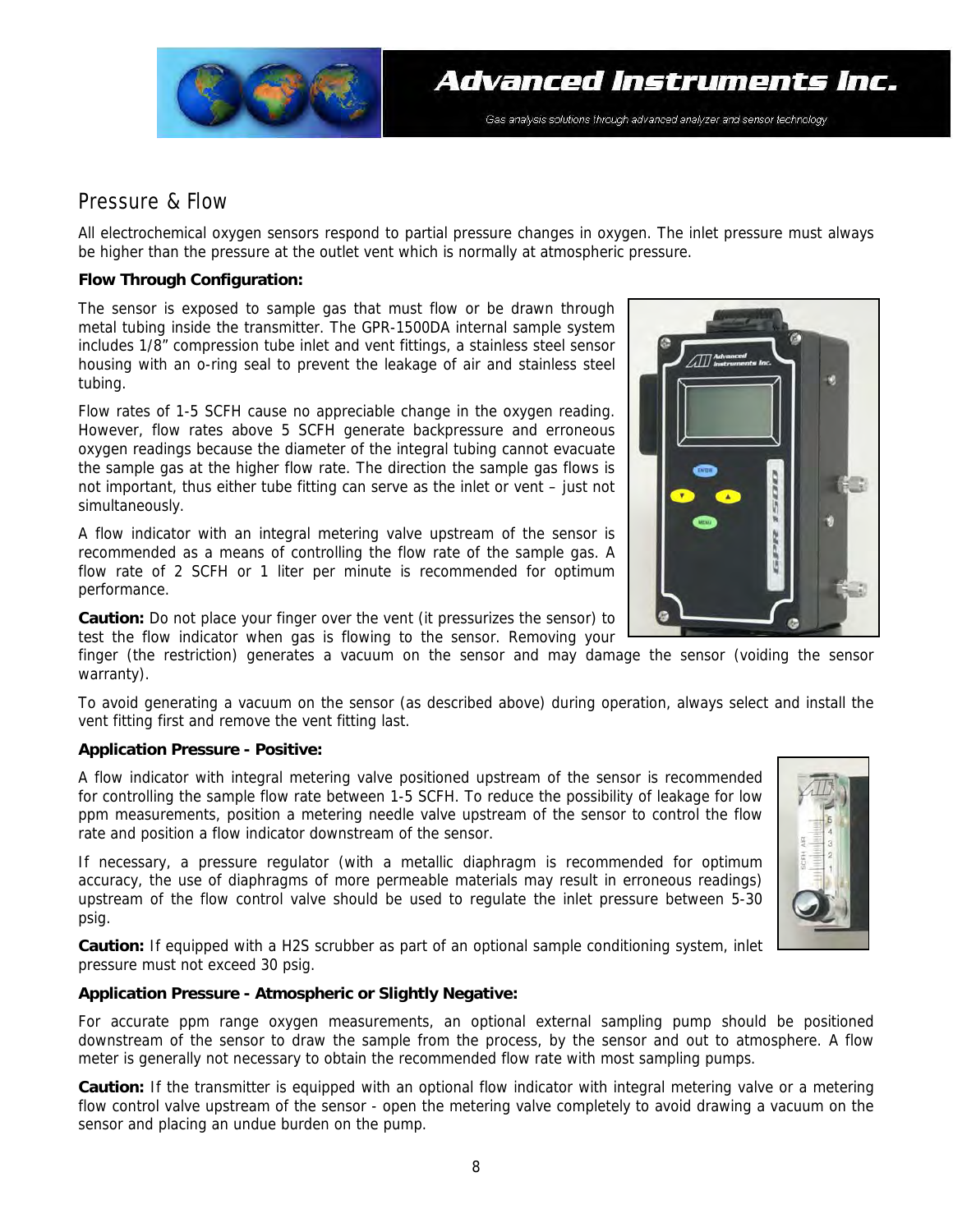

If pump loading is a consideration, a second throttle valve on the pump's inlet side may be necessary to provide a bypass path so the sample flow rate is within the above parameters.

#### **To avoid erroneous oxygen readings and damaging the sensor:**

- $\triangleright$  Do not place your finger over the vent (it pressurizes the sensor) to test the flow indicator when gas is flowing to the sensor. Removing your finger (the restriction) generates a vacuum on the sensor and may damage the sensor (voiding the sensor warranty).
- $\triangleright$  Assure there are no restrictions in the sample or vent lines
- ¾ Avoid drawing a vacuum that exceeds 14" of water column pressure unless done gradually
- ¾ Avoid excessive flow rates above 5 SCFH which generate backpressure on the sensor.
- $\triangleright$  Avoid sudden releases of backpressure that can severely damage the sensor.
- $\triangleright$  Avoid the collection of particulates, liquids or condensation collect on the sensor that could block the diffusion of oxygen into the sensor.
- $\triangleright$  If the transmitter is equipped with an optional integral sampling pump (positioned downstream of the sensor) and a flow control metering valve (positioned upstream of the sensor), completely open the flow control metering valve to avoid drawing a vacuum on the sensor and placing an undue burden on the pump.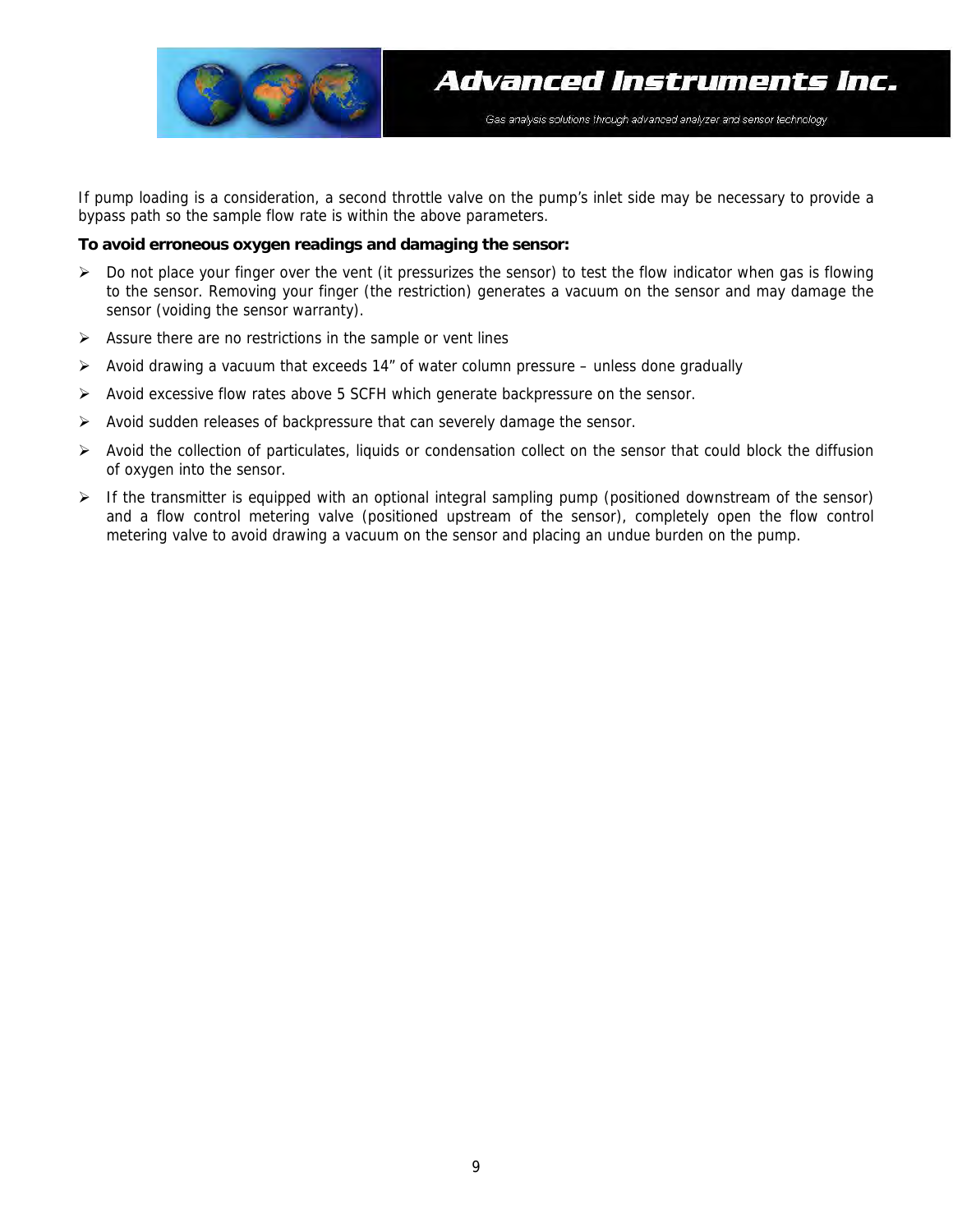

### Calibration & Accuracy

**Single Point Calibration:** As previously described the galvanic oxygen sensor generates an electrical current sensor exhibiting an absolute zero, e.g. the sensor does not generate a current output in the absence of oxygen. Given these linearity and absolute zero properties, single point calibration is possible.

**Pressure:** Because sensors are sensitive to the partial pressure of oxygen in the sample gas their output is a function of the number of molecules of oxygen 'per unit volume'. Readouts in percent are permissible only when the total pressure of the sample gas being analyzed remains constant. The pressure of the sample gas and that of the calibration gas(es) must be the same (reality  $<$  1-2 psi).



**Temperature:** The rate oxygen molecules diffuse into the sensor is controlled by a Teflon membrane otherwise known as an 'oxygen diffusion limiting barrier' and all diffusion processes are temperature sensitive, the fact the sensor's electrical output will vary with temperature is normal. This variation is relatively constant 2.5% per °C. A temperature compensation circuit employing a thermistor offsets this effect with an accuracy of +5% or better and generates an output function that is independent of temperature. There is no error if the calibration and sampling are performed at the same temperature or if the measurement is made immediately after calibration. Lastly, small temperature variations of 10-15 $^{\circ}$  produce  $<$  +1% error.

**Accuracy:** In light of the above parameters, the overall accuracy of an transmitter is affected by two types of errors: 1) those producing 'percent of reading errors', illustrated by Graph A below, such as  $\pm 5\%$  temperature compensation circuit, tolerances of range resistors and the 'play' in the potentiometer used to make span adjustments and 2) those producing 'percent of full scale errors', illustrated by Graph B, such as +1-2% linearity errors in readout devices, which are really minimal due to today's technology and the fact that other errors are 'spanned out' during calibration.

Graph C illustrates these 'worse case' specifications that are typically used to develop an transmitter's overall accuracy statement of +2% of full scale at constant temperature or +5% over the operating temperature range.  $OC$  testing is typically  $\lt +0.5\%$  prior to shipment.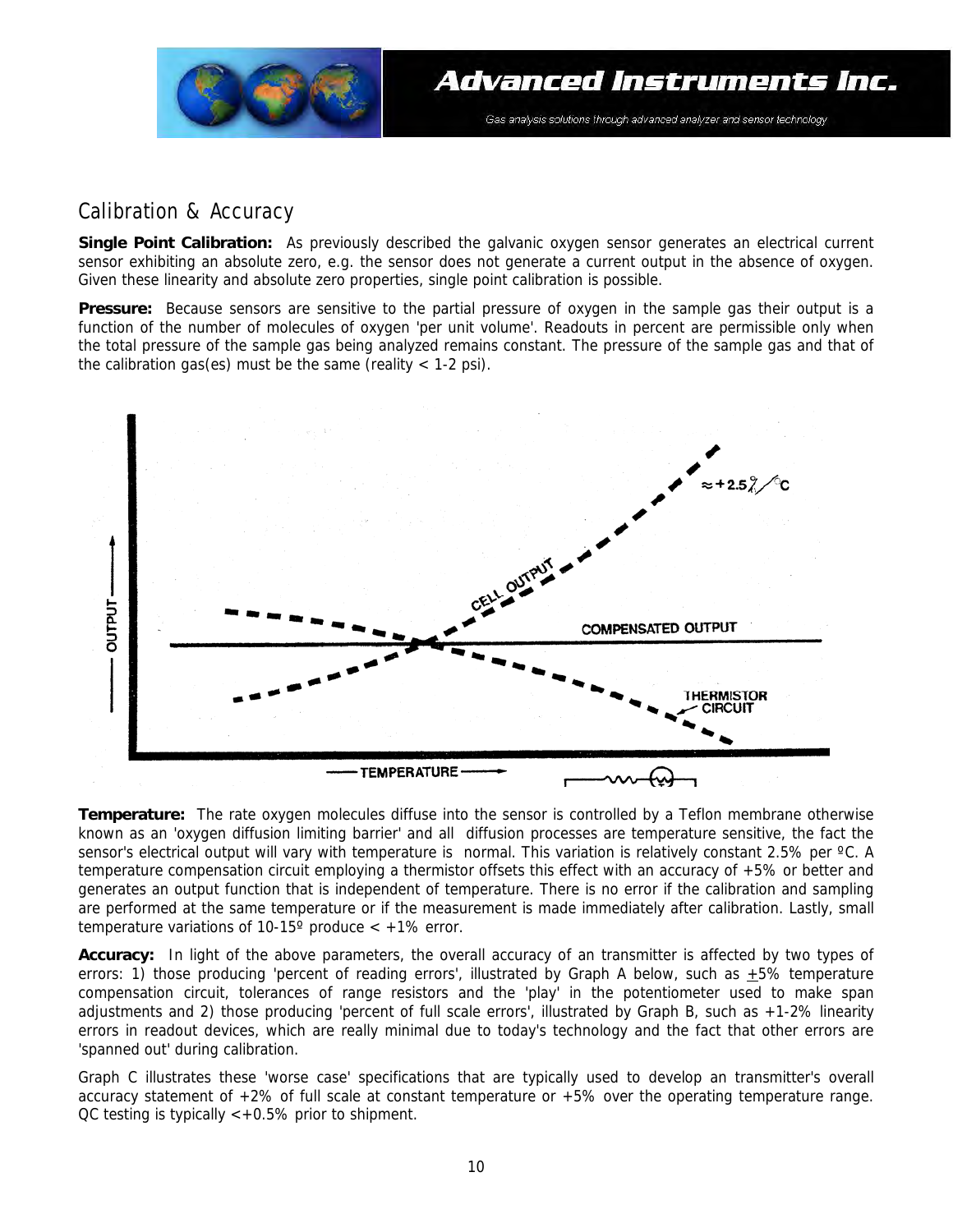

**Example:** As illustrated by Graph A any error, play in the multi-turn span pot or the temperature compensation circuit, during a span adjustment at 20.9% (air) of full scale range would be multiplied by a factor of 4.78 (100/20.9) if used for measurements of 95-100% oxygen concentrations. Conversely, an error during a span adjustment at 100% of full scale range is reduced proportionately for measurements of lower oxygen concentrations.

**Recommendation:** Calibrating with a span gas approximating 80% of the full scale range one or two ranges higher than the full scale range of interest is recommended for 'optimum calibration accuracy'. Always calibrate at the same temperature and pressure of the sample gas stream.

### Start-up

The GPR-1500DA ppm Oxygen Transmitter has been calibrated at the factory prior to shipment and is fully operational from the shipping container. The ppm oxygen sensor has been removed and packaged in a nitrogen atmosphere to assure optimum performance. Once installed, we recommend the user allow the transmitters to stabilize for 30 minutes and then recalibrate the device as instructed below.

#### **Installation Considerations:**

The GPR-1500DA consists of an electronic module that includes the terminals for incoming power and outgoing signal outputs, and, the power supply, sensor housing; and, 1/8" sample inlet and vent connections housed in a NEMA 4X rated enclosure.

For optimum accuracy zero and calibrate a ppm transmitter after it has been allowed to stabilize, typically 24-36 hours after installation. Assuming the initial zero is performed according to the procedure described herein, the analyzer should not require zeroing again until the either the sensor is replaced or a change is made to the sample system or gas lines. Following the initial zero and calibration, the analyzer should not require span calibration again for up to 3 months under "normal" application conditions as described in the published specifications.

**Note:** As described below, zeroing the transmitter is recommended for measurements below 1 ppm. The low end sensitivity (zero capability) has been verified at the factory; however, no ZERO OFFSET adjustment has been made. A factory adjustment would be meaningless because of the difference in sample systems and leakage factors between the factory set-up and the actual application conditions

- 1. Assemble the necessary hardware for mounting the transmitter and optional components such as coalescing or particulate filters and pumps, 1/8" metal or plastic tubing for interconnecting the transmitter and optional components.
- 2. Review the application conditions to ensure the sample is suitable for analysis. **Note:** In natural gas applications such as extraction and transmission, a low voltage current is applied to the pipeline itself to inhibit corrosion. As a result, electronic devices can be affected unless adequately grounded.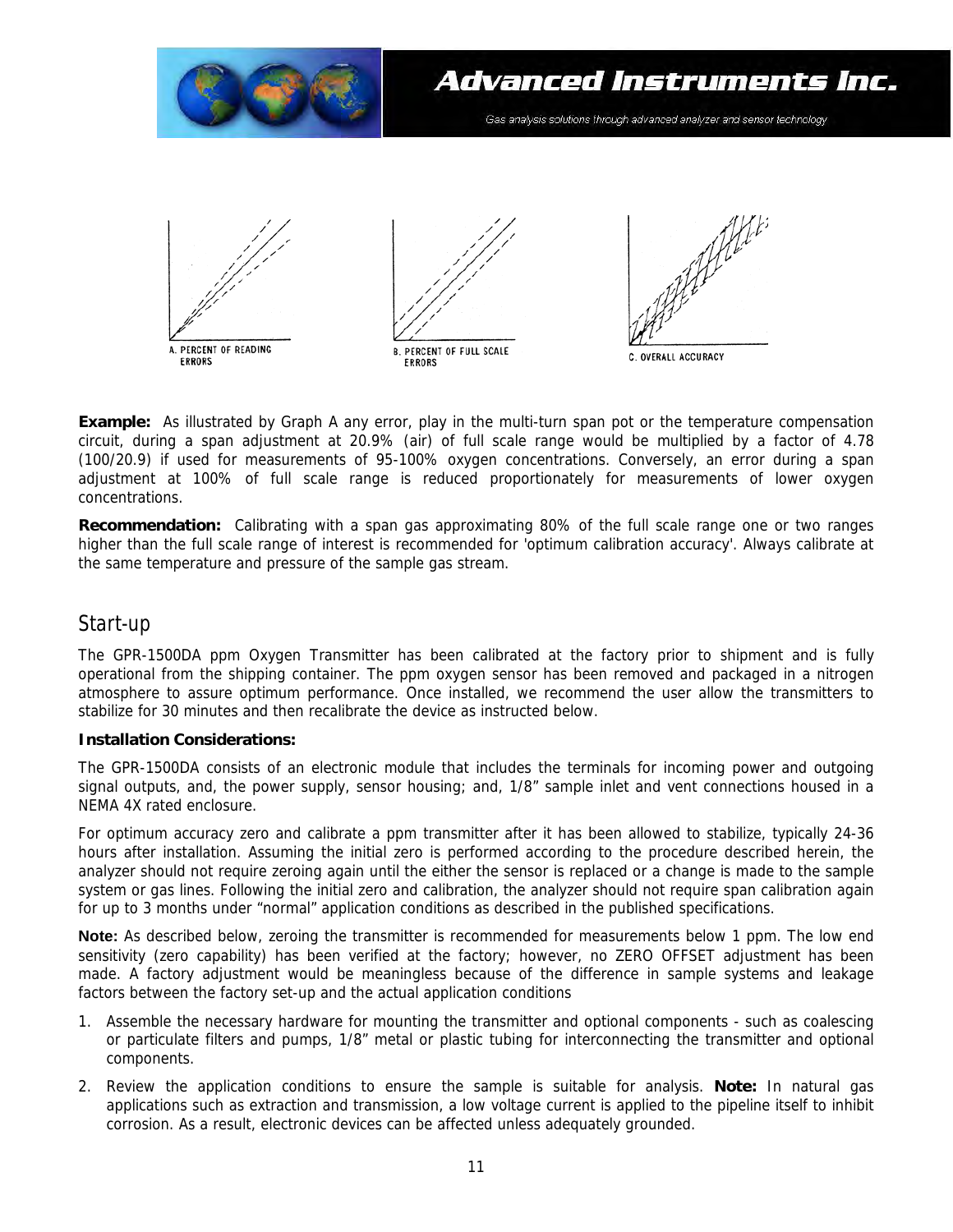

- 3. Temperature: The sample must be sufficiently cooled before it enters the transmitter and any optional components. A coiled 10 foot length of ¼" stainless steel tubing is sufficient for cooling sample gases as high as 1,800ºF to ambient.
- 4. Pressure & Flow: As described above.
- 5. Moisture & Particulates: Prevent water and/or particulates from entering the sample system. They can clog the tubing and damage the optional components such as pumps, scrubbers or sensors. Installation of a suitable coalescing or particulate filter is required to remove condensation, moisture and/or particulates from the sample gas to prevent erroneous analysis readings and damage to the sensor or optional components. Consult the factory for recommendations concerning the proper selection and installation of components.
- 6. Contaminants: A gas scrubber and flow indicator with integral metering valve are required upstream of the transmitter to remove interfering gases such as oxides of sulfur and nitrogen or hydrogen sulfide that can produce false readings and reduce the expected life of the sensor. Installation of a suitable scrubber is required to remove the contaminant from the sample gas to prevent erroneous analysis readings and damage to the sensor or optional components. Consult the factory for recommendations concerning the proper selection and installation of components.
- 7. Gas connections: Inlet and outlet vent gas lines require 1/8" diameter tubing preferably metal.
- 8. Power connection: Locate a source of AC power to meet area classification and to plug in the charging adapter.
- 9. Zero calibration (required only for very low percentage range measurements).
- 10. Span calibration Users are responsible for certified span gas cylinder, regulator and flow control valve.

#### **Mounting the Transmitter:**

The GPR-1500DA is housed in a 9Hx4Wx3.5"D NEMA4X rated enclosure. This configuration is designed to be mounted directly to any flat vertical surface, wall or bulkhead plate with eight (8) of the appropriate screws. To facilitate servicing the interior of the transmitters, position it approximately 5 feet off ground level.

- 1. Remove the four (4) screws securing the top section of the enclosure, set them aside for reinstallation and raise the hinged top section 180° until it locks in place.
- 2. Locate the mounting holes cast into the enclosure.
- 3. Secure the enclosure to a vertical surface approximately 5 feet from the floor or a level accessible to service personnel. This requires the user to supply four (4) additional proper size screws and anchors.
- 4. **Caution:** Do not remove or discard the gaskets from either the enclosure or junction box. Failure to reinstall either gasket will void the NEMA 4 rating and RFI protection.

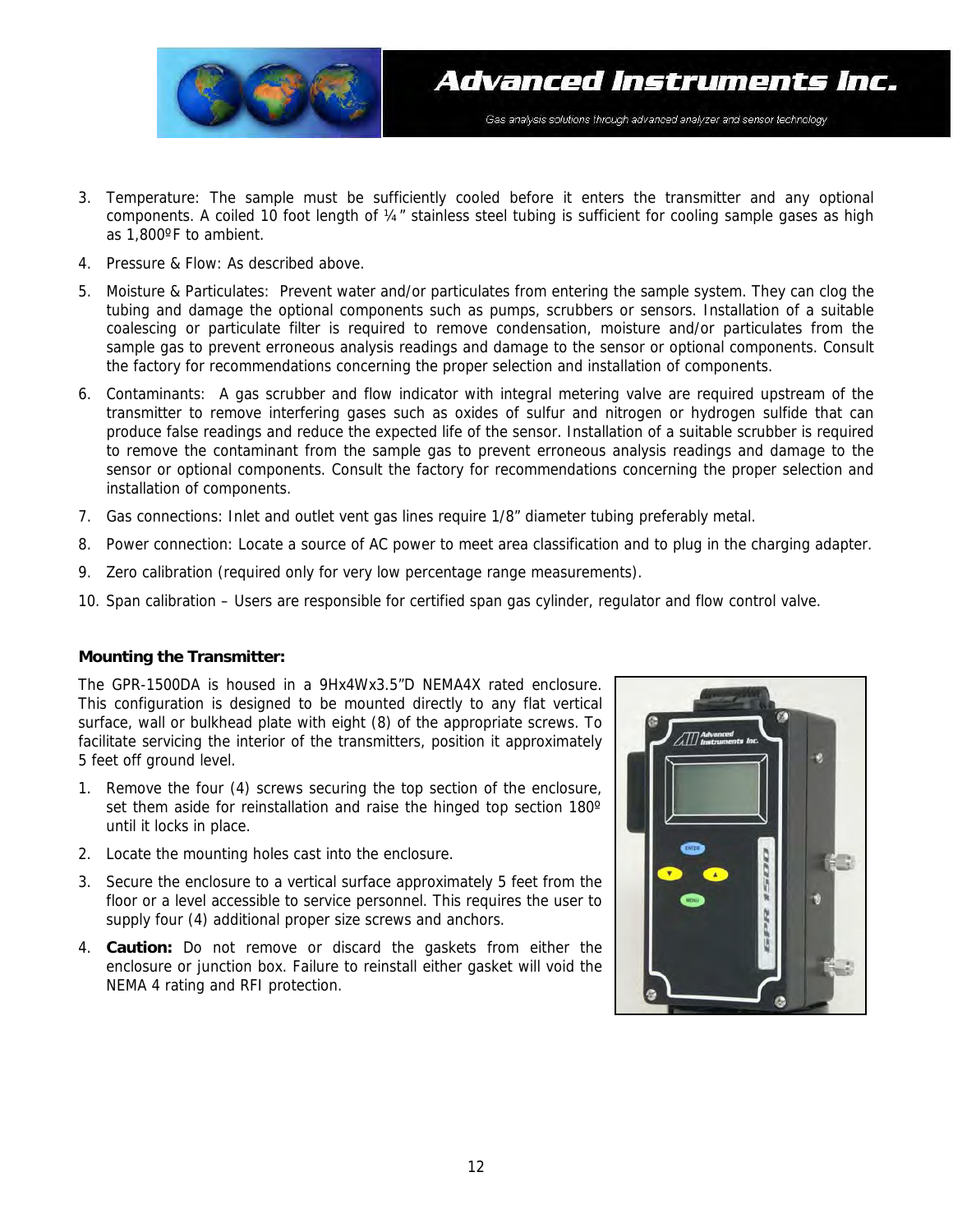

#### **Gas Connections:**

The GPR-1500DA with its standard flow through configuration is designed for positive pressure samples and requires connections for incoming sample and outgoing vent lines. Zero and span inlet ports are offered as part of the optional sample systems. The user is responsible for calibration gases and the required components, see below.

Flow rates of 1-5 SCFH cause no appreciable change in the oxygen reading. However, flow rates above 5 SCFH generate backpressure and erroneous oxygen readings because the diameter of the integral tubing cannot evacuate the sample gas at the higher flow rate. A flow indicator with an integral metering valve upstream of the sensor is recommended as a means of controlling the flow rate of the sample gas. A flow rate of 2 SCFH or 1 liter per minute is recommended for optimum performance.

**Caution:** Do not place your finger over the vent (it pressurizes the sensor) to test the flow indicator when gas is flowing to the sensor. Removing your finger (the restriction) generates a vacuum on the sensor and may damage the sensor (voiding the sensor warranty).

#### **Procedure:**

- 1. **Caution:** Do not change the factory setting until instructed to do in this manual.
- 2. Designate one of the bulkhead tube fittings as the VENT and the other SAMPLE.
- 3. Regulate the pressure as described in Pressure and Flow above.
- 4. Connect a 1/8" vent line to the compression fitting to be used for venting the sample.
- 5. Connect a 1/8" ZERO, SPAN or SAMPLE line to the fitting designated SAMPLE.
- 6. If equipped with optional fittings and/or sample system, connect the ZERO and SPAN gas lines.
- 7. Allow gas to flow through the transmitters and set the flow rate to 2 SCFH.
- 8. **Note:** If equipped with the optional H2S sample conditioning system, see drawing A-3237:
- 9. Regulate the pressure so that it does not exceed 30 psig
- 10. Use ¼" tubing to make the appropriate connections as labeled on the sample panel.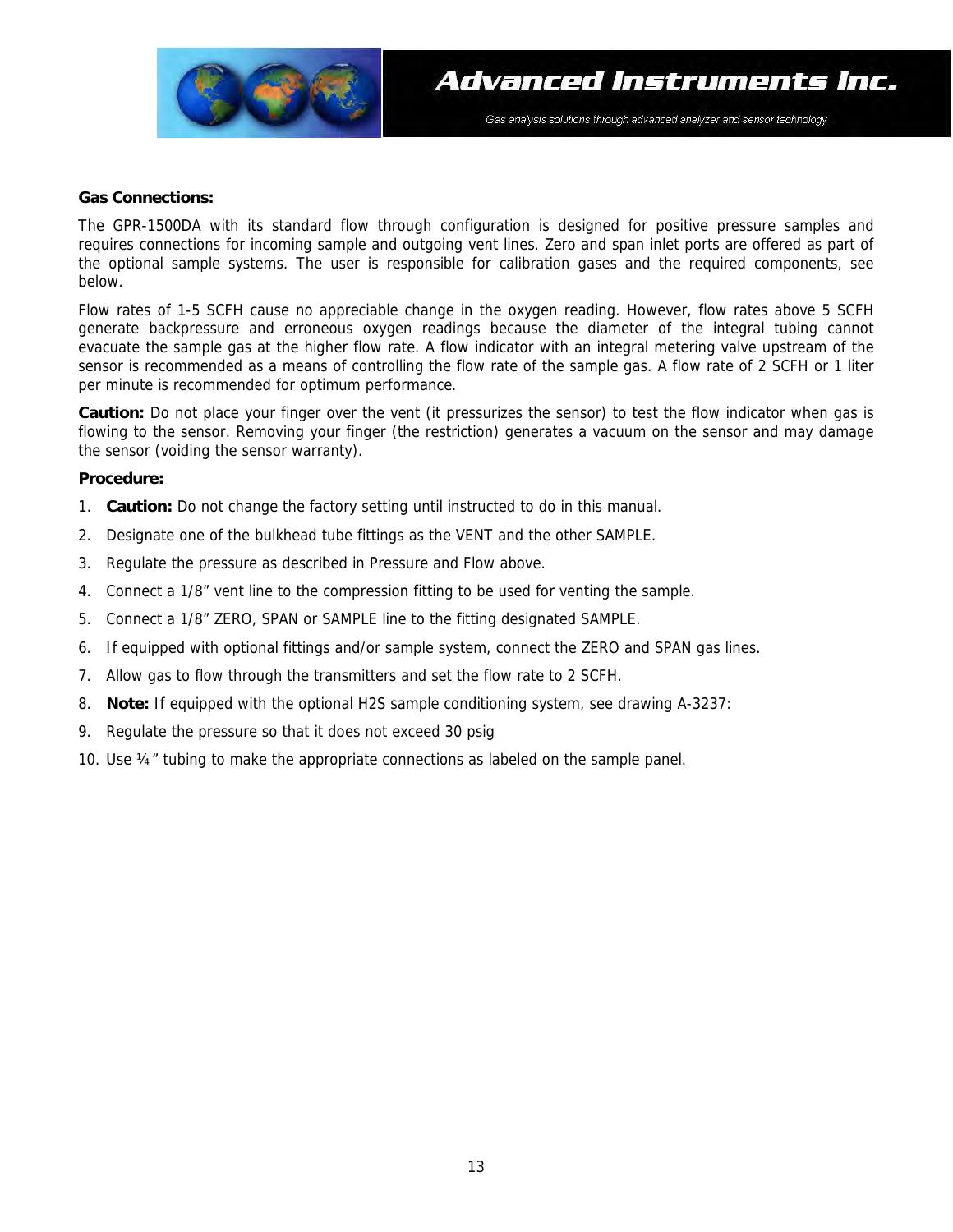

#### **Electrical Connections:**

Electrical connections to the GPR-1500DA are made at two different locations within the transmitters.

Power requirements consist of a two wire shielded cable and a 12-36V DC with negative ground power supply. Incoming power is connected via a terminal strip found in the junction box on the left side of the GPR-1500DA enclosure.

**Caution:** The integral 4-20mA converter is internally powered and does not require external power. **DO NOT** supply any voltage to either of the two terminals of the 4-20mA output or the 4-20mA converter will be damaged.

To assure proper grounding, connect the 4-20mA signal output to the external device (PLC, DCS, etc.) before attempting any zero or span adjustments.

#### **Procedure:**

- 1. Remove the front cover of the junction box located on left side of the transmitters by removing the four (4) screws securing the cover and set them aside for reinstallation.
- 2. Loosen the nut on the cable gland.
- 3. Separate the shielding from the wires of the cable.
- 4. Thread the wires through the cable gland into the inside of the junction box.
- 5. Connect the two wires to the two (2) screw type terminals of the barrier strip inside the junction box.
- 6. Ensure the positive and negative terminals of the power supply are connected to the appropriate terminals of the barrier strip as marked.
- 7. Connect the shielding of the cable to the copper ground screw inside the junction box.
- 8. Replace the junction box cover ensuring the gaskets are in place and tighten the four (4) screws.
- 9. Tighten the cable gland to maintain NEMA 4 rating.

The incoming power from the external junction box is interconnected internally to the 24VDC terminal of the PCB with the alarm and 4-20mA output terminals as illustrations below.



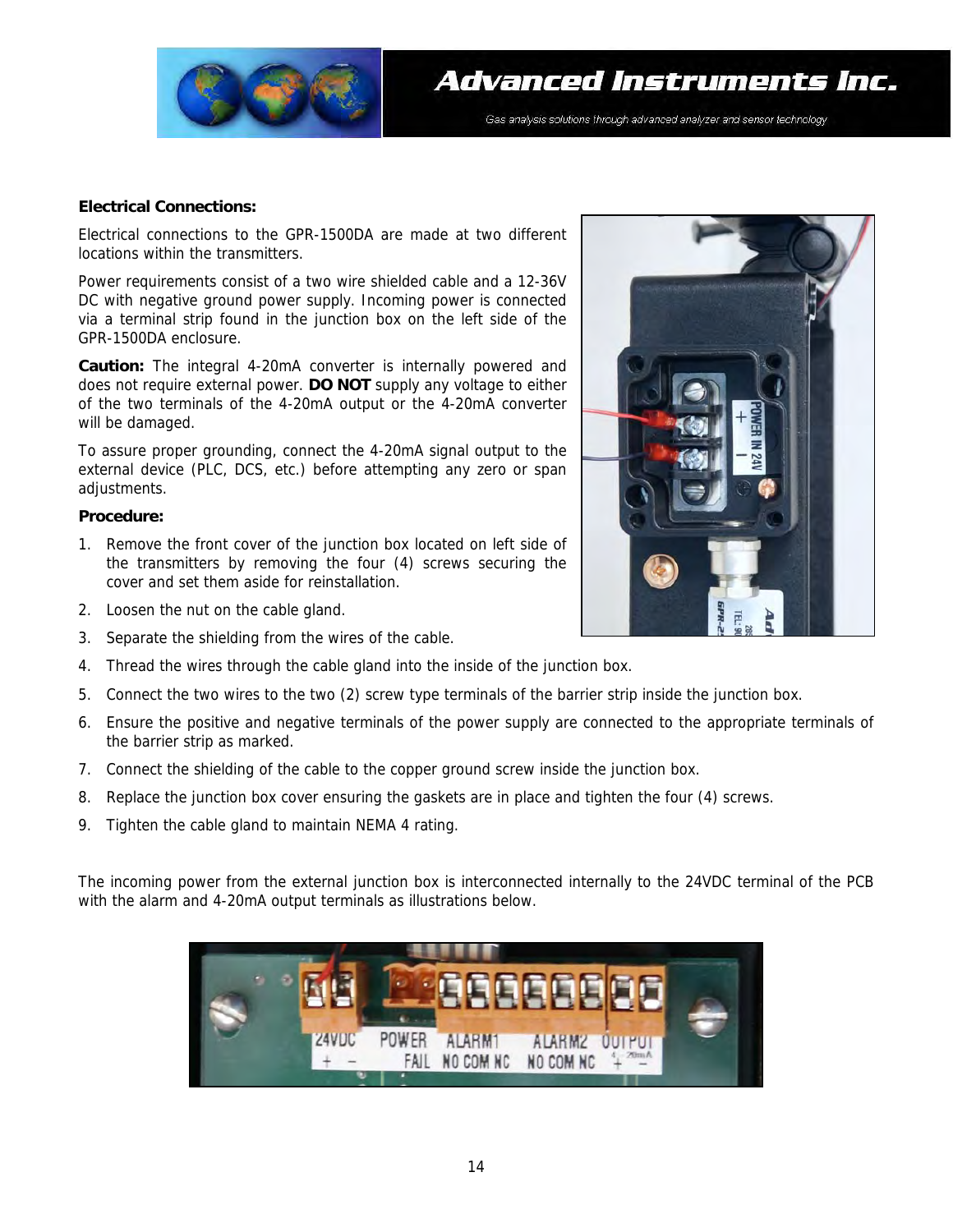

The 4-20mA signal output, power fail, alarm relay contacts, and, output connections are made to a terminal block mounted on a PCB located in the bottom half of the front cover of the enclosure and appear upside when the hinged enclosure is open and front cover swings up as illustrated below. The PCB also includes a transformer to power the alarm relays. The main processing display PCB is located in the upper half of the front cover of the enclosure.

To assure proper grounding, connect the 4-20mA signal output to the external device (PLC, DCS, etc.) before attempting any zero or span adjustments.

#### **Procedure:**

- 1. Remove the four (4) screws securing the protection Plexiglas guard.
- 2. Separate the shielding from the wires of the cable.
- 3. Ensure the positive and negative terminals of the incoming 24VDC power supply are connected to the appropriate terminals of the barrier strip as marked.
- 4. The output connections enter the GPR-1500DA from the hole provided in the right side of the enclosure. **Note:** The user is responsible for providing the appropriate conduit and fittings.
- 5. Connect the shielding of the cable to the ground screw. **Note:** The terminals snap together, making it possible to detach the section with the ground, install the shielded cable and reinstall.
- 6. The 4-20mA current output is obtained by connecting the current measuring device between the positive and negative terminals of the OUTPUT 4-20mA.
- 7. To check the signal output of the 4-20mA E/I integrated circuit connect an ammeter as the measuring device and confirm the output is within +0.1mA of 4mA.
- 8. Replace the protective Plexiglas guard and secure.

**Caution:** To assure proper grounding, connect the 4-20mA signal output to the external device (PLC, DCS, etc.) before attempting any zero or span adjustments.

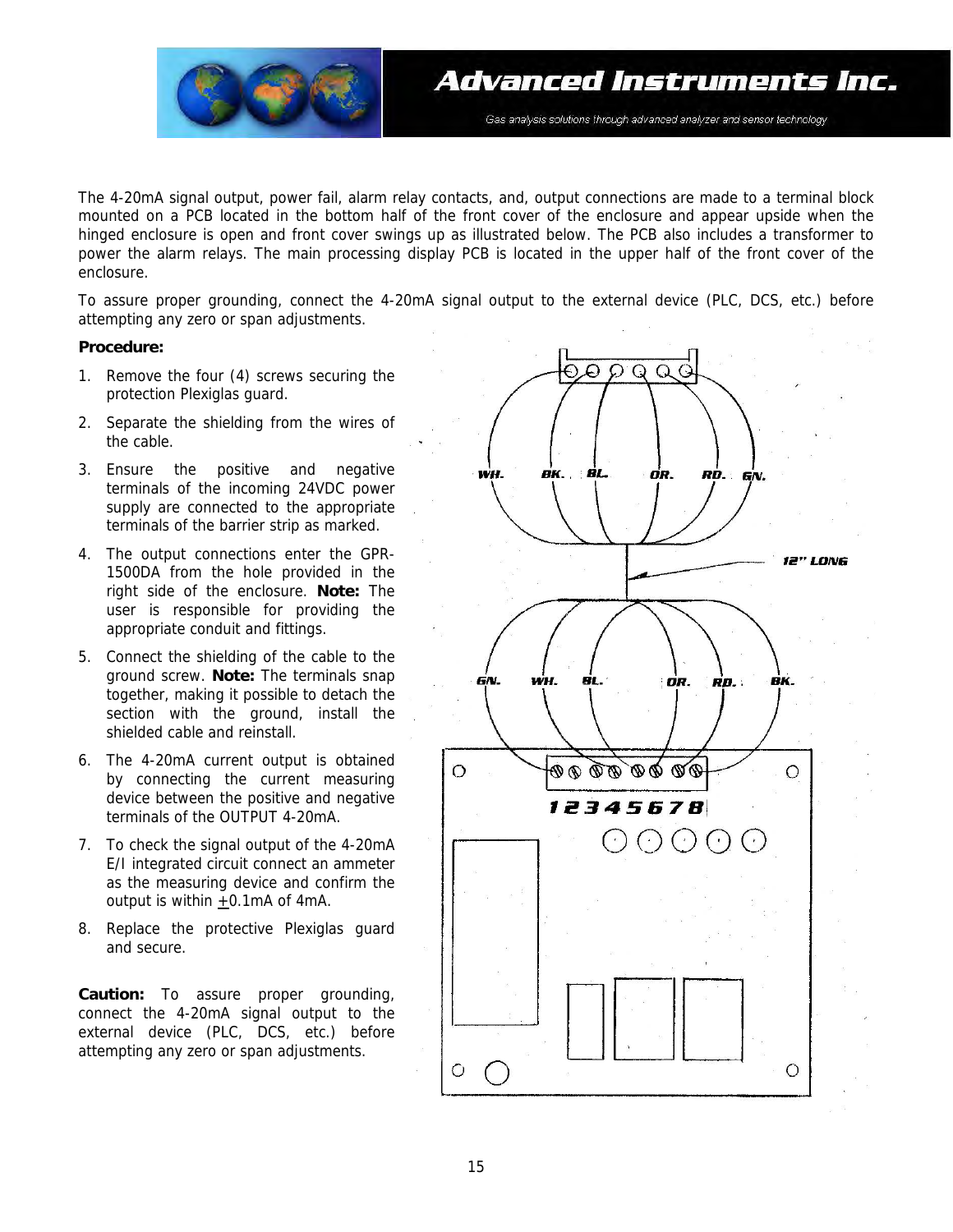

#### **Installing the Oxygen Sensor**

The GPR-1500DA ppm Oxygen Transmitter is equipped with an integral oxygen sensor. They have been tested and calibrated by the manufacturer prior to shipment and are fully operational from the shipping container.

**Caution:** All transmitters must be calibrated once the installation has been completed and periodically thereafter as described below. Following the initial installation and calibration, allow the transmitters to stabilize for 24 hours and calibrate with certified span gas.

**Caution:** DO NOT open the oxygen sensor. The sensor contains a corrosive liquid electrolyte that could be harmful if touched or ingested, refer to the Material Safety Data Sheet contained in the Owner's Manual appendix. Avoid contact with any liquid or crystal type powder in or around the sensor or sensor housing, as either could be a form of electrolyte. Leaking sensors should be disposed of in manner similar to that of a common battery in accordance with local regulations.

#### **Procedure:**

The sensor has not been installed at the factory (in standard configuration there are no valves to isolate the sensor) and it will be necessary to install the sensor in the field.

- 1. **Caution:** Do not change the factory settings until instructed to do in this manual.
- 2. Connect the gas lines as previously described.
- 3. Flow zero gas or sample gas with a low ppm oxygen concentration to the transmitter at 2 SCFH for 3-5 minutes to purge the oxygen (air 209,00 ppm) trapped in the lines.
- 4. Select the AUTO RANGING option from the SAMPLE menu with gas flowing to the analyzer.
- 5. Note: The graphical LCD displays 000.0 until the sensor is connected.
- 6. Remove the oxygen sensor from the bag. DO NOT remove the shorting device (wire loop) at this time.
- 7. Screw the oxygen sensor into the sensor flow housing, equipped with elbows and tubing, finger tighten plus one half (1/2) turn to ensure a good seal from the o-ring affixed to the sensor.
- 8. The sensor must be connected to the PCB A-1151. One end of the sensor cable harness is connected to the PCB, the opposite end is not attached.
- 9. The female connector at the unattached end of the sensor cable harness must be mated to the male (pins) connector at the rear of the sensor. The connectors snap together when properly oriented. BUT FIRST . . .
- 10. Remove the shorting device (wire loop) from the connector located at the rear of the sensor.
- 11. Minimize the time the sensor is exposed to ambient air.
- 12. Push the female connector from the sensor cable harness onto the male connector until they lock.
- 13. Once the sensor is connected, the LCD displays an oxygen value. A temporary OVER RANGE indication is normal.
- 14. Maintain the flow of zero gas until the transmitter "purges down" to less than 10 ppm, 1-2 hours is normal.





15. Proceed to the calibration section.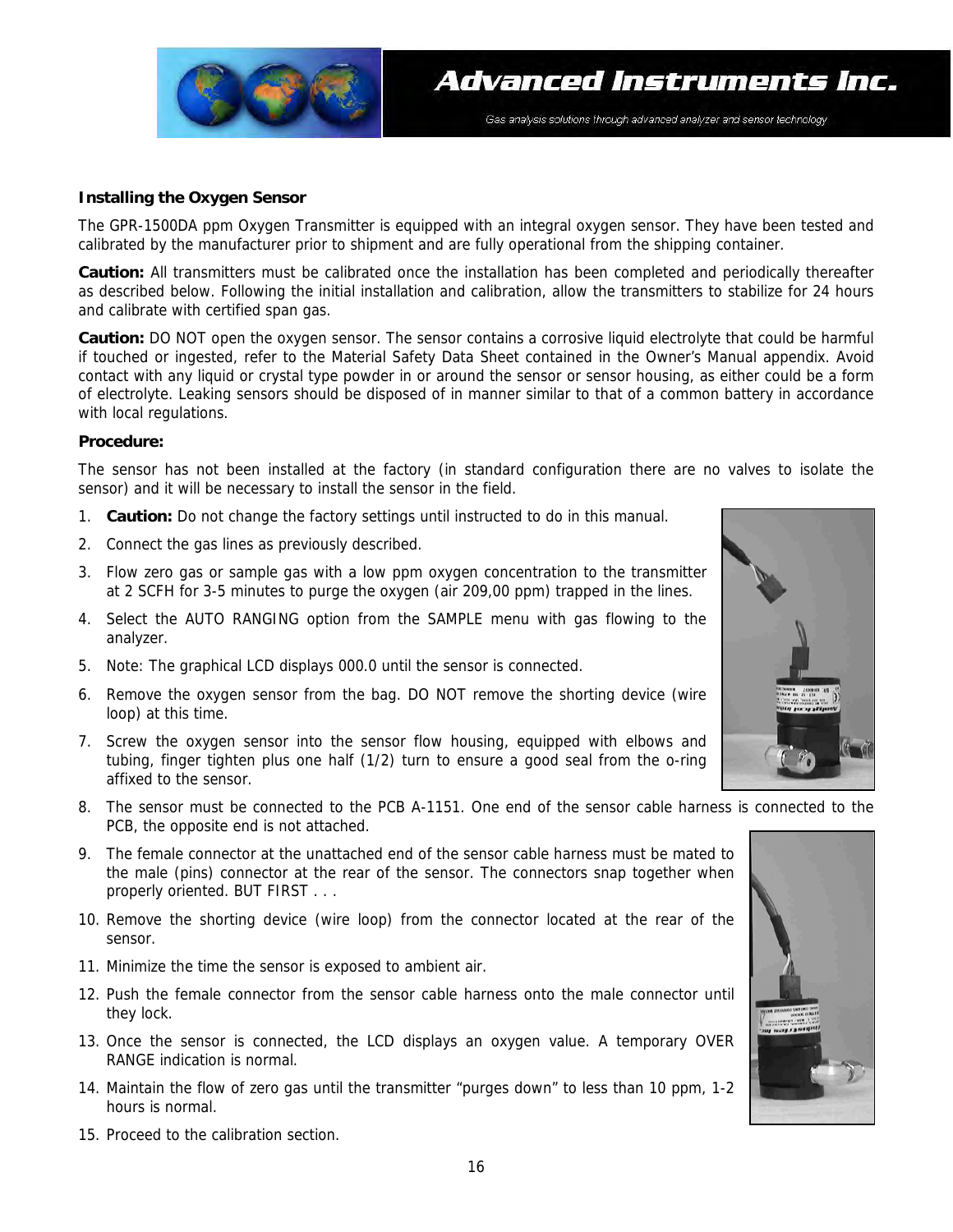

#### **Span Gas Preparation**

**Caution:** Do not contaminate the span gas cylinder when connecting the regulator. Bleed the air filled regulator (faster and more reliable than simply flowing the span gas) before attempting the initial calibration of the instrument.

Required components:

- $\triangleright$  Certified span gas cylinder with an oxygen concentration, balance nitrogen, approximating 80% of the full scale range above the intended measuring range.
- ¾ Regulator to reduce pressure to between 5 and 30 psig.
- $\triangleright$  Flow meter to set the flow between 1-5 SCFH,
- $\geq$  2 lengths of 1/8" dia. metal tubing measuring 4-6 ft. in length.
- $\triangleright$  Suitable fittings and 1/8" dia. metal tubing to connect the regulator to the flow meter inlet
- Suitable fitting and 1/8" dia. metal tubing to connect from the flow meter vent to tube fitting designated SAMPLE IN on the GPR-1200.

#### **Procedure:**

- 1. With the span gas cylinder valve closed, install the regulator on the cylinder.
- 2. Open the regulator's exit valve and partially open the pressure regulator's control knob.
- 3. Open slightly the cylinder valve.
- 4. Loosen the nut connecting the regulator to the cylinder and bleed the pressure regulator.
- 5. Retighten the nut connecting the regulator to the cylinder
- 6. Adjust the regulator exit valve and slowly bleed the pressure regulator.
- 7. Open the cylinder valve completely.
- 8. Set the pressure between 5-30 psig using the pressure regulator's control knob.

**Caution:** Do not exceed the recommended flow rate. Excessive flow rate could cause the backpressure on the sensor and may result in erroneous readings and permanent damage to the sensor.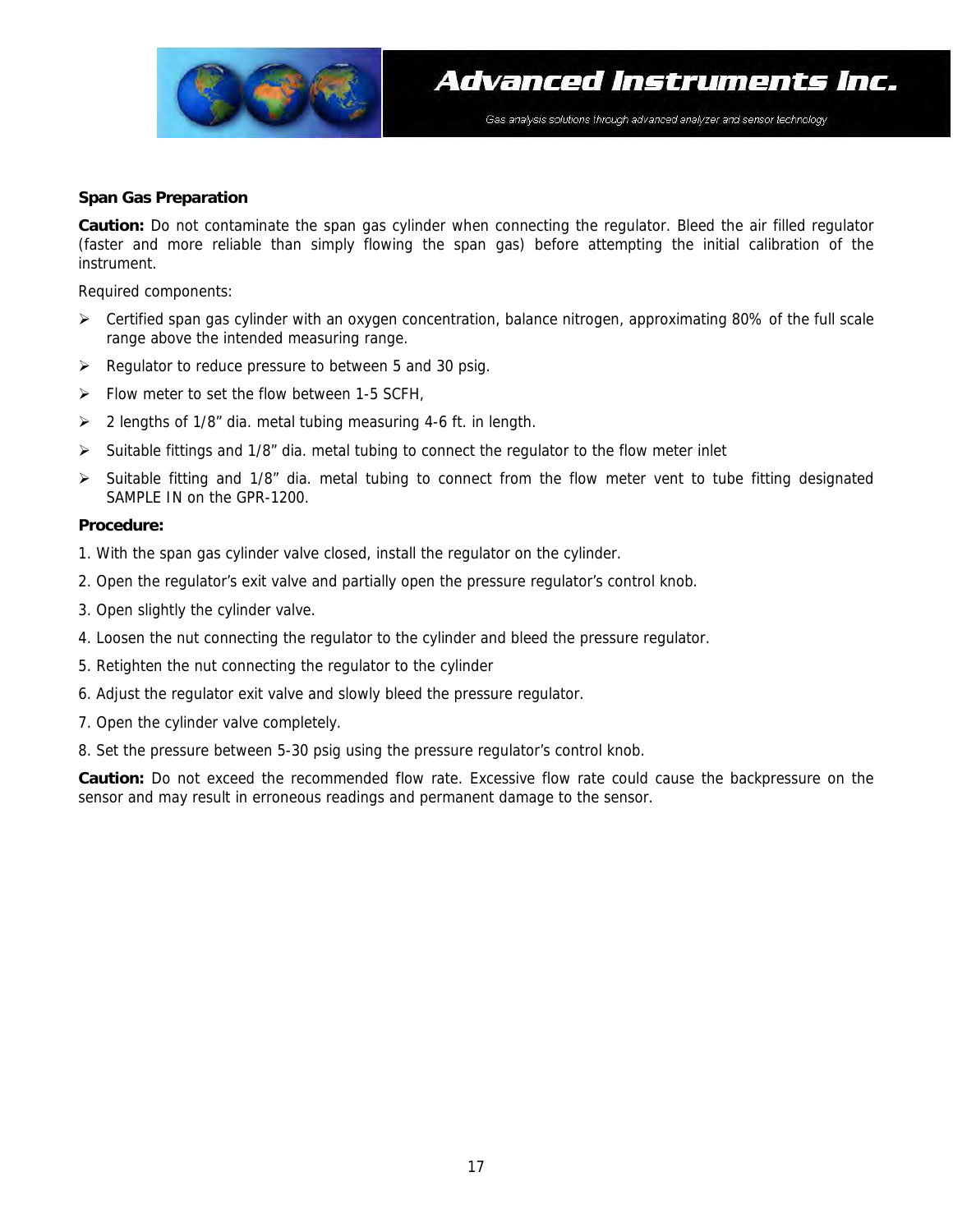

#### **Establishing Power to the Electronics:**

Once the two wires of the shielded cable are properly connected to the terminals inside the junction box as described above, connect the other end of the two wires to a suitable 12-36V DC power supply with negative ground such as a PLC, DCS, etc.

The digital display responds instantaneously. When power is applied, the transmitter performs several diagnostic system status checks termed "START-UP TEST" as illustrated below:



**REV. 1.61** 



**Note:** The transmitter display defaults to the sampling mode when 30 seconds elapses without user interface.



#### **Menu Navigation:**

The four (4) pushbuttons located on the front of the transmitter operate the micro-processor:

- 1. green ENTER (select)
- 2. yellow UP ARROW
- 3. yellow DOWN ARROW
- 4. blue MENU (escape)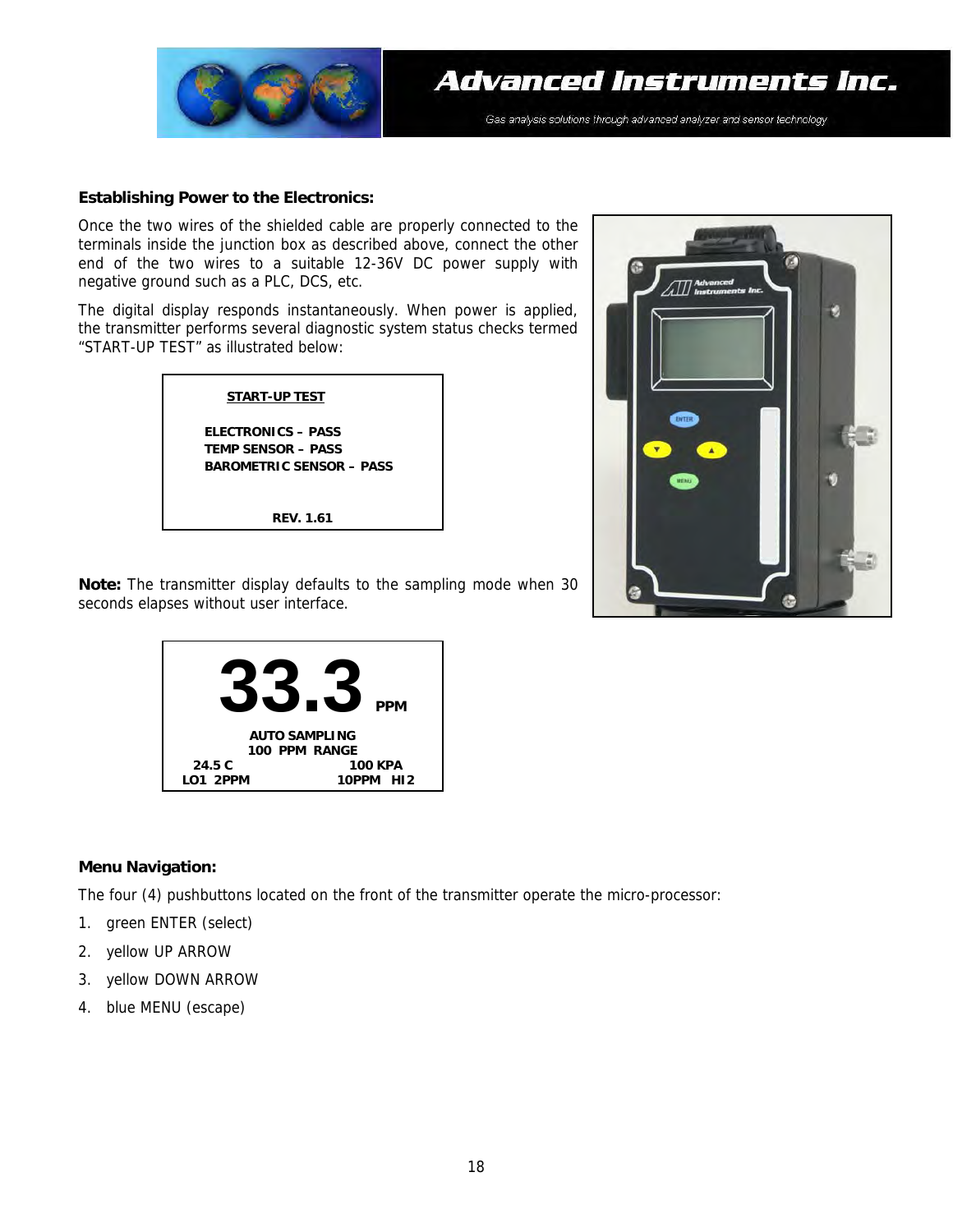

#### **Main Menu:**

Access the MAIN MENU by pressing the MENU key:



#### **Range Selection:**

The GPR-1500DA transmitter is equipped with four (4) standard measuring ranges (see specification) and provides users with a choice of sampling modes. By accessing the MAIN MENU, users may select either the AUTO SAMPLING (ranging) or MANUAL SAMPLING (to lock on a single range) mode.

**Note:** For calibration purposes, use of the AUTO SAMPLE mode is recommended. However, the user can select the full scale MANUAL SAMPLE RANGE for calibration as dictated by the accuracy of the analysis required – for example, a span gas with an 800 ppm oxygen concentration with the balance nitrogen would dictate the use of the 0-1000 ppm full scale range for calibration and a 0-100 ppm measuring range.

#### **Auto Sampling:**

- 1. Access the MAIN MENU by pressing the MENU key.
- 2. Advance the reverse shade cursor using the ARROW keys to highlight AUTO SAMPLE.
- 3. Press the ENTER key to select the highlighted menu option.
- 4. The display returns to the sampling mode:

#### **MAIN MENU**

**AUTO SAMPLE MANUAL SAMPLE CALIBRATION CONFIG ALARMS BYPASS ALARMS** 



The display will shift to the next higher range when the oxygen reading (actually the sensor's signal output) exceeds 99.9% of the upper limit of the current range. The display will shift to the next lower range when the oxygen reading drops to 85% of the upper limit of the next lower range.

For example, if the transmitter is reading 1% on the 0-10% range and an upset occurs, the display will shift to the 0-25% range when the oxygen reading exceeds 9.9%. Conversely, once the upset condition is corrected, the display will shift back to the 0-10% range when the oxygen reading drops to 8.5%.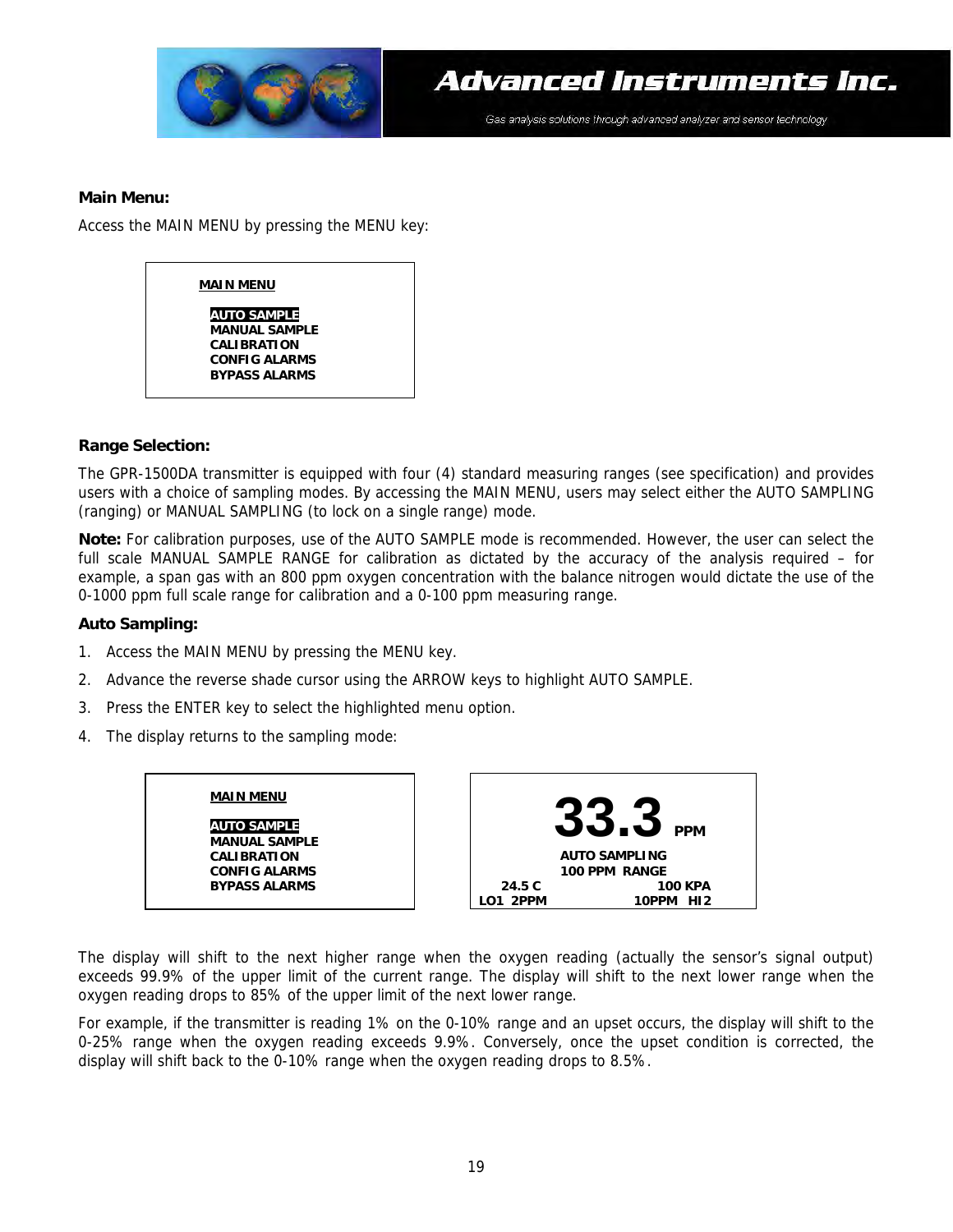

#### **Manual Sampling:**

- 1. Access the MAIN MENU by pressing the MENU key.
- 2. Advance the reverse shade cursor using the ARROW keys to highlight MANUAL SAMPLE.
- 3. Press the ENTER key to select the highlighted menu option.
- 4. The following display appears:



- 5. Advance the reverse shade cursor using the ARROW keys to highlight the desired MANUAL RANGE.
- 6. Press the ENTER key to select the highlighted menu option.
- 7. The following displays appears with the range selected and oxygen concentration of the sample gas:



- 8. The display will not shift automatically. Instead, when the oxygen reading (actually the sensor's signal output) exceeds 110% of the upper limit of the current range an OVER RANGE warning will be displayed.
- 9. **Note:** 3.3 PPM displayed on ranges of 1000 PPM and below, 0.0% displayed on ranges of 1% and above.



Once the OVER RANGE warning appears the user must advance the transmitter to the next higher range via the menu and keypad Press MENU, select MANUAL SAMPLING, press ENTER, select the appropriate MANUAL RANGE and press ENTER again.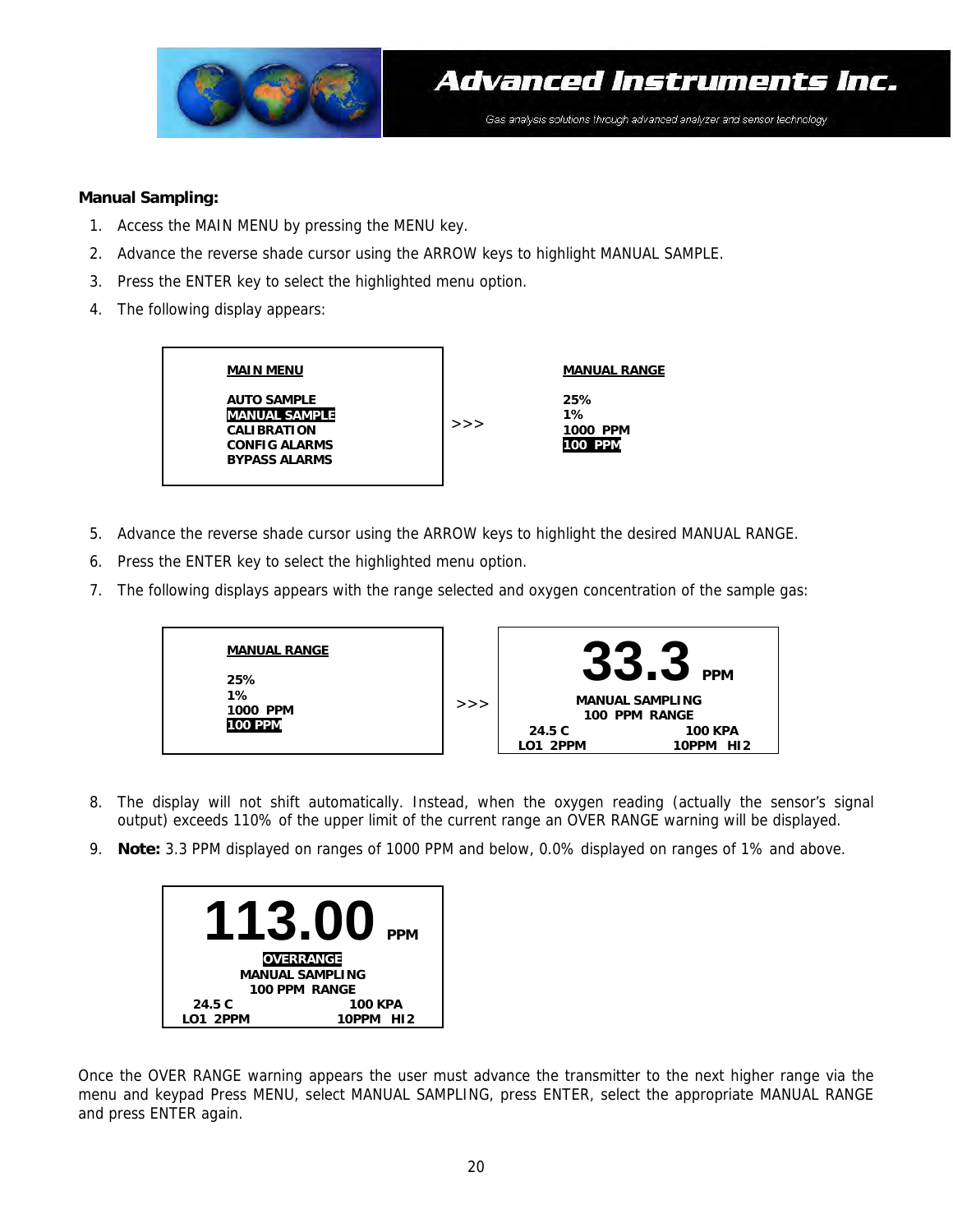

#### **Alarms**

The CONFIG ALARMS features a system that can be configured in the field. Two field adjustable alarm relays with dry contacts operate independently of one another which means the alarms can be set-up as:

- $\blacktriangleright$  HI and IO
- $\geqslant$  10 and 10, 10,
- $\blacktriangleright$  HI and HI, HI

Additional feature includes delaying the activation of the local audible alarm and relay contacts for up 99 minutes to enable users to distinguish between transient occurrences and true upset conditions which is particularly useful on remote applications without affecting the 4-20mA signal output. The local audible alarm can be silenced or disabled as well without affecting the 4-20mA signal output.

**Note:** A separate feature, BYPASS ALARMS described below, enables the user to disable the local audible alarm and relay contacts during calibration or servicing. The alarms are enabled when the alarm condition is corrected.

#### **Set Alarm Values:**

- 1. Access the MAIN MENU by pressing the MENU key.
- 2. Advance the reverse shade cursor using the ARROW keys to highlight CONFIG ALARMS.
- 3. Press the ENTER key to select the highlighted menu option.
- 4. The following displays appears:



- 5. Advance the reverse shade cursor using the ARROW keys to highlight the SET ALARM 1 option.
- 6. Press the ENTER key to select the highlighted menu option.
- 7. The following displays appears with PERCENT as the default alarm value :



- 8. Advance the reverse shade cursor using the ARROW keys to highlight the desired option.
- 9. Press the ENTER key to select the highlighted menu option.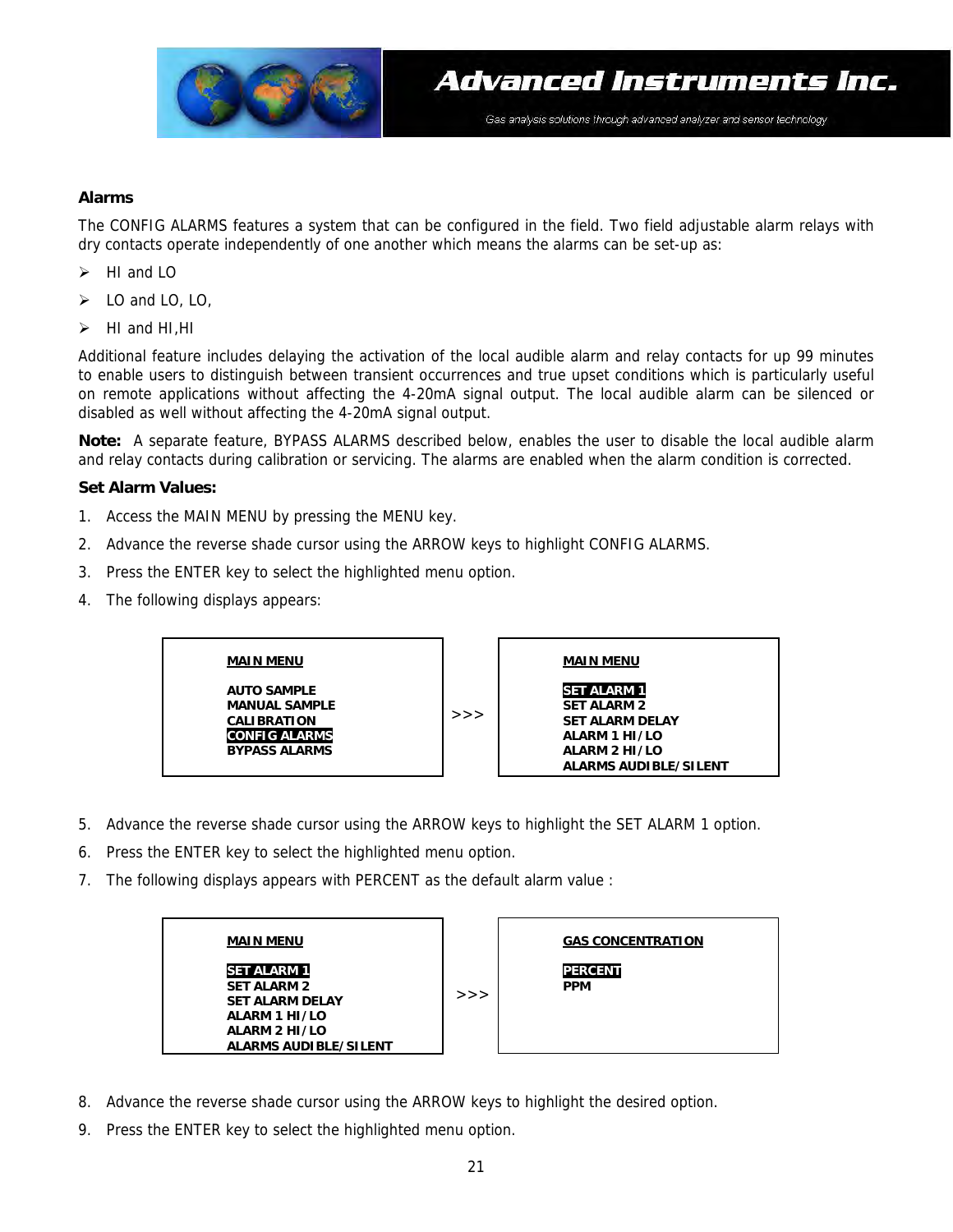

10. **Note:** The PERCENT alarm value is entered with one decimal, the PPM alarm value is entered as an integer.

| <b>GAS CONCENTRATION</b><br><b>PERCENT</b><br><b>PPM</b> | >> | 01.0<br><b>SET ALARM 1 VALUE</b><br><b>PRESS UP OR DOWN</b><br><b>TO CHANGE VALUE</b><br><b>ENTER TO SAVE</b><br><b>MENU TO RETURN</b>           |
|----------------------------------------------------------|----|--------------------------------------------------------------------------------------------------------------------------------------------------|
| <b>GAS CONCENTRATION</b><br><b>PERCENT</b><br><b>PPM</b> | >> | <u>¦ ၀၀2 ၂</u><br><b>SET ALARM 1 VALUE</b><br><b>PRESS UP OR DOWN</b><br><b>TO CHANGE VALUE</b><br><b>ENTER TO SAVE</b><br><b>MENU TO RETURN</b> |

- 11. Press the ENTER key to advance the underline cursor right or press the MENU key to advance the underline cursor left to reach to the desired digit of the alarm value.
- 12. Press the ARROW keys to enter the alarm value.
- 13. Repeat steps 11 and 12 until the complete span value has been entered.
- 14. **Note:** If an alarm is set as a PERCENT value and subsequently changed to a PPM value, the PERCENT value is not retained and is reset to 00.0. This holds if the alarm was first set as PPM value and then changed to a PERCENT value.
- 15. **Save the alarm value by pressing the ENTER key or abort by pressing the MENU key.**
- **16.** The system returns to the SAMPLING mode and displays:



Repeat the steps above to set the ALARM 2 value: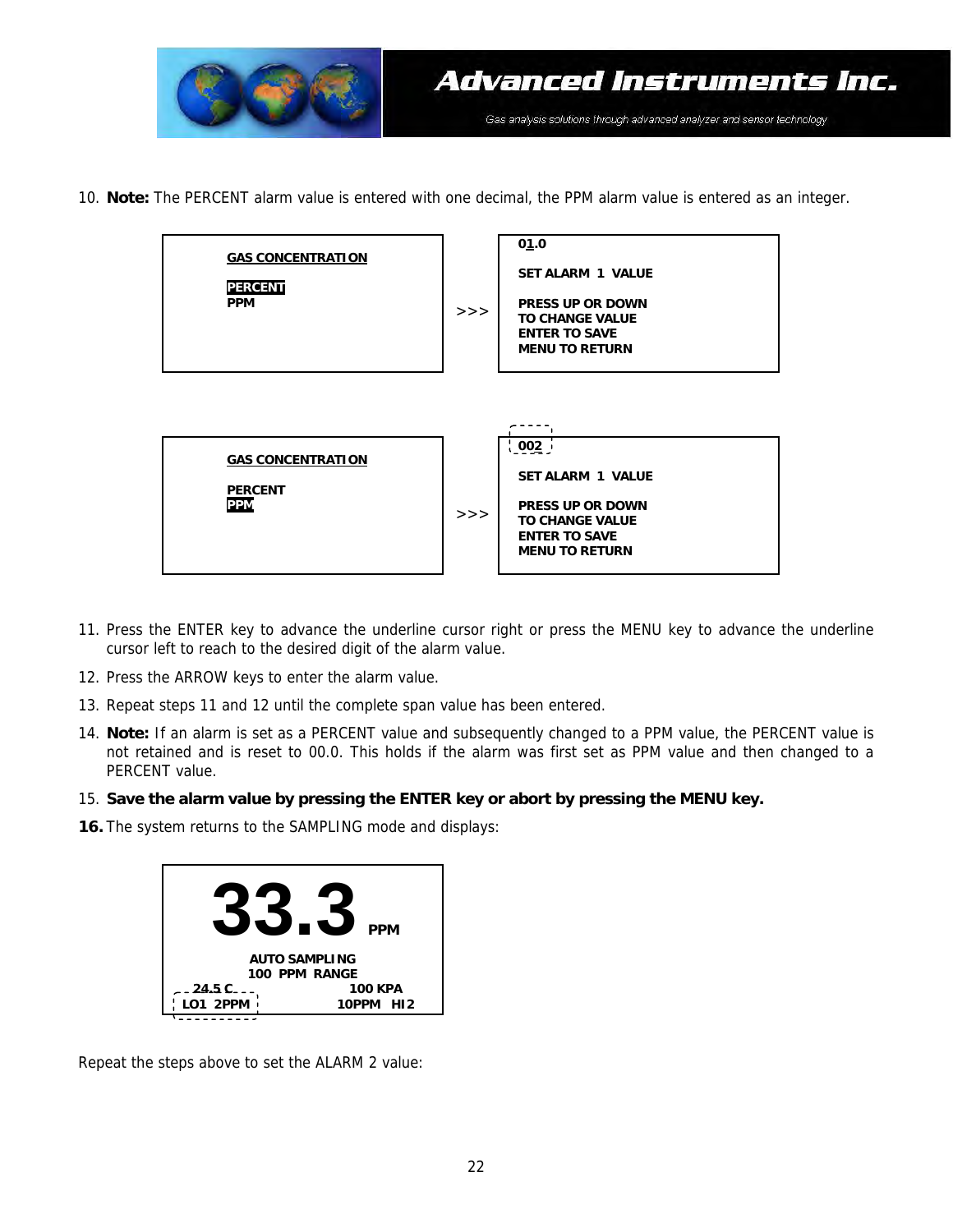

#### **Set Alarm Delay:**

Once the values for ALARM 1 and ALARM 2 have been entered, the user may elect to delay the activation of the local alarms and relay contacts for up to 99 minutes. This feature allows users to distinguish between transient occurrences and true upset conditions. This feature can be particularly useful on remote applications without affecting the 4-20mA signal output.

- 1. Access the MAIN MENU by pressing the MENU key.
- 2. Advance the reverse shade cursor using the ARROW keys to highlight CONFIG ALARMS.
- 3. Press the ENTER key to select the highlighted menu option.
- 4. The following displays appear:



- 5. Advance the reverse shade cursor using the ARROW keys to highlight the SET ALARM DELAY.
- 6. Press the ENTER key to select the highlighted menu option.
- 7. The following displays appear with last alarm delay value :



- 8. Press the ENTER key to advance the underline cursor right or press the MENU key to advance the underline cursor left to reach to the desired digit of the alarm value.
- 9. Press the ARROW keys to enter the alarm value.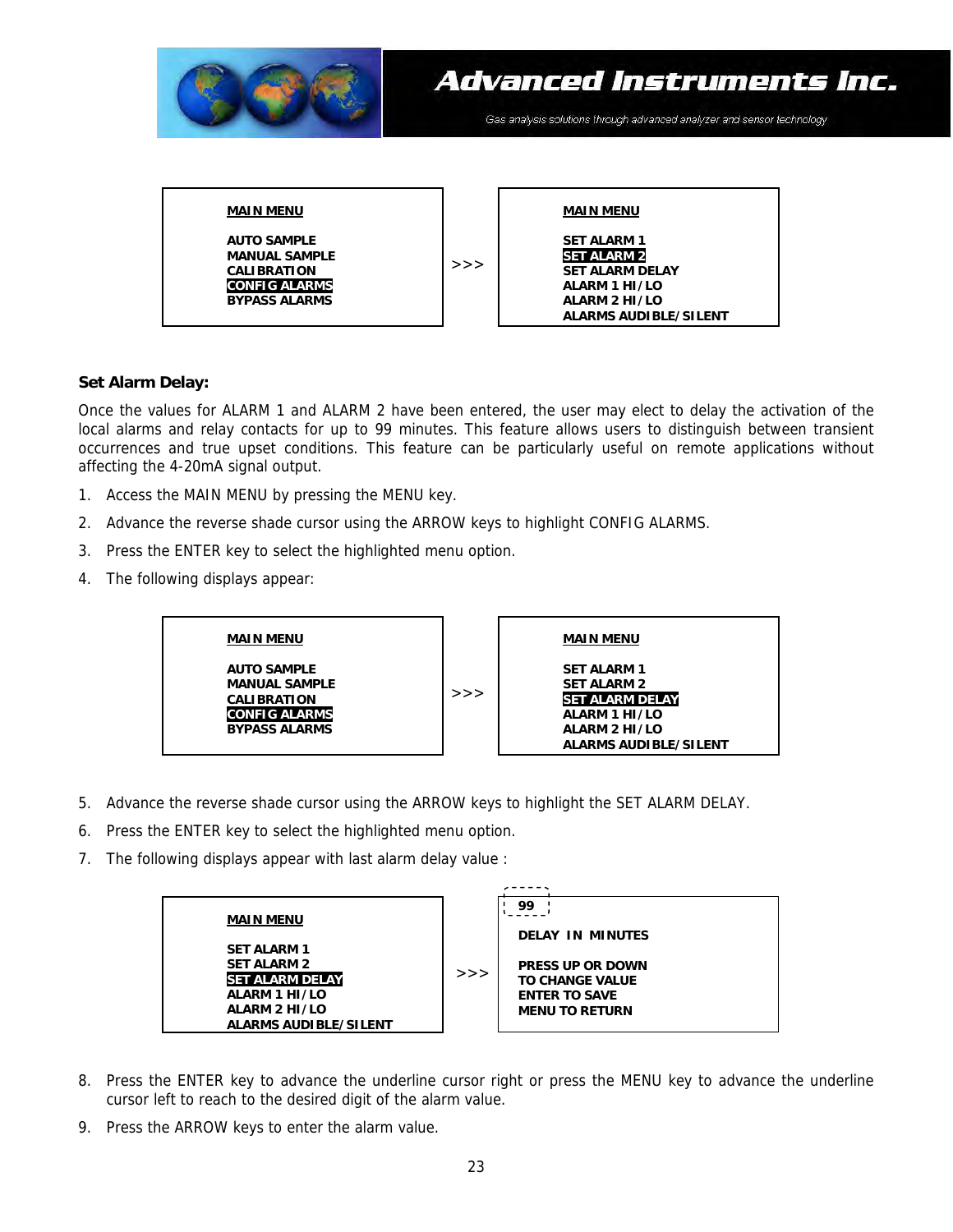

10. Repeat steps 17 and 18 until the complete span value has been entered.

#### 11. **Save the alarm value by pressing the ENTER key or abort by pressing the MENU key.**

**12.** The system returns the SAMPLING mode and displays:



#### **Set HI/LO Alarms:**

- 1. Access the MAIN MENU by pressing the MENU key.
- 2. Advance the reverse shade cursor using the ARROW keys to highlight CONFIG ALARMS.
- 3. Press the ENTER key to select the highlighted menu option.
- 4. The following displays appears:



- 5. Advance the reverse shade cursor using the ARROW keys to highlight the ALARM 1 option, which appears as either ALARM 1 HI or ALARM 1 LO.
- 6. Press the ENTER key to toggle and change the displayed setting. After 3 seconds, the system returns to SAMPLING mode.



7. Repeat steps 1 through 6 for the ALARM 2 HI/LO setting.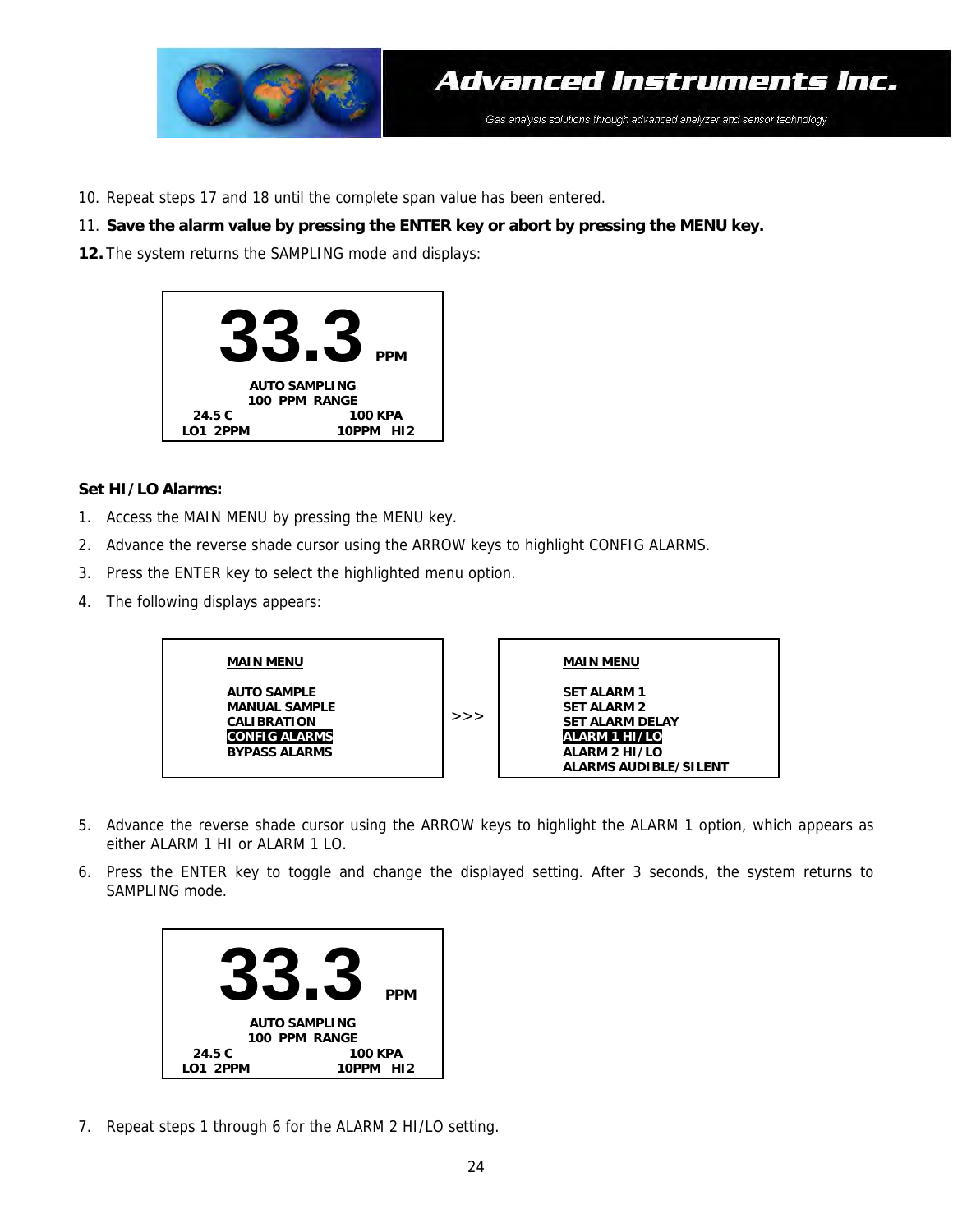

#### **Set Local Alarms:**

- 1. Access the MAIN MENU by pressing the MENU key.
- 2. Advance the reverse shade cursor using the ARROW keys to highlight CONFIG ALARMS.
- 3. Press the ENTER key to select the highlighted menu option.
- 4. The following displays appears:



- 5. Advance the reverse shade cursor using the ARROW keys to highlight the ALARMS AUDIBLE/SILENT option, which appear as either ALARMS AUDIBLE or ALARMS SILENT.
- 6. Press the ENTER key to toggle and change the displayed setting. After 3 seconds, the system returns to SAMPLING mode.

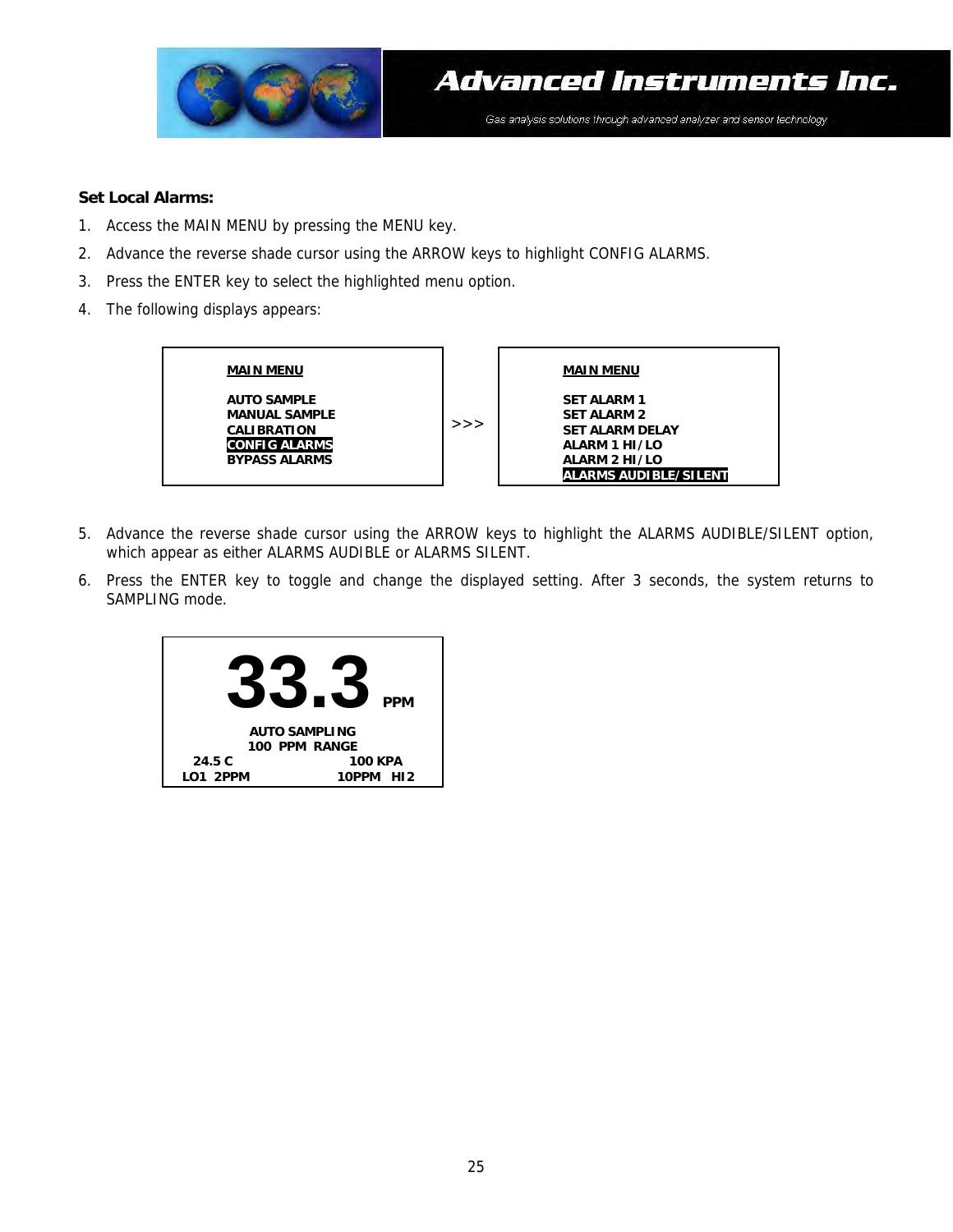

#### **Bypass Alarms:**

This feature, separate from CONFIG ALARMS above, enables the user to disable the local audible alarm and relay contacts during calibration or servicing. The alarms are enabled when the alarm condition is corrected.

- 1. Access the MAIN MENU by pressing the MENU key.
- 2. Advance the reverse shade cursor using the ARROW keys to highlight BYPASS ALARMS.
- 3. The following displays appears:



4. Press the ENTER key to bypass and disable both the local audible alarm and relay contacts. After 3 seconds, the system returns to SAMPLING mode.

**Note:** The appropriate alarm setting will alternately reverse shades indicating the alarm condition exists but the BYPASS ALARMS feature has disabled the local audible alarm and relay contact. The alarms are enabled when the alarm condition is corrected.



Start-Up is complete . . . proceed to Calibration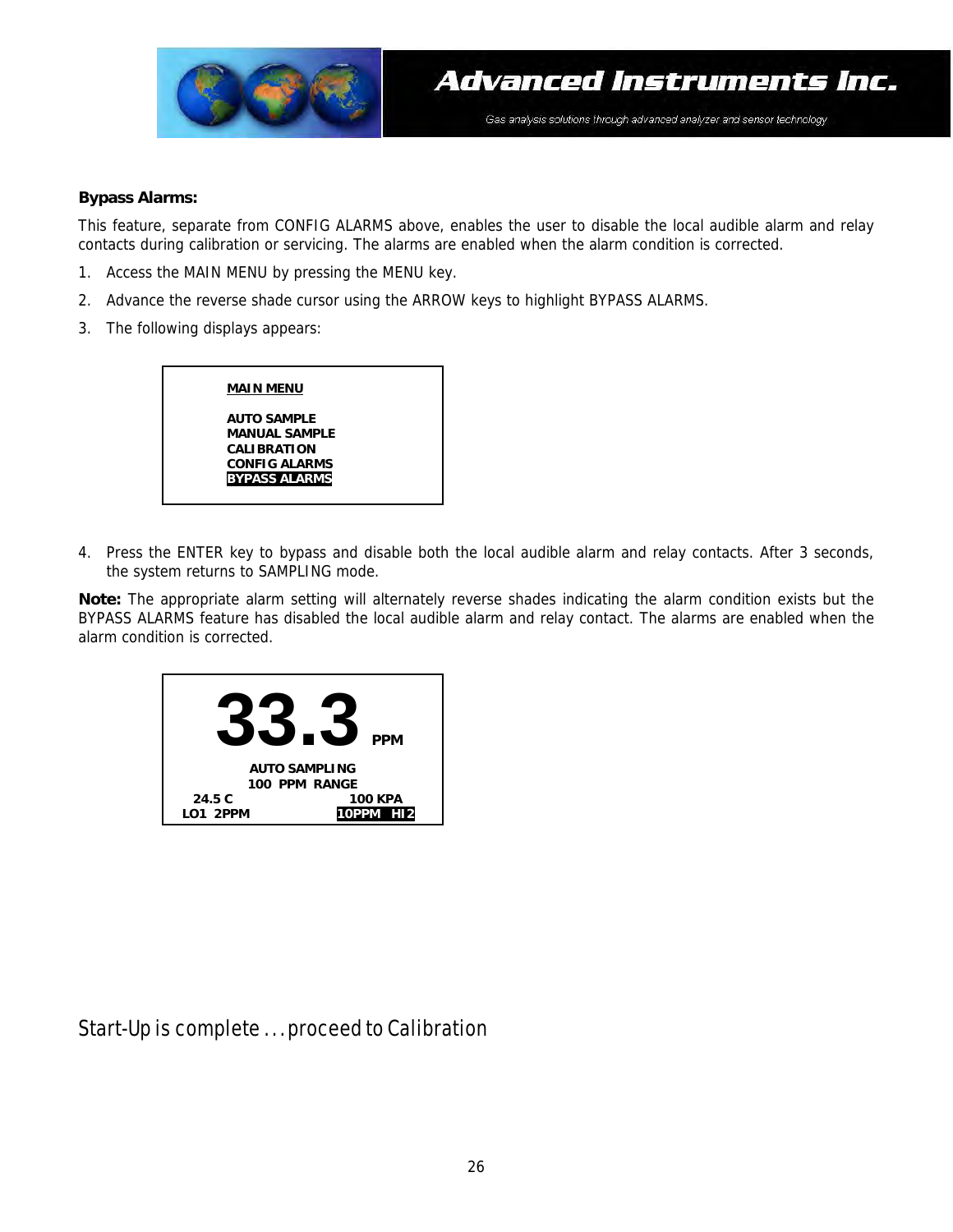

### Zero Calibration

In theory, the oxygen sensor produces no signal output when exposed to an oxygen free sample gas. However, the transmitter will generate an oxygen reading when sampling oxygen free sample gas due to:

- ¾ Contamination or quality of the zero gas
- ¾ Minor leakage in the sample line connections
- $\triangleright$  Residual oxygen dissolved in the sensor's electrolyte
- ¾ Tolerances of the electronic components

**Recommendation:** Zero calibration is recommended for measurements below 1 ppm on the 10 ppm range only, as it is not practical on higher ranges as described below.

#### **Procedure:**

Zero calibration should precede the span calibration and once performed should not have to be repeated with subsequent span calibrations. Normally, zero calibrations are performed when a new sensor is installed or changes are made in the sample system connections.

Refer to Span Calibration below for the detailed procedure. Differences include the displays illustrated below, substituting a suitable zero gas for the span gas and allowing the transmitter 24 hours with flowing zero gas to determine the true zero offset (a stable reading evidenced by a horizontal trend on an external recording device) of the system before conducting the zero calibration. **Note:** 24 hours is required for the sensor to consume the oxygen that has dissolved into the electrolyte inside the sensor (while exposed to air or percentage levels of oxygen).

Thus, for this reasons above, it is not practical to zero a portable transmitter every time it is moved from one sample point to another. Finding the true zero offset is not always necessary particularly in the case of applications requiring higher level oxygen measurements because of the low offset value, normally < 0.1 ppm, is not material to the accuracy of higher level measurements.

**Note:** Prematurely zeroing the transmitter can cause a negative reading in both the ZERO and SAMPLE modes.

- 1. Access the MAIN MENU by pressing the MENU key.
- 2. Advance the reverse shade cursor using the ARROW keys to highlight CALIBRATION.
- 3. Press the ENTER key to select the highlighted menu option.
- 4. The following displays appear:



- 5. Advance the reverse shade cursor using the ARROW keys to highlight ZERO CALIBRATE.
- 6. Press the ENTER key to select the highlighted menu option.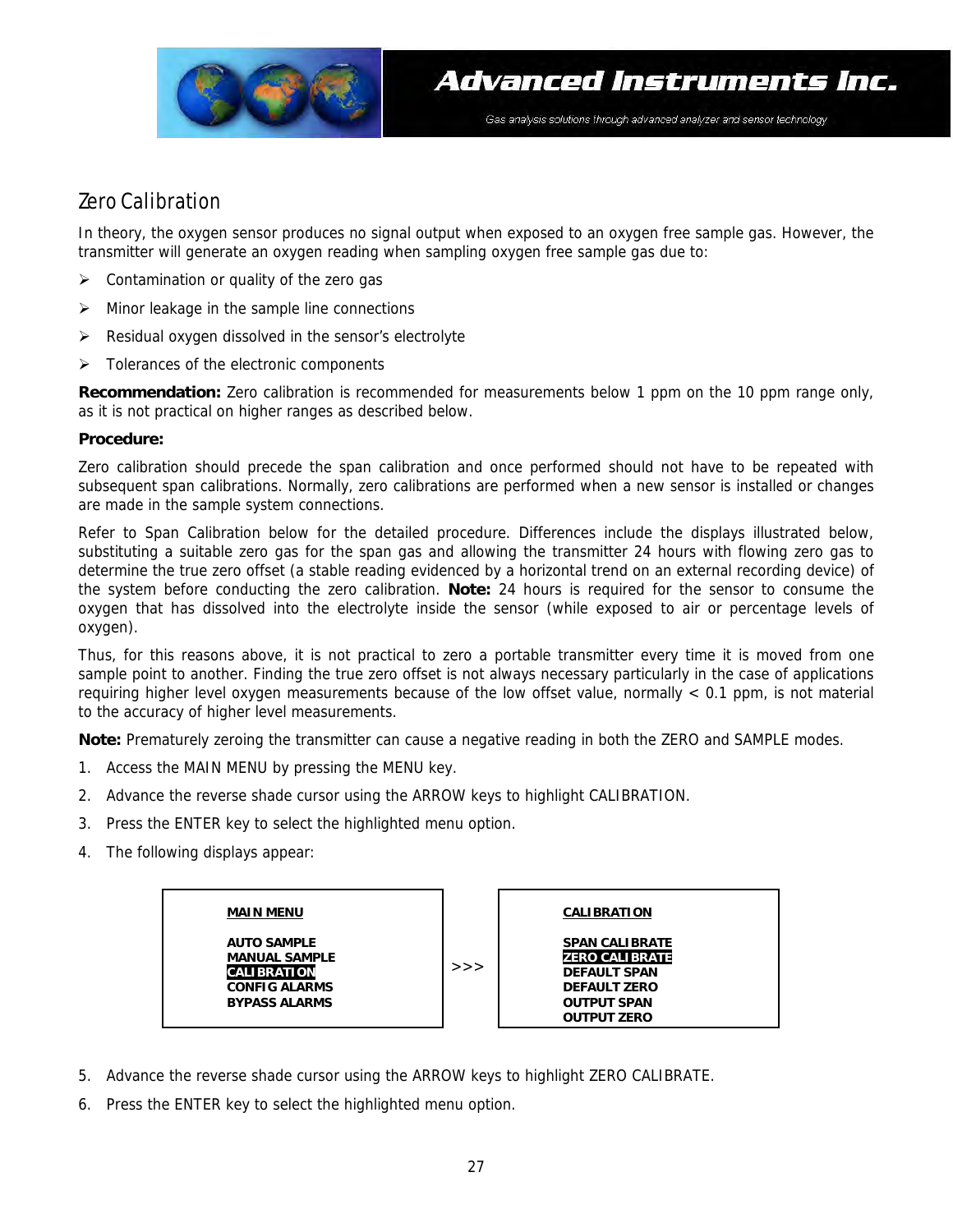

7. The following displays appear:

| 0.000 PPM                                                                             |  |
|---------------------------------------------------------------------------------------|--|
| <b>ZERO</b><br><b>CALIBRTION</b><br><b>ENTER TO CALIBRATE</b><br><b>MENU TO ABORT</b> |  |

- 8. Press the ENTER key to calibrate or MENU key to abort and return to SAMPLING mode.
- 9. Allow approximately 60 seconds for the calibration process while the processor determines whether the signal output or reading has stabilized within 60% of the full scale low range.
- 10. Both the Zero Calibrate and Span Calibrate functions result in the following displays:



Satisfying users that the zero offset is reasonably acceptable for their application can be accomplished much quicker. Unless the zero gas is contaminated or there is a significant leak in the sample connections, the transmitter should read less than 100 ppm oxygen within 15 minutes after being placed on zero gas.

The maximum zero calibration adjustment permitted is 60% of the lowest full scale range available, which normally is 100 ppm. Thus the maximum zero calibration adjustment or zero offset is 60 ppm oxygen. Accordingly, the transmitter's ZERO has not been adjusted prior to shipment because the factory conditions are different from the application condition at the user's installation.

#### **Default Zero:**

The software will eliminate any previous zero calibration adjustment and display the actual the signal output of the sensor at a specified oxygen concentration. For example, assuming a zero gas is introduced, the display will reflect an oxygen reading representing basically the zero calibration adjustment as described above. This feature allows the user to test the sensor's signal output without removing it from the sensor housing.

- 1. Access the MAIN MENU by pressing the MENU key.
- 2. Advance the reverse shade cursor using the ARROW keys to highlight CALIBRATION.
- 3. Press the ENTER key to select the highlighted menu option.
- 4. The following displays appear: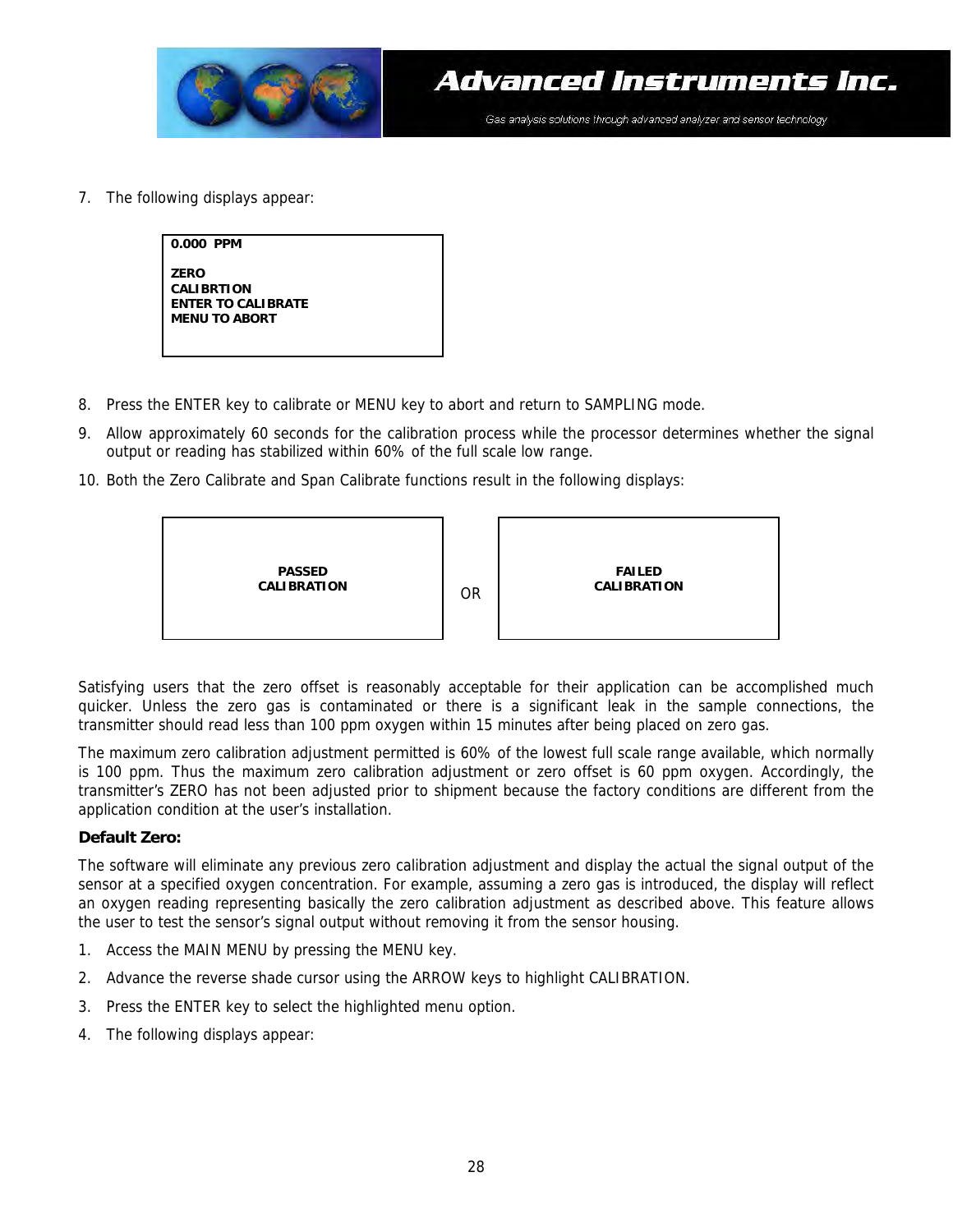

- 5. Advance the reverse shade cursor using the ARROW keys to highlight DEFAULT ZERO.
- 6. Press the ENTER key to select the highlighted menu option.
- 7. The following display appears and after 3 seconds the system returns to the SAMPLING mode:



#### **Output Zero:**

In rare instances the 4-20mA signal output may not agree to the reading displayed by the LCD. This feature enables the user to adjust the 4mA signal output when the LCD displays 00.00.

**Note:** Adjust the 20mA signal output with the OUTPUT SPAN option described below.

- 1. Access the MAIN MENU by pressing the MENU key.
- 2. Advance the reverse shade cursor using the ARROW keys to highlight CALIBRATION.
- 3. Press the ENTER key to select the highlighted menu option.
- 4. The following displays appear:



- 5. Advance the reverse shade cursor using the ARROW keys to highlight DEFAULT ZERO.
- 6. Press the ENTER key to select the highlighted menu option.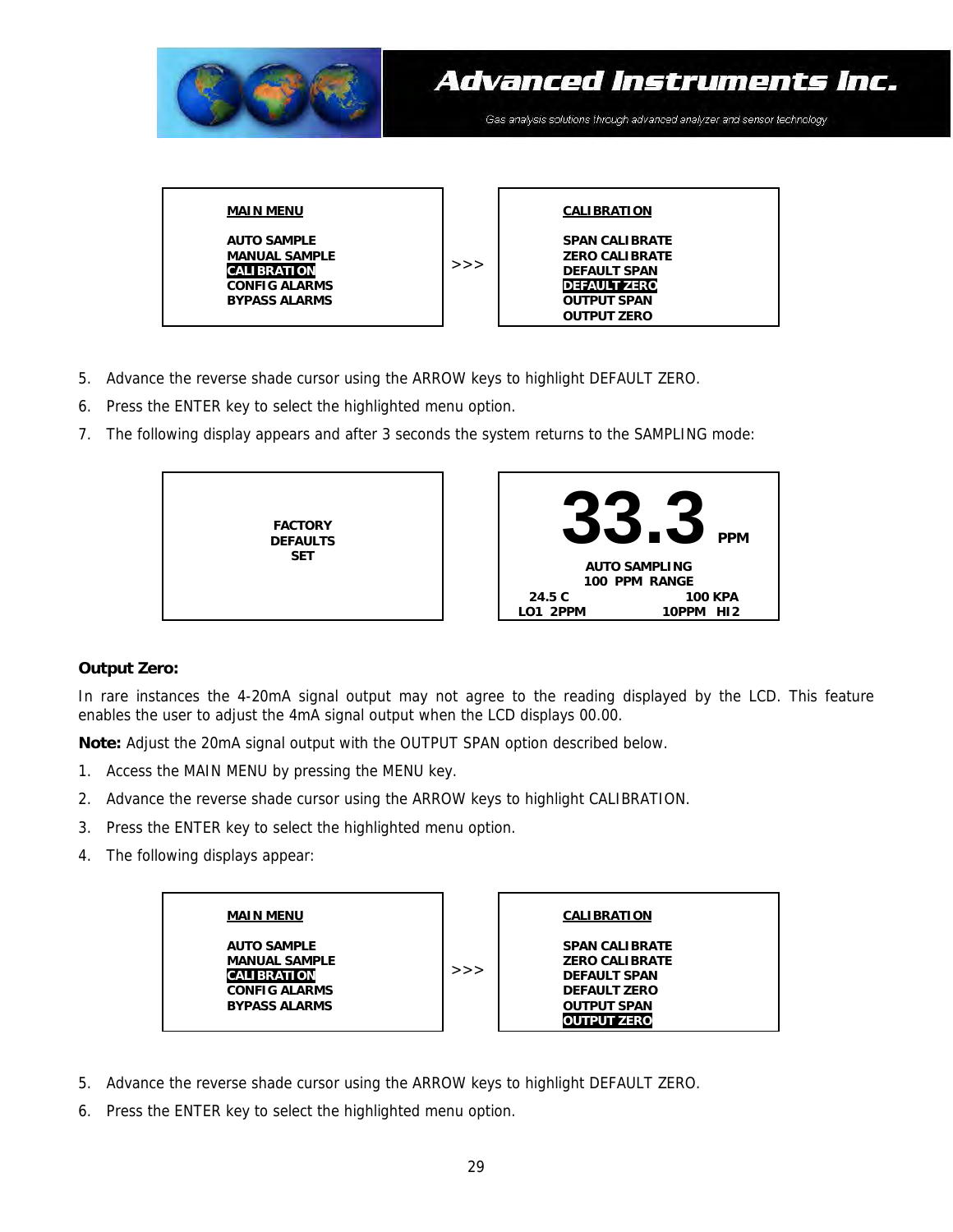

7. The following display appears



- 8. Compute the adjustment value as follows:
	- a.) The adjustment value defaults to 100.0% to start.

b.) If the 4mA output at the PLC is 4.4mA when the LCD displays 00.00 or near zero, the adjustment value will be < 100.0%; conversely, if the 4mA output is 3.6mA the adjustment value will be > 100.0%.

- c.) Calculate the difference between 4mA output at the PLC and 4mA.
- d.) Divide the difference from c.) above by 4mA (0.4/4mA) to calculate the percent error, 10% in this case.

e.) Add or subtract the percent error from d.) above to the 100.0% default value to calculate the adjustment value of 90%.

f.) **Note:** The true adjustment value must be determined empirically by trial and error. Once the initial adjustment is made and checked at the PLC it may be necessary to fine tune the initial adjustment by repeating step 8. Any additional percent error must be added or subtracted from the initial adjustment value of 90%.

#### **090.0**

**OUTPUT ZERO OFFSET** 

**PRESS UP OR DOWN TO CHANGE VALUE ENTER TO SAVE MENU TO RETURN** 

- 9. Press the ENTER key to advance the underline cursor right or press the MENU key to advance the underline cursor left to reach to the desired digit of the alarm value.
- 10. Press the ARROW keys to enter the alarm value.
- 11. Repeat steps 9 and 10 until the complete span value has been entered.

#### 12. **Save the adjustment value by pressing the ENTER key or abort by pressing the MENU key.**

13. The system returns to the SAMPLING mode.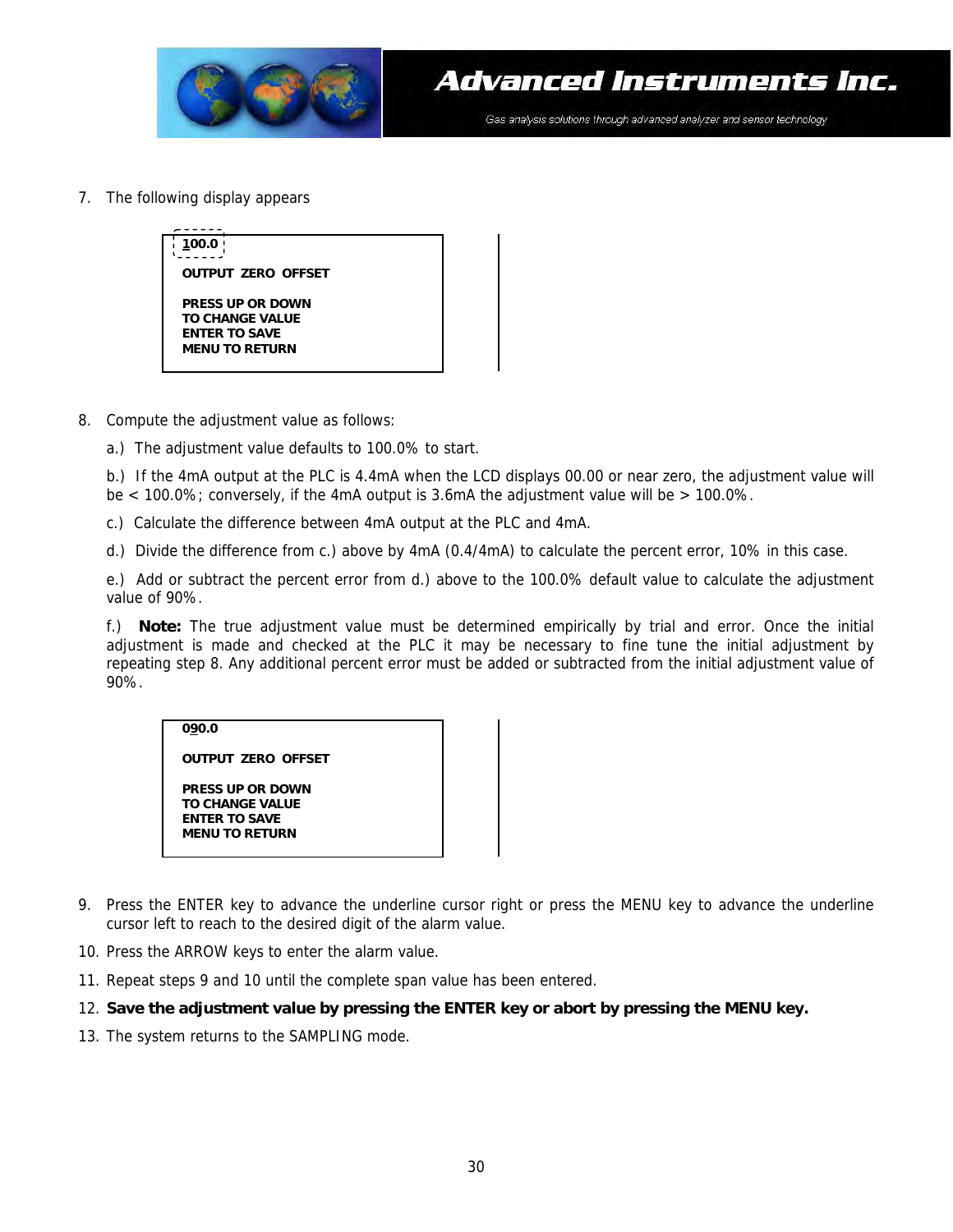

### Span Calibration

Maximum drift from calibration temperature is approximately 0.11% of reading per °C. The transmitter has been calibrated at the factory. However, in order to obtain reliable data, the transmitter must be calibrated at the initial start-up and periodically thereafter. The maximum calibration interval recommended is approximately 3 months, or as determined by the user's application.

Calibration involves adjusting the transmitter electronics to the sensor's signal output at a given oxygen standard, e.g. a certified span gas with an oxygen content (balance nitrogen) approximating 80% of the next higher full scale range above the intended measuring range is recommended for optimum accuracy, see Calibration and Accuracy. Calibration with ambient or instrument air (20.9% or 209,000 ppm) is recommended when installing a new sensor or when a certified gas is not available.

#### **Preparation:**

- 1. Required components: Refer to Installing Span Gas section above.
- 2. Certified span gas cylinder with an oxygen concentration, balance nitrogen, approximating 80% of the full scale range above the intended measuring range.
- 3. Regulator to reduce pressure to between 5 and 30 psig.
- 4. Flow meter to set the flow between 1-5 SCFH,
- 5. 2 lengths of 1/8" dia. metal tubing measuring 4-6 ft. in length.
- 6. Suitable fittings and 1/8" dia. metal tubing to connect the regulator to the flow meter inlet
- 7. Suitable fitting and 1/8" dia. metal tubing to connect to the flow meter vent
- 8. 1/8" male NPT to tube adapter fitting to connect the 1/8" dia. metal tubing from the flow meter vent to the mating male quick disconnect fitting supplied with the GPR-1500DA.

#### **Procedure:**

The user must ascertain that the oxygen reading (actually the sensor's signal output) has reached a stable value within the limits entered below before entering the span adjustment. Failure to do so will result in an error.

This procedure assumes a span gas under positive pressure and is recommended for a transmitter without an optional sampling pump, which if installed downstream of the sensor should be placed in the OFF position and disconnected so the vent is not restricted during calibration.

To assure an accurate calibration, the temperature and pressure of the span gas must closely approximate the sample conditions.

For calibration purposes, use of the AUTO SAMPLE mode is recommended. However, the user can select the full scale MANUAL SAMPLE RANGE for calibration as dictated by the accuracy of the analysis required – for example, a span gas with an 80 ppm oxygen concentration with the balance nitrogen would dictate the use of the 0-100 ppm full scale range for calibration and a 0-10 ppm measuring range. Select as described above.

- 1. Access the MAIN MENU by pressing the MENU key.
- 2. Advance the reverse shade cursor using the ARROW keys to highlight AUTO SAMPLE.
- 3. Press the ENTER key to select the highlighted menu option.
- 4. The following displays appear: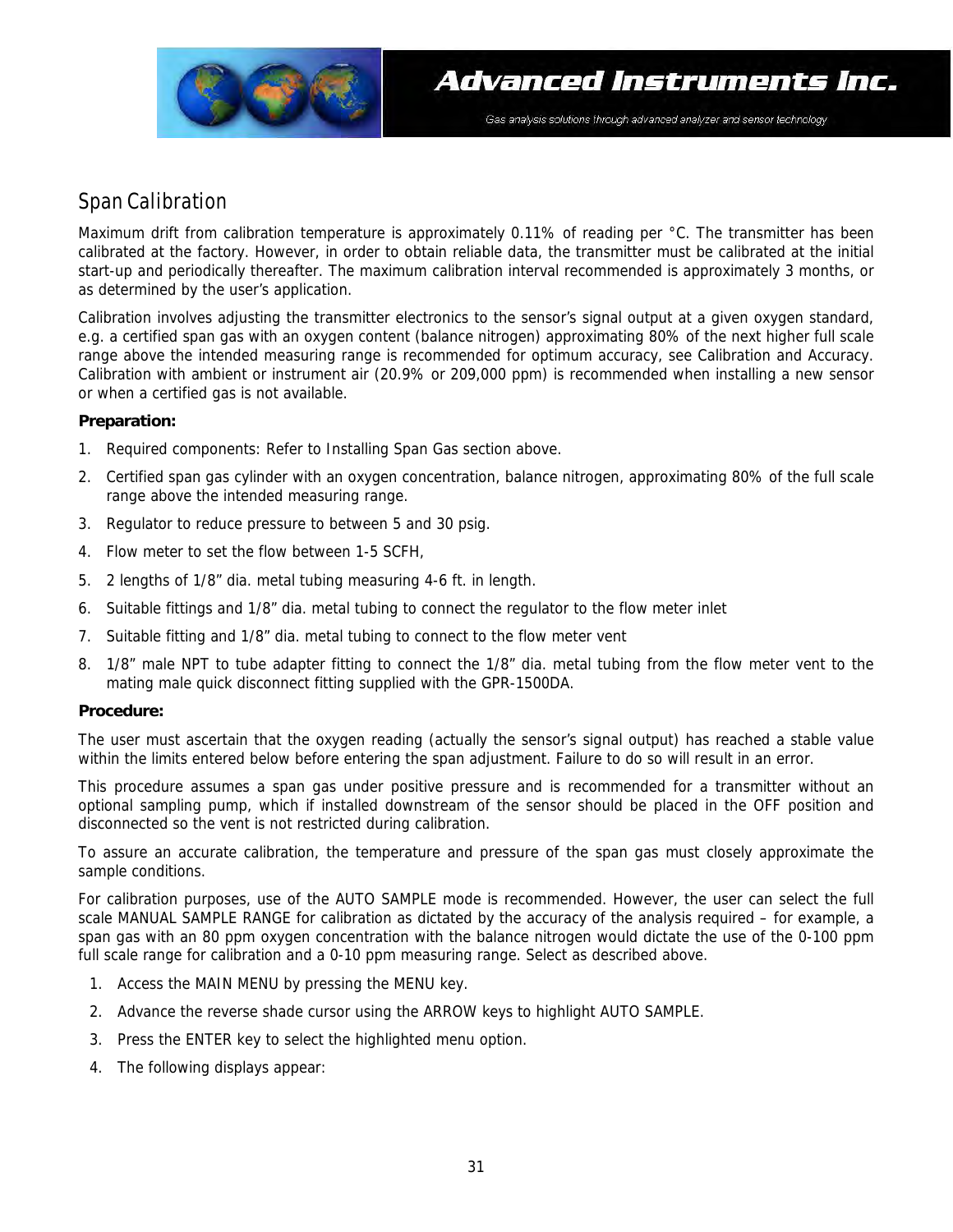

- 5. Return to the MAIN MENU by pressing the MENU key.
- 6. Advance the reverse shade cursor using the ARROW keys to highlight CALIBRATION.
- 7. Press the ENTER key to select the highlighted menu option.
- 8. Repeat to select SPAN CALIBRATE
- 9. The following displays appear:



- 10. Assure there are no restrictions in vent line.
- 11. Regulate the pressure and control the flow rate as described above at 5-30 psig and a 2 SCFH flow rate.
- 12. Allow the span gas to flow for 1-2 minutes to purge the air trapped in the span gas line.
- 13. Disconnect the sample gas line and install the purged span gas line.
- 14. **Caution: Allow the span gas to flow and wait until the reading is stable before proceeding with calibration**. The wait time will vary depending on the amount oxygen introduced to the sensor when the gas lines were switched.
- 15. Press the ENTER key to select the SPAN CALIBRATE option.
- 16. **Note:** A span gas concentration above 1000 ppm dictates the selection of the PERCENT option.
- 17. Advance the reverse shade cursor using the ARROW keys to highlight the desired GAS CONCENTRATION.
- 18. Press the ENTER key to select the highlighted menu option.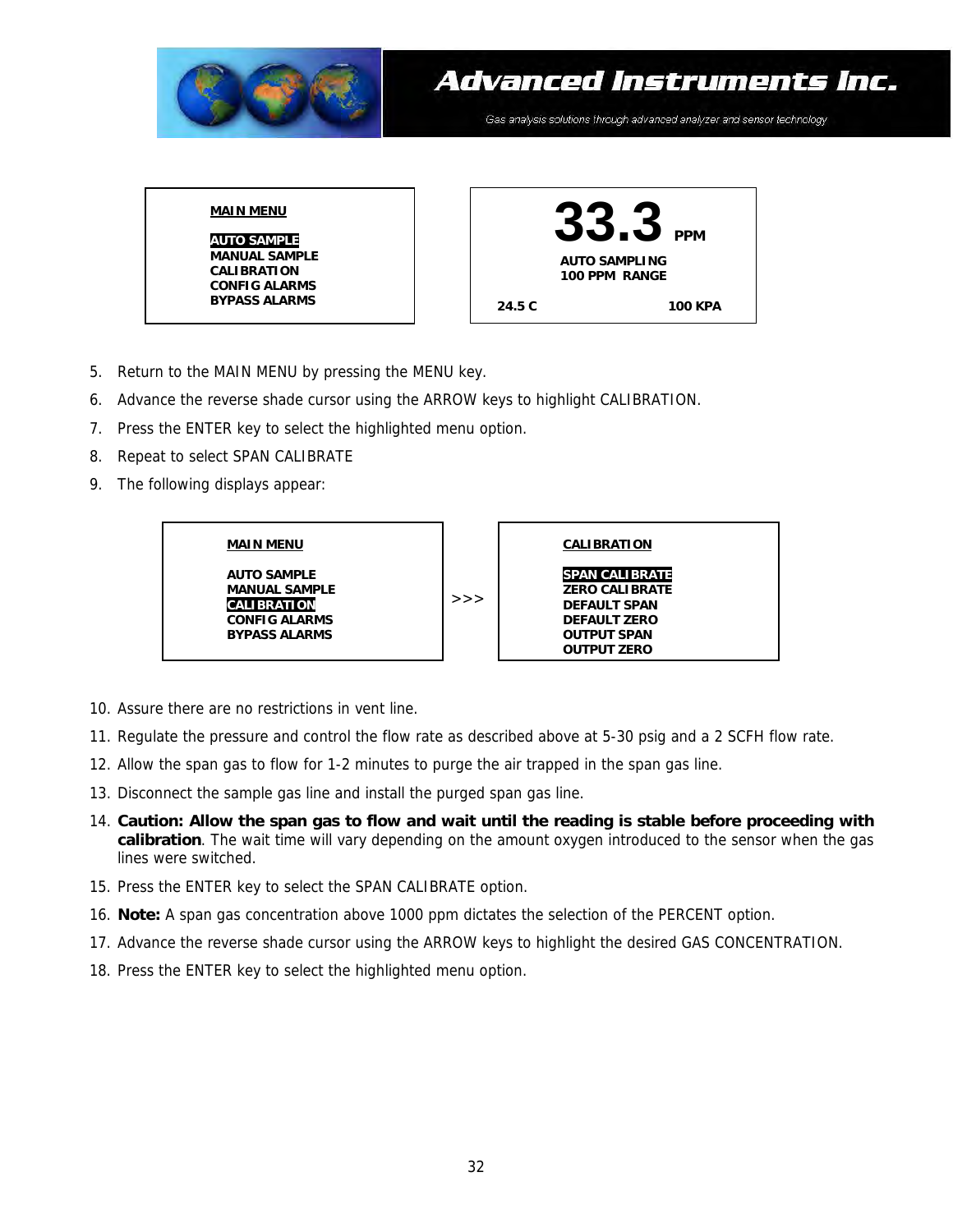

19. The following displays appear:



- 20. Press the ENTER key to advance the underline cursor right or press the MENU key to advance the underline cursor left to reach to the desired digit of the alarm value.
- 21. Press the ARROW keys to enter the alarm value.
- 22. Repeat steps 20 and 21 until the complete span value has been entered.

#### 23. **Save the adjustment value by pressing the ENTER key or abort by pressing the MENU key.**

24. Allow approximately 60 seconds for the calibration process while the processor determines whether the signal output or reading has stabilized within 60% of the full scale low range. Both the Zero Calibrate and Span Calibrate functions result in the following displays:



- 25. If the calibration is successful, the transmitter returns to the SAMPLING mode after 30 seconds.
- 26. If the calibration is unsuccessful, return to the SAMPLING mode with span gas flowing through the transmitter, make sure the reading stabilizes and repeat the calibration before concluding the equipment is defective.
- 27. Before disconnecting the span gas line and connecting the sample gas line, restart if necessary the flow of sample gas and allow it to flow for 1-2 minutes to purge the air inside the line.
- 28. Disconnect the span gas line and replace it with the purged sample gas line.
- 29. Wait 10-15 minutes to ensure the reading is stable and proceed to sampling.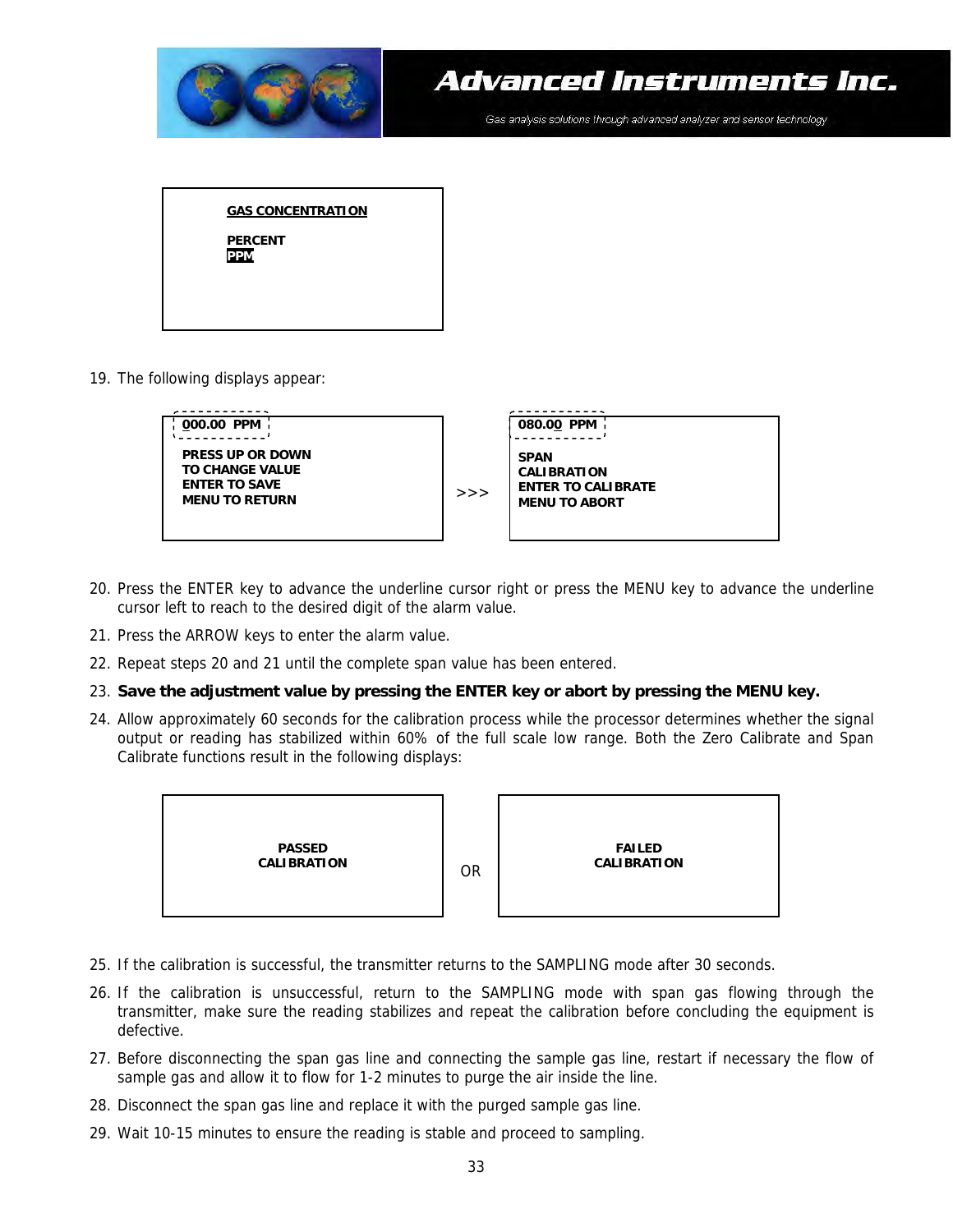

#### **Default Span**

The software will set the SPAN adjustment based on the average oxygen reading (actually the sensor's signal output) at a specified oxygen concentration. For example, when a span gas is introduced, the micro-processor will display an oxygen reading within  $+50\%$  of the span gas value. This feature allows the user to test the sensor's signal output without removing it from the sensor housing.

- 1. Access the MAIN MENU by pressing the MENU key.
- 2. Advance the reverse shade cursor using the ARROW keys to highlight CALIBRATION.
- 3. Press the ENTER key to select the highlighted menu option.
- 4. The following displays appears:



- 8. Advance the reverse shade cursor using the ARROW keys to highlight DEFAULT SPAN.
- 9. Press the ENTER key to select the highlighted menu option.
- 10. The following displays appear and after 3 seconds the system returns to the SAMPLING mode:

**FACTORY DEFAULTS SET** 

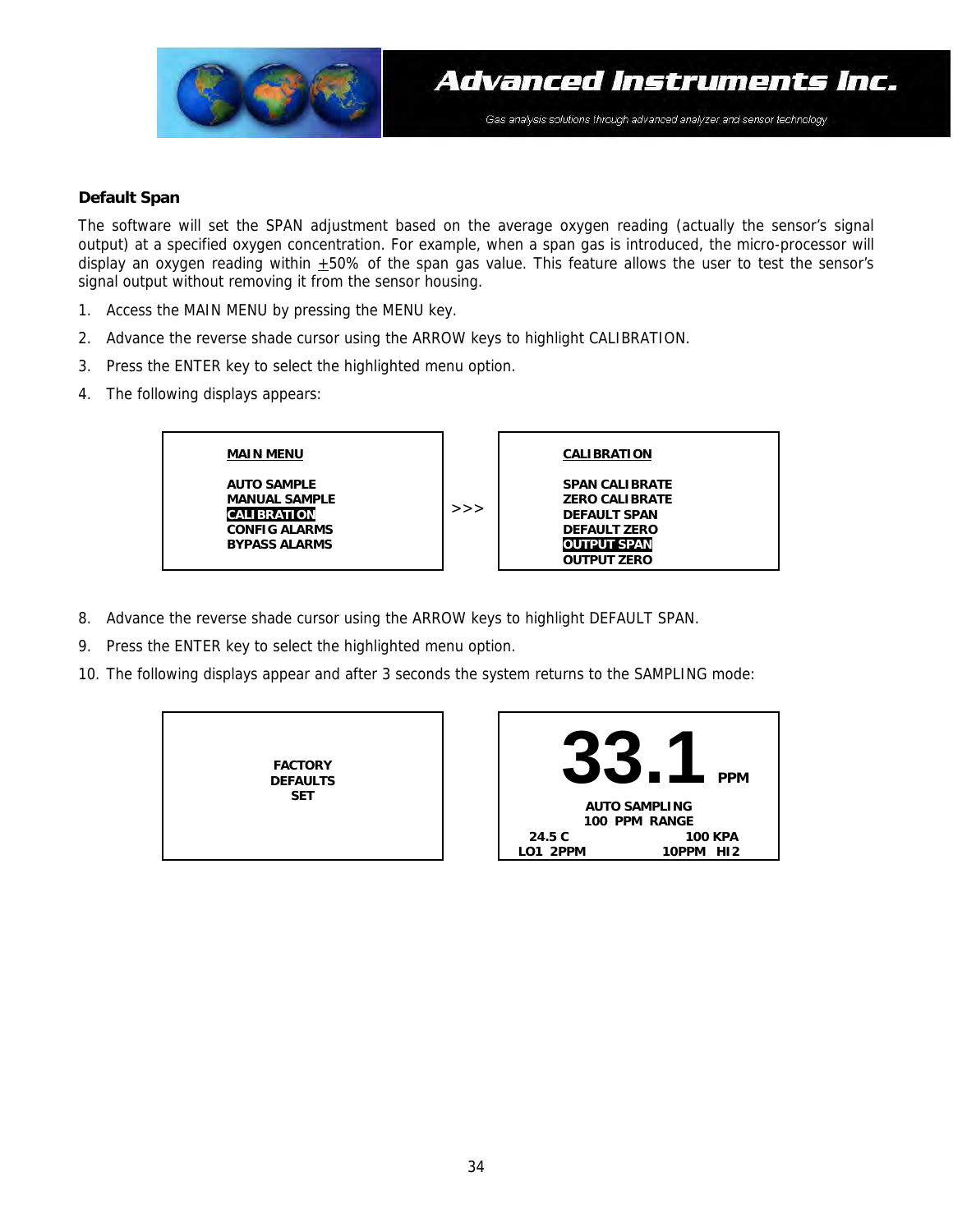

#### **Output Span:**

In rare instances the 4-20mA signal output may not agree to the reading displayed by the LCD. This feature enables the user to adjust the 20mA signal output should the LCD display not agree.

**Note:** Adjust the 4mA signal output with the OUTPUT ZER) option described above.

- 1. Access the MAIN MENU by pressing the MENU key.
- 2. Advance the reverse shade cursor using the ARROW keys to highlight CALIBRATION.
- 3. Press the ENTER key to select the highlighted menu option.
- 4. The following displays appear:



- 5. Advance the reverse shade cursor using the ARROW keys to highlight DEFAULT SPAN.
- 6. Press the ENTER key to select the highlighted menu option.
- 7. The following display appears



- 8. Compute the adjustment value as follows:
	- a.) The adjustment value defaults to 100.0% to start.

b.) If the 20mA output at the PLC is 20.2mA when the LCD displays the full scale range value, the adjustment value will be < 100.0%; conversely, if the 20mA output is 19.8mA the adjustment value will be > 100.0%.

- c.) Calculate the difference between 20mA output at the PLC and 20mA.
- d.) Divide the difference from c.) above by 4mA (0.2/20mA) to calculate the percent error, 1% in this case.

e.) Add or subtract the percent error from d.) above to the 100.0% default value to calculate the adjustment value of 99%.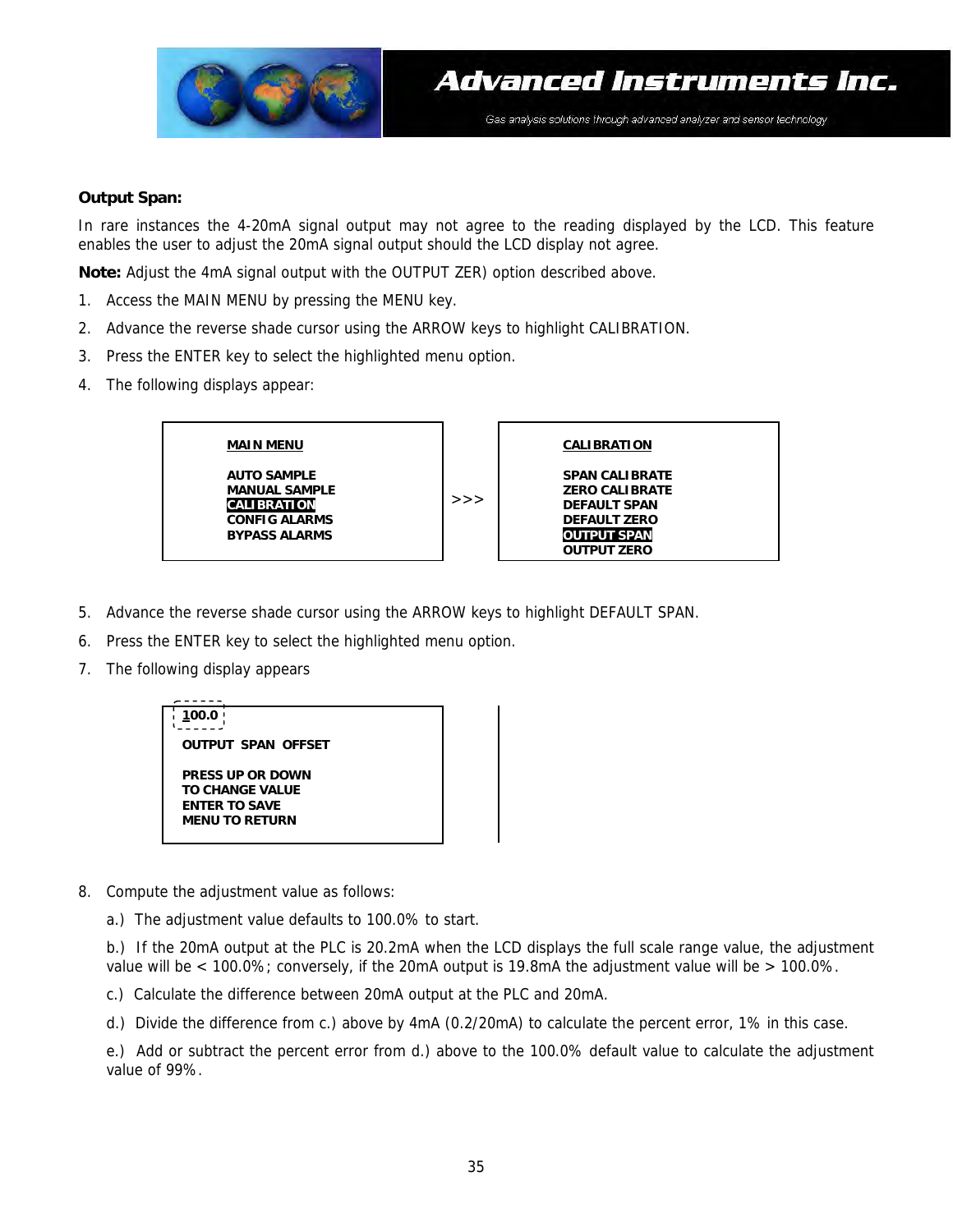

f.) **Note:** The true adjustment value must be determined empirically by trial and error. Once the initial adjustment is made and checked at the PLC it may be necessary to fine tune the initial adjustment by repeating step 8. Any additional percent error must be added or subtracted from the initial adjustment value of 99%.

**099.0** 

**PRESS UP OR DOWN TO CHANGE VALUE ENTER TO SAVE MENU TO RETURN** 

**OUTPUT SPAN OFFSET** 

- 9. Press the ENTER key to advance the underline cursor right or press the MENU key to advance the underline cursor left to reach to the desired digit of the alarm value.
- 10. Press the ARROW keys to enter the alarm value.
- 11. Repeat steps 9 and 10 until the complete span value has been entered.
- 12. **Save the adjustment value by pressing the ENTER key or abort by pressing the MENU key.**
- 13. The system returns to the SAMPLING mode.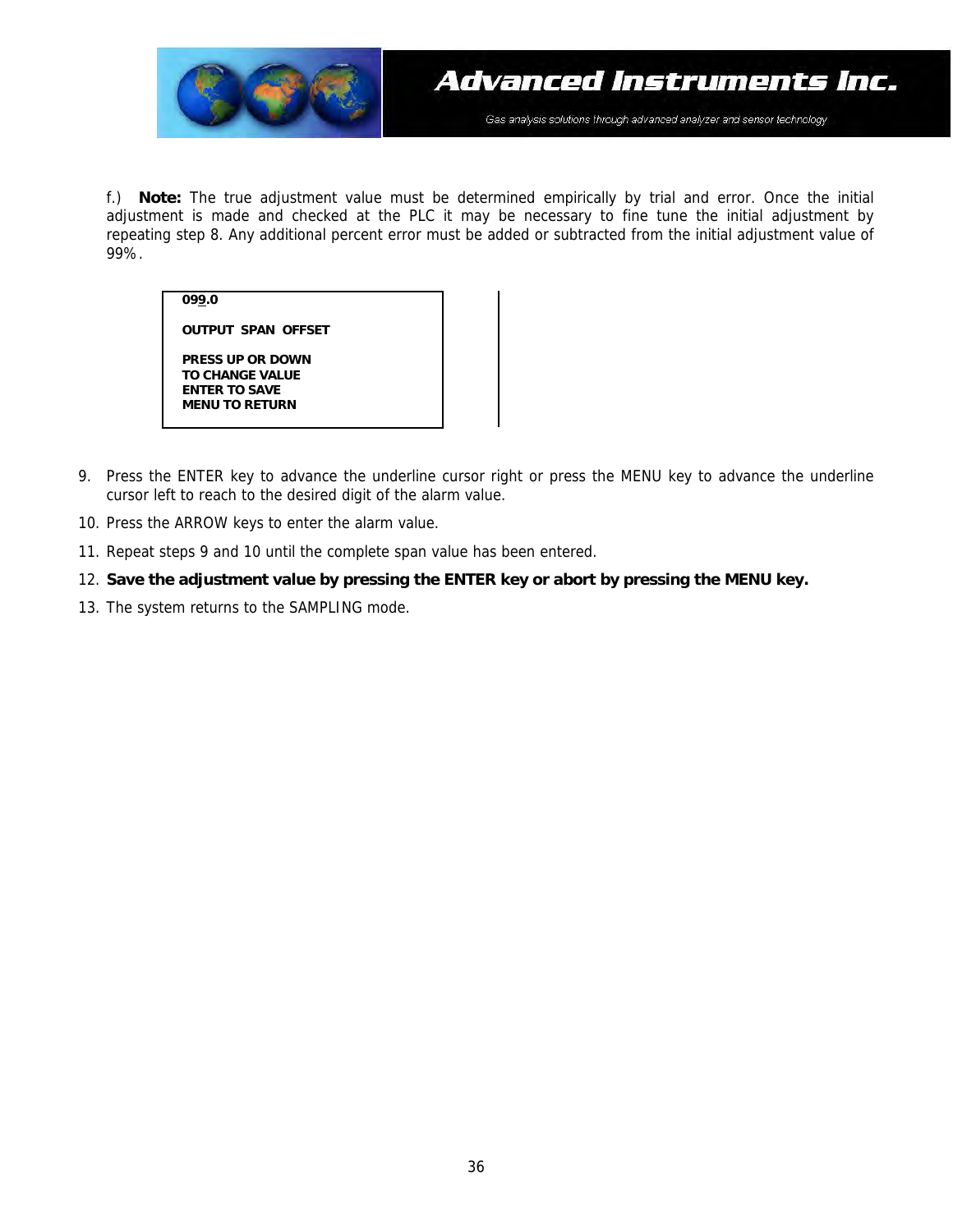

### Sampling

GPR-1500DA ppm Oxygen Transmitter requires positive pressure to flow the sample gas by the sensor to measure the oxygen concentration in a sample gas. If not available see Pressure & Flow section.

**Note:** Prematurely zeroing the transmitter can cause the transmitter to display a negative reading in both the ZERO and SAMPLE modes.

#### **Procedure:**

Following calibration the transmitter returns to the SAMPLE mode after 30 seconds.

- 1. Select the desired sampling mode auto or if manual, the range that provides maximum resolution as described above.
- 2. Use metal tubing to transport the sample gas to the transmitter.
- 3. The main consideration is to eliminate air leaks which can affect oxygen measurements above or below the 20.9% oxygen concentration in ambient air - ensure the sample gas tubing connections fit tightly into the 1/8" male NPT to tube adapter, and, the NPT end is taped and securely tightened into the mating male quick disconnect fittings which mate with the female fittings on the transmitter
- 4. Assure there are no restrictions in the sample line.
- 5. For sample gases under positive pressure the user must provide a means of controlling the inlet pressure between 5-30 psig and the flow of the sample gas between 1-5 SCFH, a flow rate of 2 SCHF is recommended
- 6. For sample gases under atmospheric or slightly negative pressure an optional sampling pump is recommended to draw the sample into the transmitter. Generally, no pressure regulation or flow control device is involved.
- 7. **Caution:** If the transmitter is equipped with an optional sampling pump and is intended for use in both positive and atmospheric/slightly negative pressure applications where a flow meter valve is involved – ensure the valve is completely open when operating the sampling pump. Refer to the Pressure & Flow section above.
- 8. Assure the sample is adequately vented for optimum response and recovery and safety.
- 9. Allow the oxygen reading to stabilize for approximately 10 minutes at each sample point.

#### **To avoid erroneous oxygen readings and damaging the sensor:**

- $\triangleright$  Do not place your finger over the vent (it pressurizes the sensor) to test the flow indicator when gas is flowing to the sensor. Removing your finger (the restriction) generates a vacuum on the sensor and may damage the sensor (voiding the sensor warranty).
- $\triangleright$  Assure there are no restrictions in the sample or vent lines
- $\triangleright$  Avoid drawing a vacuum that exceeds 14" of water column pressure unless done gradually
- ¾ Avoid excessive flow rates above 5 SCFH which generate backpressure on the sensor.
- ¾ Avoid sudden releases of backpressure that can severely damage the sensor.
- $\triangleright$  Avoid the collection of particulates, liquids or condensation collect on the sensor that could block the diffusion of oxygen into the sensor.
- ¾ If the transmitter is equipped with an optional integral sampling pump (positioned downstream of the sensor) and a flow control metering valve (positioned upstream of the sensor), completely open the flow control metering valve to avoid drawing a vacuum on the sensor and placing an undue burden on the pump.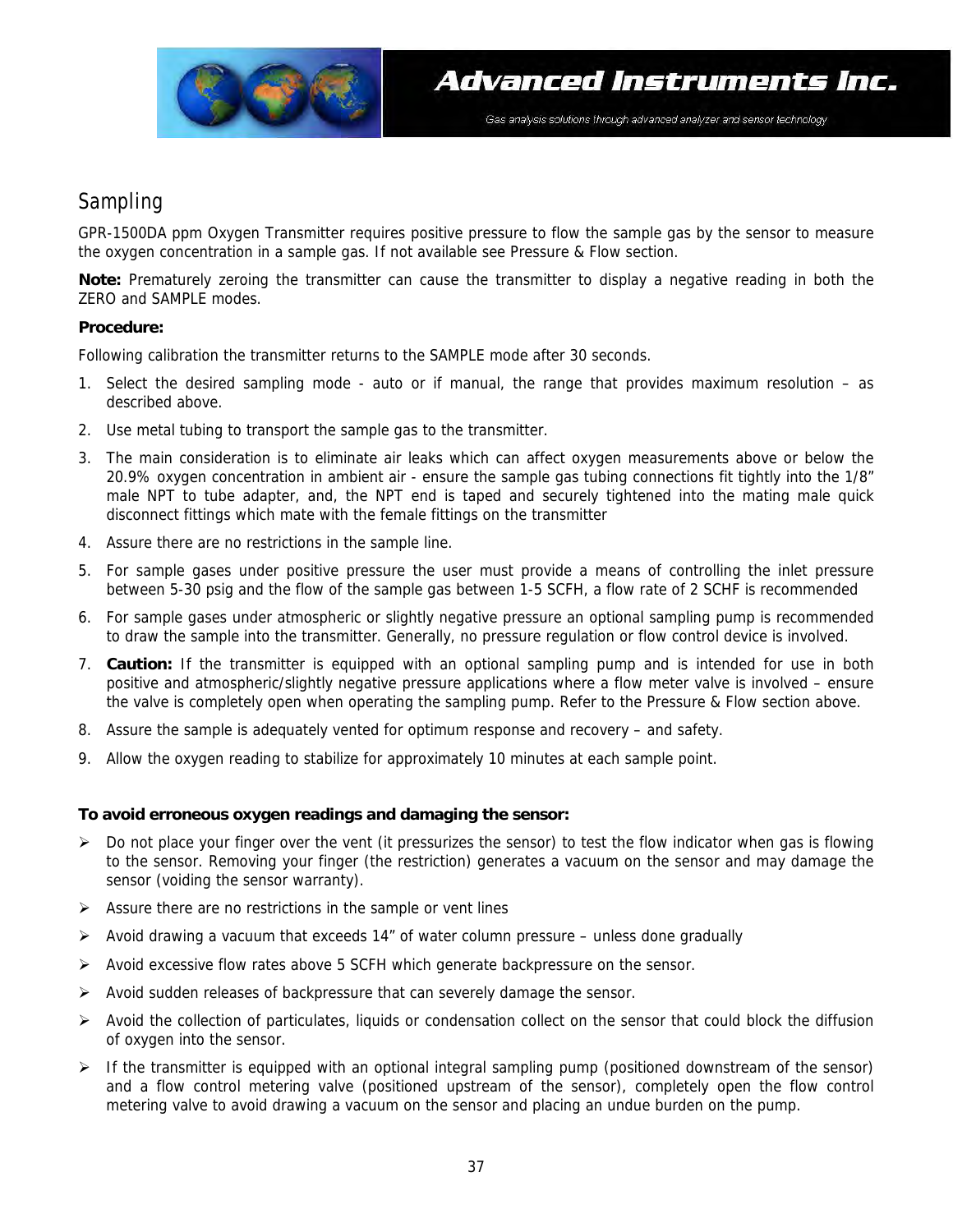

### Standby

- ¾ The transmitter has no special storage requirements.
- ¾ The sensor should remain connected during storage periods.
- $\triangleright$  Store the transmitter with the power OFF.
- ¾ If storing for an extended period of time, charge before operating.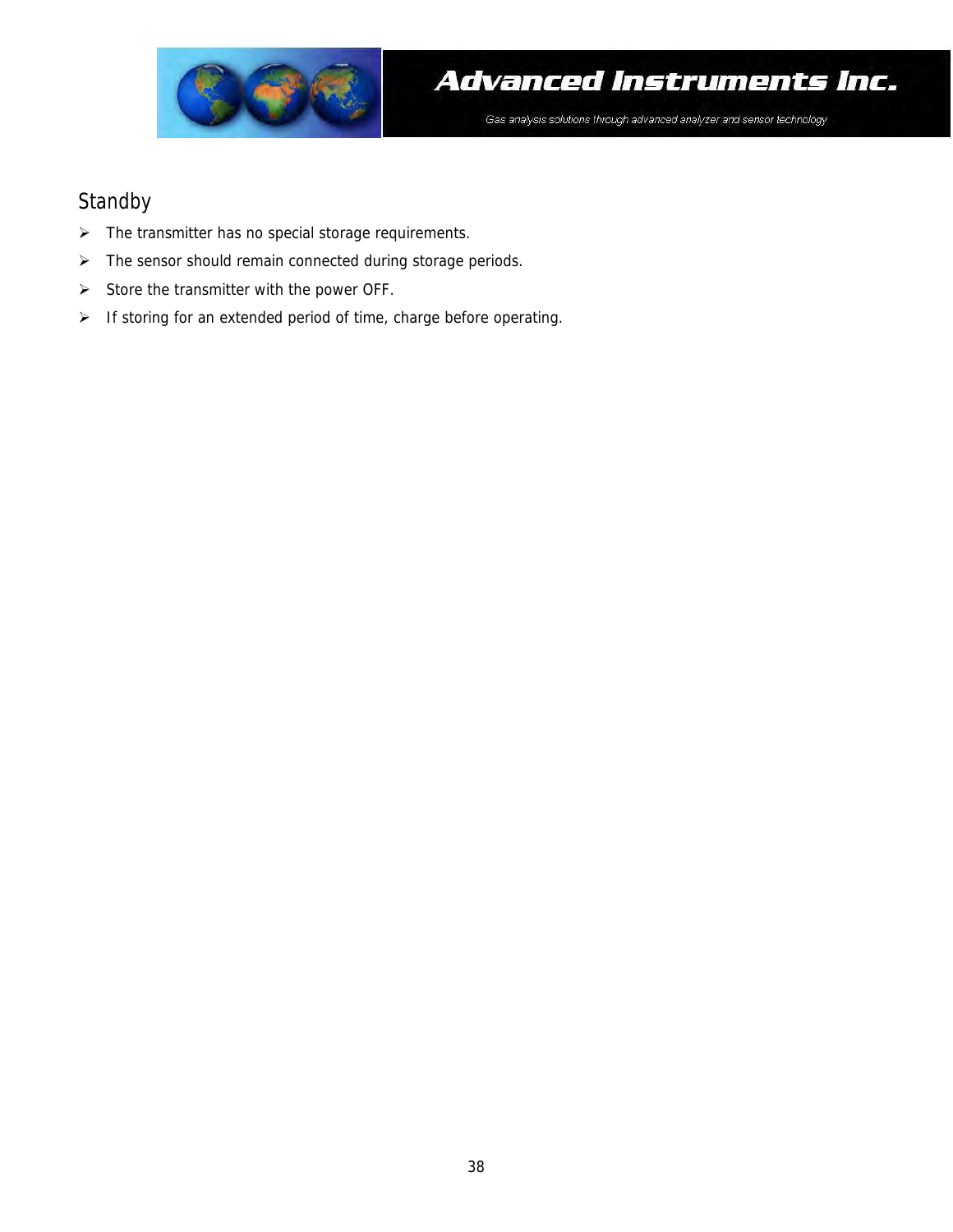

## 6 Maintenance

Generally, cleaning the electrical contacts or replacing filter elements is the extent of the maintenance requirements of this transmitter.

### Sensor Replacement

Periodically, the oxygen sensor will require replacement. The operating life is determined by a number of factors that are influenced by the user and therefore difficult to predict. The Features & Specifications define the normal operating conditions and expected life of the standard sensor utilized by the GPR-1500DA transmitter. Expected sensor life is inversely proportional to changes in oxygen concentration, pressure and temperature.

**Serviceability:** Except for replacing the oxygen sensor, there are no parts inside the transmitter for the operator to service. Only trained personnel with the authorization of their supervisor should conduct maintenance.

**Caution:** DO NOT open the oxygen sensor. The sensor contains a corrosive liquid electrolyte that could be harmful if touched or ingested, refer to the Material Safety Data Sheet contained in the Owner's Manual. Avoid contact with any liquid or crystal type powder in or around the sensor or sensor housing, as either could be a form of electrolyte. Leaking sensors should be disposed of in accordance with local regulations.

#### **Procedure:**

- 1. Remove the four (4) screws securing the transmitter's front panel.
- 2. **Caution:** Do not discard the gaskets from the enclosure.
- 3. The sensor must be disconnected from the PCB A-1151. One end of the sensor cable harness is connected to the PCB, the opposite end is attached to the connector at the rear of the sensor.
- 4. The female connector at the end of the sensor cable harness snaps to mate to the male (pins) connector at the rear of the sensor.
- 5. Using your thumbnail, coin or small screwdriver blade, separate the vertical flap of the male connector from the female connecter and carefully pull the female connector up and away.
- 6. Unscrew the oxygen sensor counterclockwise from the sensor flow housing.
- 7. Remove the old oxygen sensor and dispose of it as you would a battery.
- 8. Remove the new oxygen sensor from the bag. DO NOT remove the shorting device (wire loop) at this time.
- 9. Flow zero gas or sample gas with a low ppm oxygen concentration to the transmitter at 2 SCFH for 3-5 minutes to purge the oxygen (air 209,00 ppm) trapped in the lines.
- 10. Select the AUTO RANGING option from the SAMPLE menu with gas flowing to the analyzer.
- 11. Note: The graphical LCD displays 000.0 until the sensor is connected.
- 12. Remove the oxygen sensor from the bag. DO NOT remove the shorting device (wire loop) at this time.



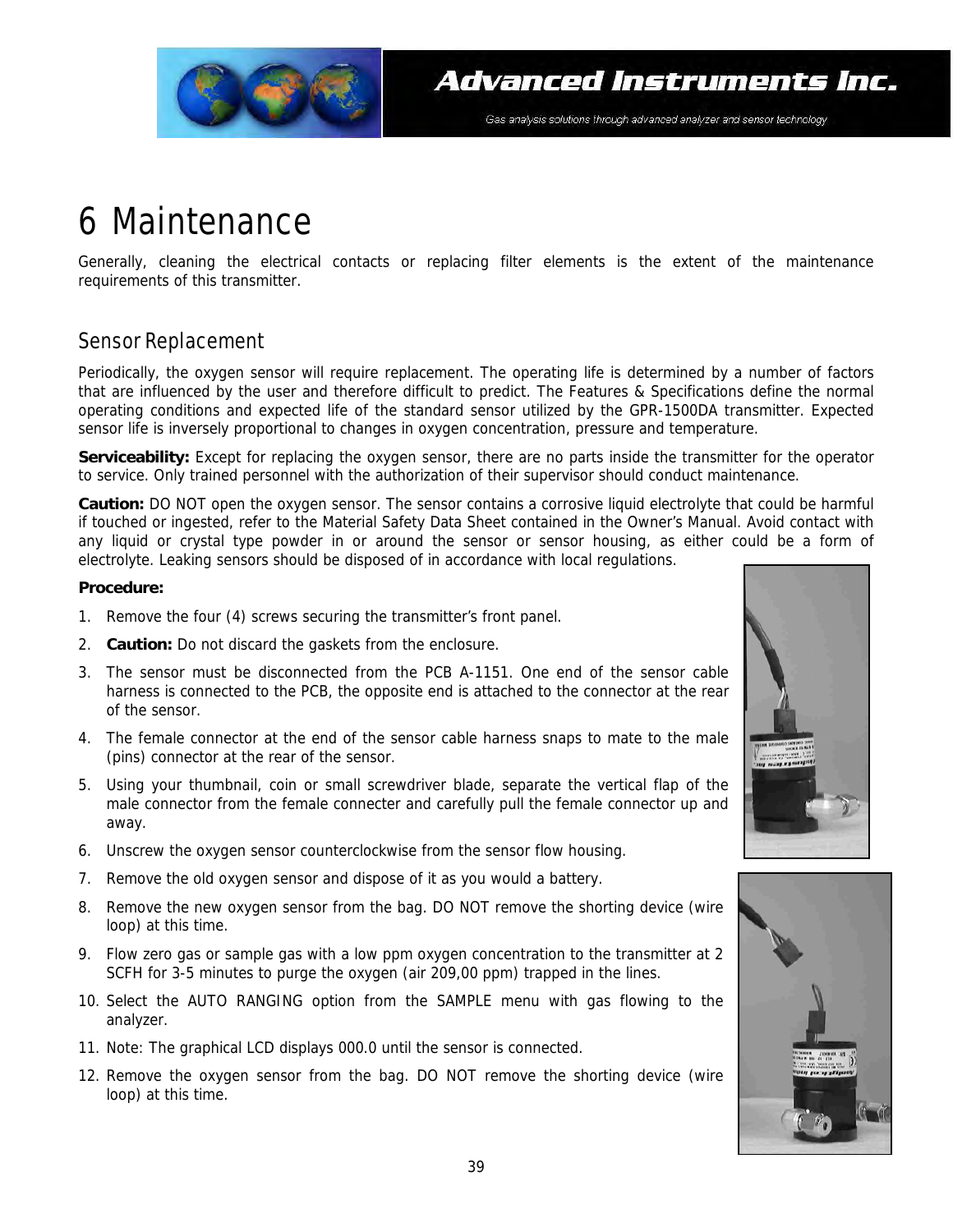

- 13. Screw the oxygen sensor into the sensor flow housing, equipped with elbows and tubing, finger tighten plus one half (1/2) turn to ensure a good seal from the o-ring affixed to the sensor.
- 14. The sensor must be connected to the PCB A-1151. One end of the sensor cable harness is connected to the PCB, the opposite end is not attached.
- 15. The female connector at the unattached end of the sensor cable harness must be mated to the male (pins) connector at the rear of the sensor. The connectors snap together when properly oriented. BUT FIRST . . .
- 16. Remove the shorting device (wire loop) from the connector located at the rear of the sensor.
- 17. Minimize the time the sensor is exposed to ambient air.
- 18. Push the female connector from the sensor cable harness onto the male connector until they lock.
- 19. Once the sensor is connected, the LCD displays an oxygen value. A temporary OVER RANGE indication is normal.
- 20. Maintain the flow of zero gas until the transmitter "purges down" to less than 10 ppm, 1-2 hours is normal.
- 21. Proceed to the calibration section.

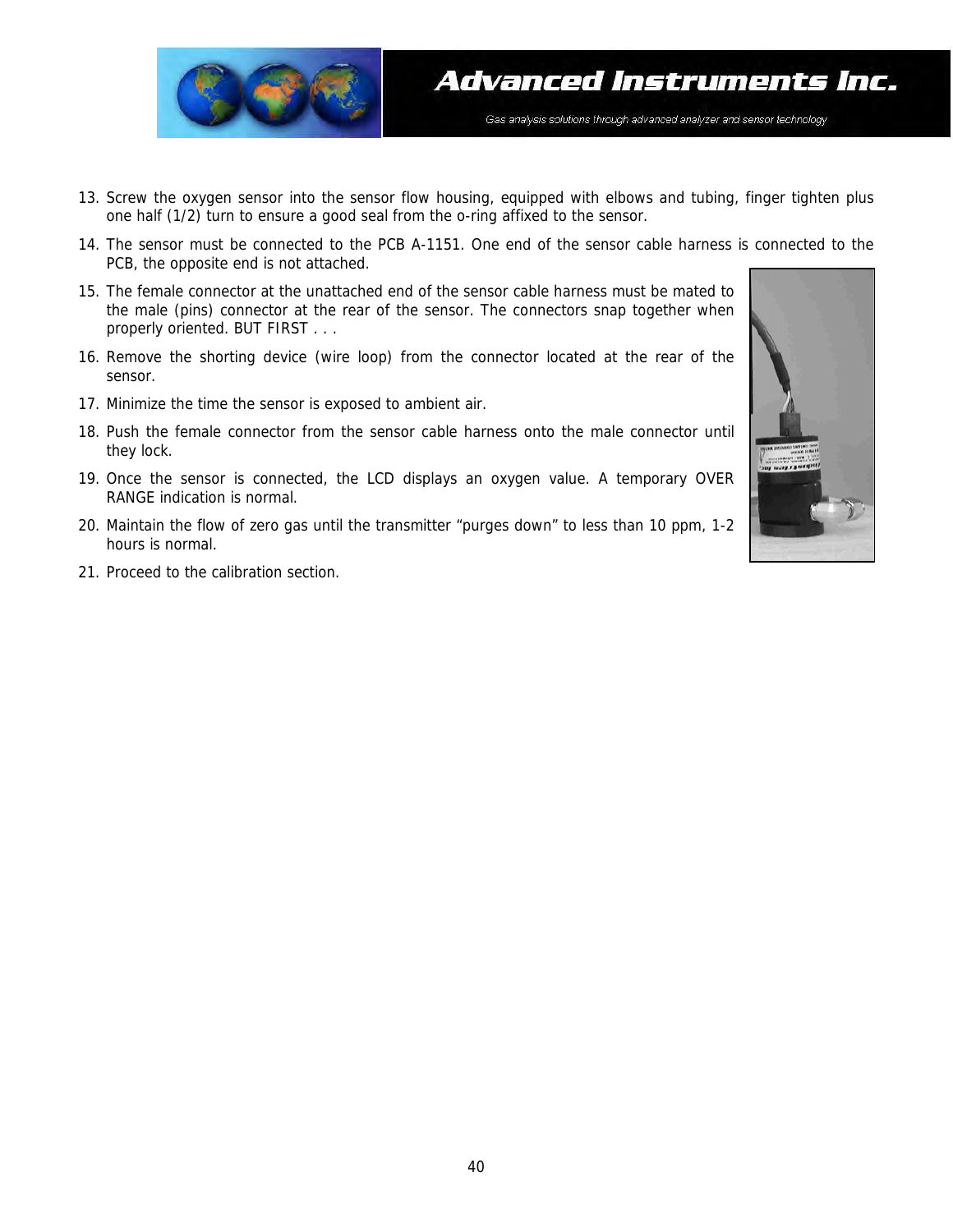

## 7 Spare Parts

Recommended spare parts for the GPR-1500DA ppm Oxygen Transmitter:

| Item No.     | Description       |
|--------------|-------------------|
| GPR-12-100-M | ppm Oxygen Sensor |
| XLT-12-100-M | ppm Oxygen Sensor |

Other spare parts:

| Item No.    | Description                          |
|-------------|--------------------------------------|
| A-2244      | <b>Battery Assembly</b>              |
| FITN-1018   | Connector SS 1/8" MNPT to 1/8" Tube  |
| FITN-1039   | Elbow SS 1/8"                        |
| A-3051      | Housing Flow Adaptor                 |
| MTR-1011    | Meter Digital Panel LCD Backlight    |
| A-1151-E-A4 | PCB Assembly Main / Display          |
| A-1153-A-A4 | PCB Assembly Alarms/Power Connection |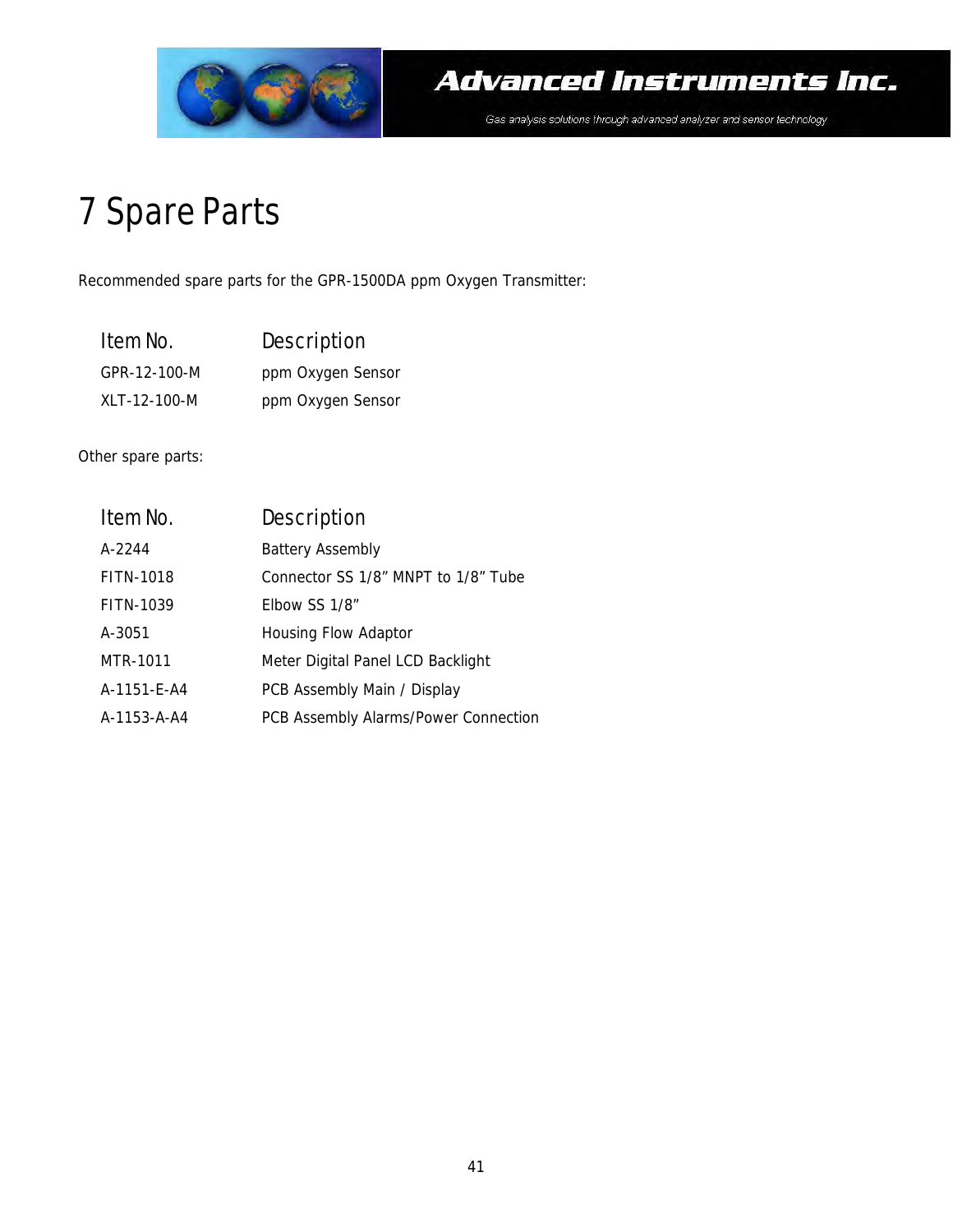

# 8 Troubleshooting

| Symptom                                                      | Possible Cause                                                                                              | Recommended Action                                                                                                                                                                    |
|--------------------------------------------------------------|-------------------------------------------------------------------------------------------------------------|---------------------------------------------------------------------------------------------------------------------------------------------------------------------------------------|
| Slow recovery                                                | At installation, defective sensor                                                                           | Replace sensor if recovery unacceptable or<br>$O2$ reading fails to reach 10% of lowest<br>range                                                                                      |
|                                                              | Air leak in sample system connection(s)                                                                     | Leak test the entire sample system:<br>Vary the flow rate, if the $O2$ reading<br>changes inversely with the change in flow<br>rate indicates an air leak - correct source<br>of leak |
|                                                              | Abnormality in zero gas                                                                                     | Qualify zero gas (using portable<br>transmitter)                                                                                                                                      |
|                                                              | Damaged in service - prolonged<br>exposure to air, electrolyte leak                                         |                                                                                                                                                                                       |
|                                                              | Sensor nearing end of life                                                                                  | Replace sensor                                                                                                                                                                        |
|                                                              |                                                                                                             | Replace sensor                                                                                                                                                                        |
| High $O2$ reading<br>after installing or<br>replacing sensor | Transmitter calibrated before sensor<br>stabilized caused by:                                               | Allow $O2$ reading to stabilize before making<br>the span/calibration adjustment                                                                                                      |
|                                                              | 1) Prolonged exposure to ambient air,<br>worse if sensor was unshorted                                      | Continue purge with zero gas                                                                                                                                                          |
|                                                              | 2) Air leak in sample system<br>connection(s)                                                               | Leak test the entire sample system<br>(above)                                                                                                                                         |
|                                                              | 3) Abnormality in zero gas                                                                                  | Qualify zero gas (using portable<br>transmitter)                                                                                                                                      |
| High O <sub>2</sub> reading                                  | Flow rate exceeds limits                                                                                    | Correct pressure and flow rate                                                                                                                                                        |
| Sampling                                                     | Pressurized sensor                                                                                          | Remove restriction on vent line or open<br>SHUT OFF valve completely                                                                                                                  |
|                                                              | Improper sensor selection                                                                                   | Replace GPR/PSR sensor with XLT sensor<br>when $CO2$ or acid gases are present                                                                                                        |
|                                                              | Abnormality in gas                                                                                          | Qualify the gas (use a portable<br>transmitter)                                                                                                                                       |
| Response time<br>slow                                        | Air leak, dead legs, distance of sample<br>line, low flow rate, volume of optional<br>filters and scrubbers | Leak test (above), reduce dead volume or<br>increase flow rate                                                                                                                        |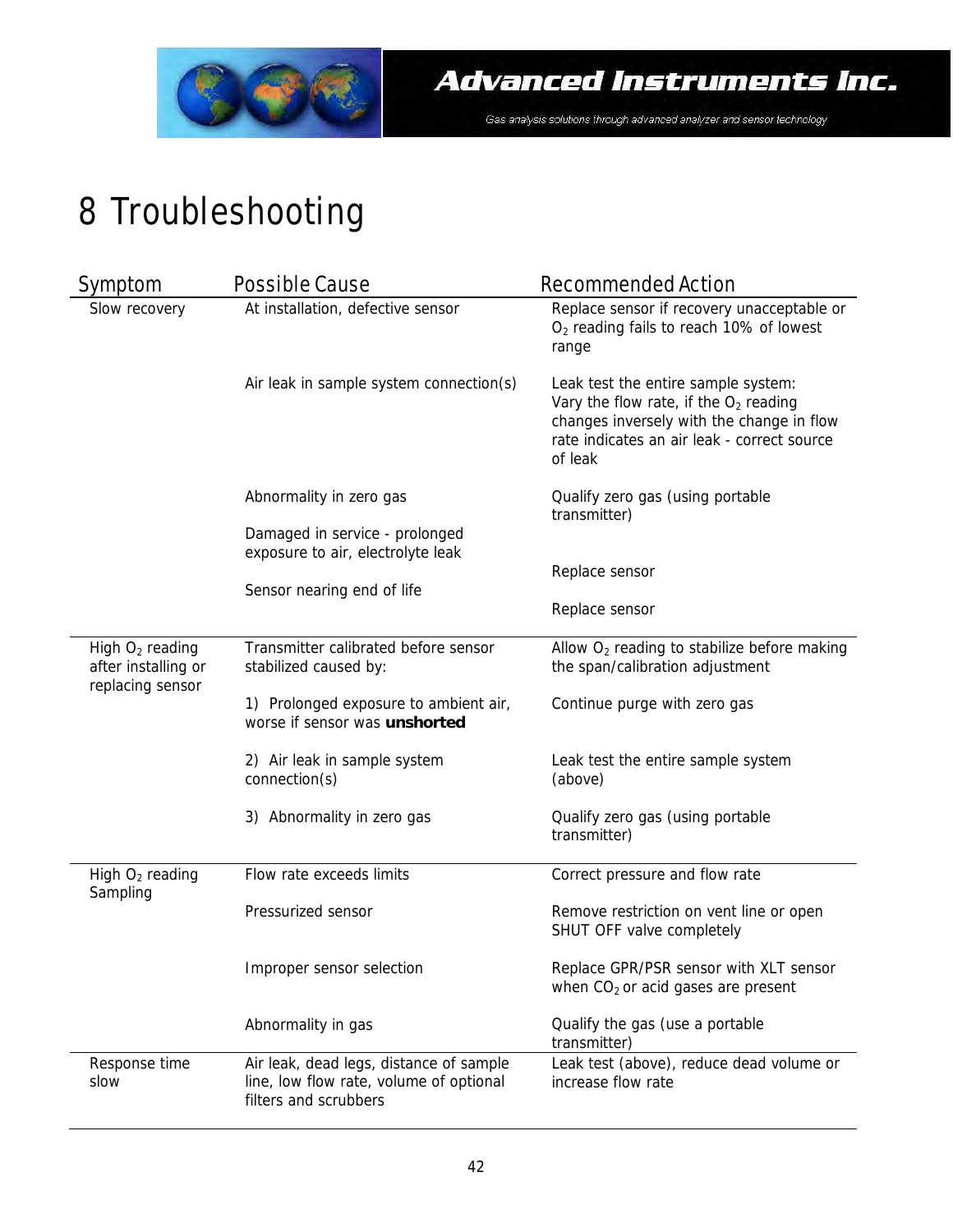

| Symptom                                                  | Possible Cause                                                                                                                      | Recommended Action                                                                                                                                                                                                                                                                        |
|----------------------------------------------------------|-------------------------------------------------------------------------------------------------------------------------------------|-------------------------------------------------------------------------------------------------------------------------------------------------------------------------------------------------------------------------------------------------------------------------------------------|
| $O2$ reading doesn't<br>agree to expected<br>$O2$ values | Pressure and temperature of the sample<br>is different than span gas                                                                | Calibrate the transmitter (calibrate at<br>pressure and temperature of sample)                                                                                                                                                                                                            |
|                                                          | Abnormality in gas                                                                                                                  | Qualify the gas (use a portable<br>transmitter)                                                                                                                                                                                                                                           |
| Erratic $O2$ reading<br>or<br>No $O_2$ reading           | Test sensor independent from<br>transmitter                                                                                         | Remove sensor from housing. Using a volt-<br>meter set to uA output; apply the $(+)$ lead<br>to the outer ring of the sensor PCB and<br>the (-) lead to the center circle to obtain<br>the sensor's output in air. Contact factory<br>with result.<br>Sensors without PCB use mV setting. |
|                                                          | Change in sample pressure                                                                                                           | Calibrate the transmitter (calibrate at<br>pressure and temperature of sample)                                                                                                                                                                                                            |
|                                                          | Dirty electrical contacts in upper section<br>of sensor housing                                                                     | Clean contacts with alcohol (minimize<br>exposure time of MS sensor to ambient air<br>to extent possible)                                                                                                                                                                                 |
|                                                          | Corroded solder joints on sensor PCB<br>from corrosive sample or electrolyte<br>leakage from sensor                                 | Replace sensor and return sensor to the<br>factory for warranty determination                                                                                                                                                                                                             |
|                                                          | Corroded spring loaded contact in upper<br>section of sensor housing from liquid in<br>sample or electrolyte leakage from<br>sensor | Upper section of sensor housing: Clean<br>contacts with alcohol, flow sample or zero<br>gas for 2-3 hours to flush sample system<br>and sensor housing<br>Sensor: Replace if leaking and return it to<br>the factory for warranty determination                                           |
|                                                          | Liquid covering sensing area                                                                                                        | Wipe with alcohol and lint free towel or<br>flow sample or zero gas for 2-3 hours to<br>flush                                                                                                                                                                                             |
|                                                          | Improper sensor selection                                                                                                           | Replace GPR/PSR sensor with XLT sensor<br>when $CO2$ or acid gases are present                                                                                                                                                                                                            |
|                                                          |                                                                                                                                     | Consult factory                                                                                                                                                                                                                                                                           |
|                                                          | Presence of interference gases                                                                                                      | Replace sensor and install scrubber                                                                                                                                                                                                                                                       |
|                                                          | Presence of sulfur gases                                                                                                            | Replace sensor, obtain authorized service                                                                                                                                                                                                                                                 |
|                                                          | Unauthorized maintenance                                                                                                            | Replace sensor                                                                                                                                                                                                                                                                            |
|                                                          | Sensor nearing end of life                                                                                                          |                                                                                                                                                                                                                                                                                           |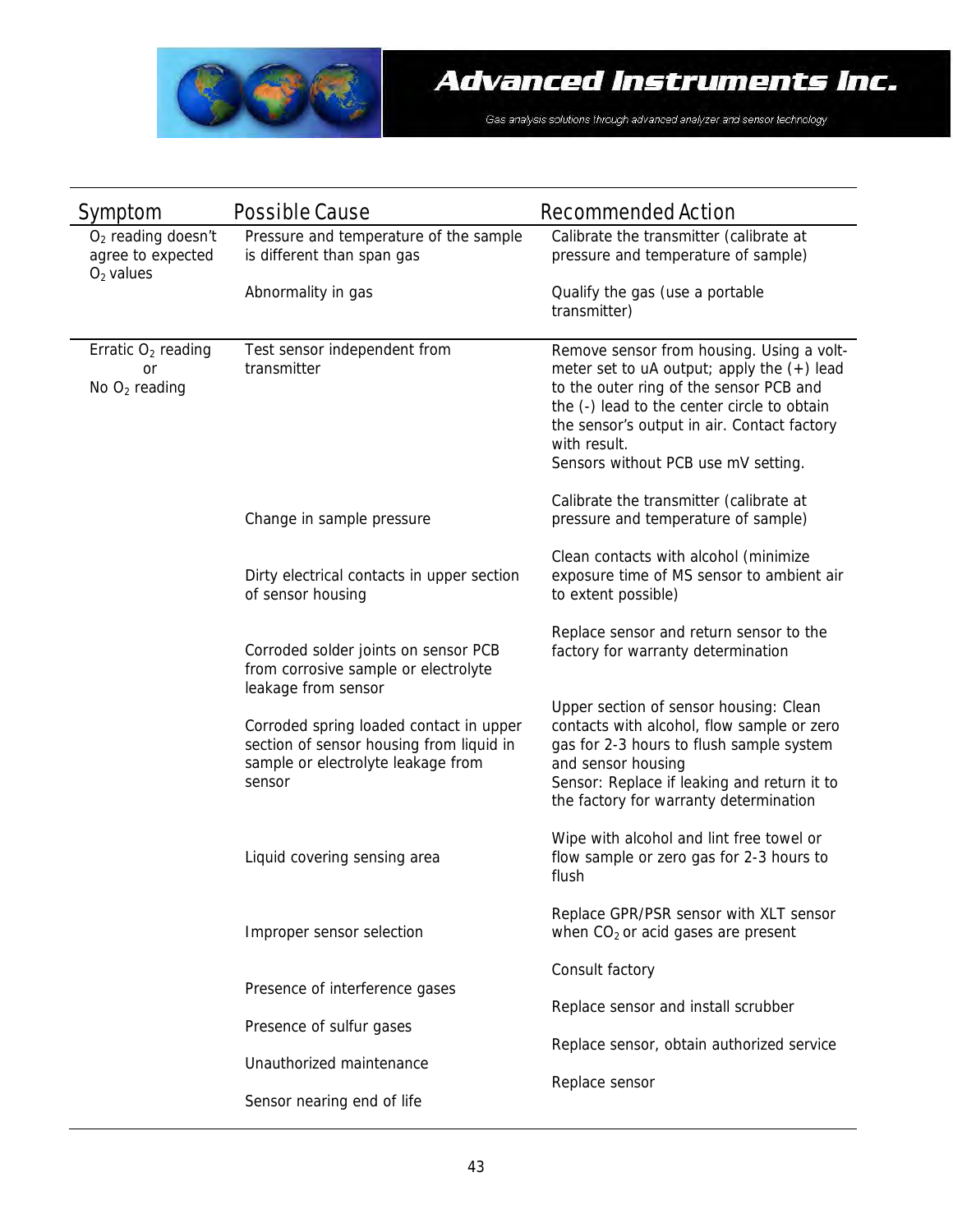

| Symptom                                                                                                                                                 | Possible Cause                                                                                                                                                                                                                                                                                                                                                                                                                                                                                                                                                                                                                                                                                                                                                                                                             | Recommended Action                                                                                                                          |
|---------------------------------------------------------------------------------------------------------------------------------------------------------|----------------------------------------------------------------------------------------------------------------------------------------------------------------------------------------------------------------------------------------------------------------------------------------------------------------------------------------------------------------------------------------------------------------------------------------------------------------------------------------------------------------------------------------------------------------------------------------------------------------------------------------------------------------------------------------------------------------------------------------------------------------------------------------------------------------------------|---------------------------------------------------------------------------------------------------------------------------------------------|
| Erratic $O2$ reading<br><b>or</b><br>Negative $O2$<br>reading<br>$\Omega$ r<br>No $O_2$ reading<br>possibly<br>accompanied by<br>electrolyte<br>leakage | Pressurizing the sensor by flowing gas<br>to the sensor with:<br>the vent restricted or<br>SHUT OFF valve closed<br>and<br>suddenly removing the restriction draws<br>a vacuum on the sensor<br><b>or</b><br>partially opening the valves upstream of<br>the transmitter when using a pump<br>downstream of the transmitter to draw<br>sample from a process at atmospheric<br>pressure or a slight vacuum<br>A pressurized sensor may not leak but<br>still produce negative readings.<br>Placing a vacuum on the sensor in<br>excess 4" of water column is strongly<br>discouraged. The front sensing<br>membrane is .000625 thick, heat sealed<br>to the sensor body and subject to<br>tearing when vacuum is suddenly<br>applied.<br>A premature adjustment of the ZERO<br>OFFSET potentiometer is a common<br>problem | Zero the transmitter. If not successful<br>replace the sensor<br>Avoid drawing a vacuum on the sensor<br>From MAIN MENU select DEFAULT ZERO |
|                                                                                                                                                         |                                                                                                                                                                                                                                                                                                                                                                                                                                                                                                                                                                                                                                                                                                                                                                                                                            |                                                                                                                                             |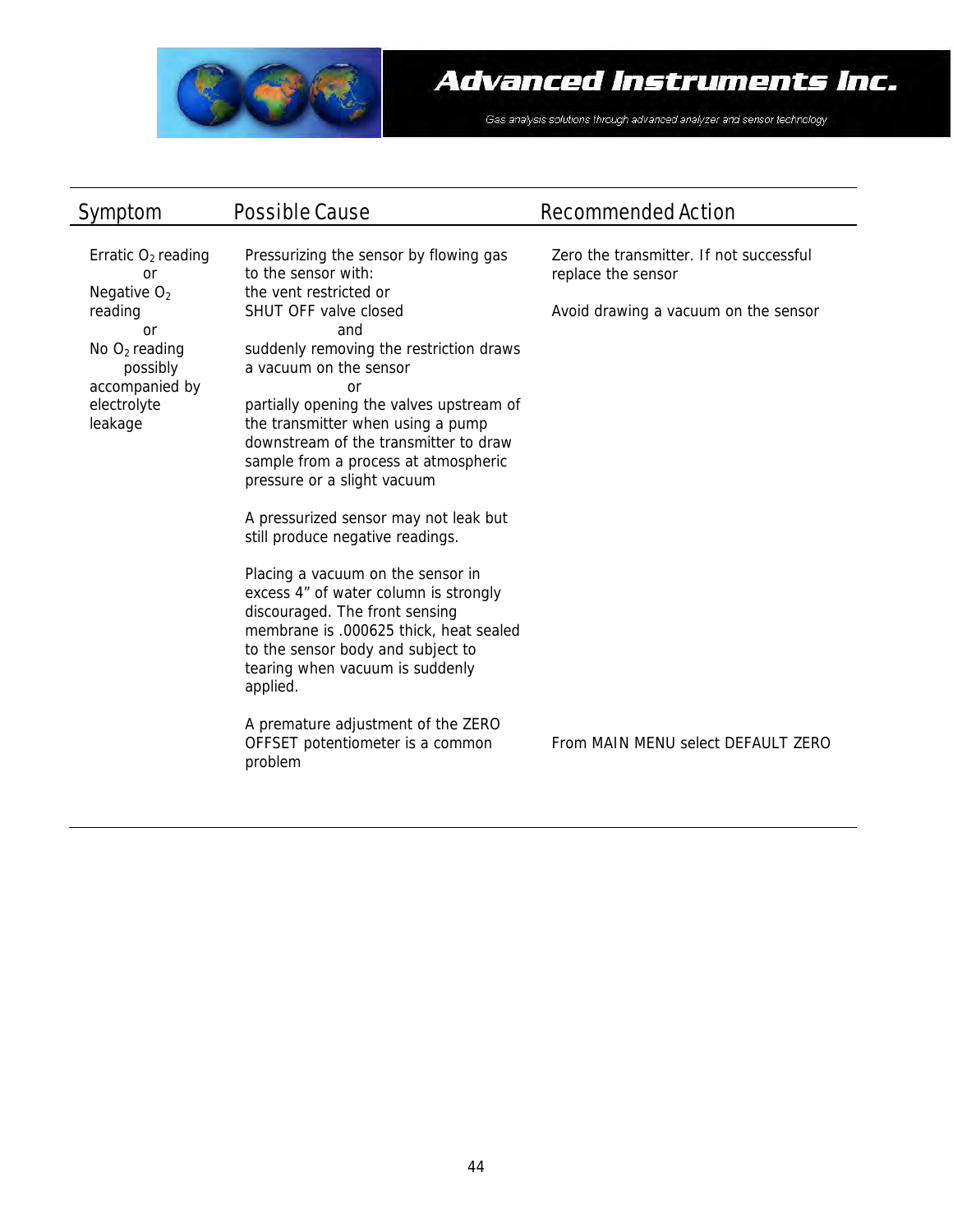

# 9 Warranty Policy

#### **What is covered:**

Any defect in material and workmanship from normal use in accordance with the Owner's Manual.

This warranty applies to all transmitter purchased worldwide. Advanced Instruments Inc. reserves the right in its sole discretion to invalidate this warranty if the serial number does not appear on the transmitter.

#### **For how long:**

One year from shipment by manufacturer or purchase from a distributor with proof of purchase.

#### **Who is warranted:**

This warranty is limited to the first customer who submits a claim. Under no circumstances will the warranty extend to more than one customer.

#### **What we will do:**

If your Advanced Instruments Inc. transmitter is defective with respect to material and workmanship, we will repair it or, at our option, replace it at no charge to you.

If we choose to replace your Advanced Instruments Inc. transmitter, we may use new or reconditioned replacement parts.

If we choose to replace your Advanced Instruments Inc. transmitter, we may replace it with a new or reconditioned one of the same or upgraded design.

#### **Limitations:**

Implied warranties, including those of fitness for a particular purpose and merchantability (an unwritten warranty that the product is fit for ordinary use), are limited to one year from the date of shipment by manufacturer or purchase from a distributor with proof of purchase.

Advanced Instruments Inc. will not pay for: loss of time; inconvenience; loss of use of your Advanced Instruments Inc. transmitter or property damage caused by your Advanced Instruments Inc. transmitter or its failure to work; any special, incidental or consequential damages; or any damage resulting from alterations, misuse or abuse; lack of proper maintenance; unauthorized repair or modification of the transmitter; affixing of any attachment not provided with the transmitter or other failure to follow the Owner's Manual.

Some states and provinces do not allow limitations on how an implied warranty lasts or the exclusion of incidental or consequential damages, so the above exclusions may not apply to you. This warranty gives you specific legal rights, and you may also have other rights which vary from state to state and province to province.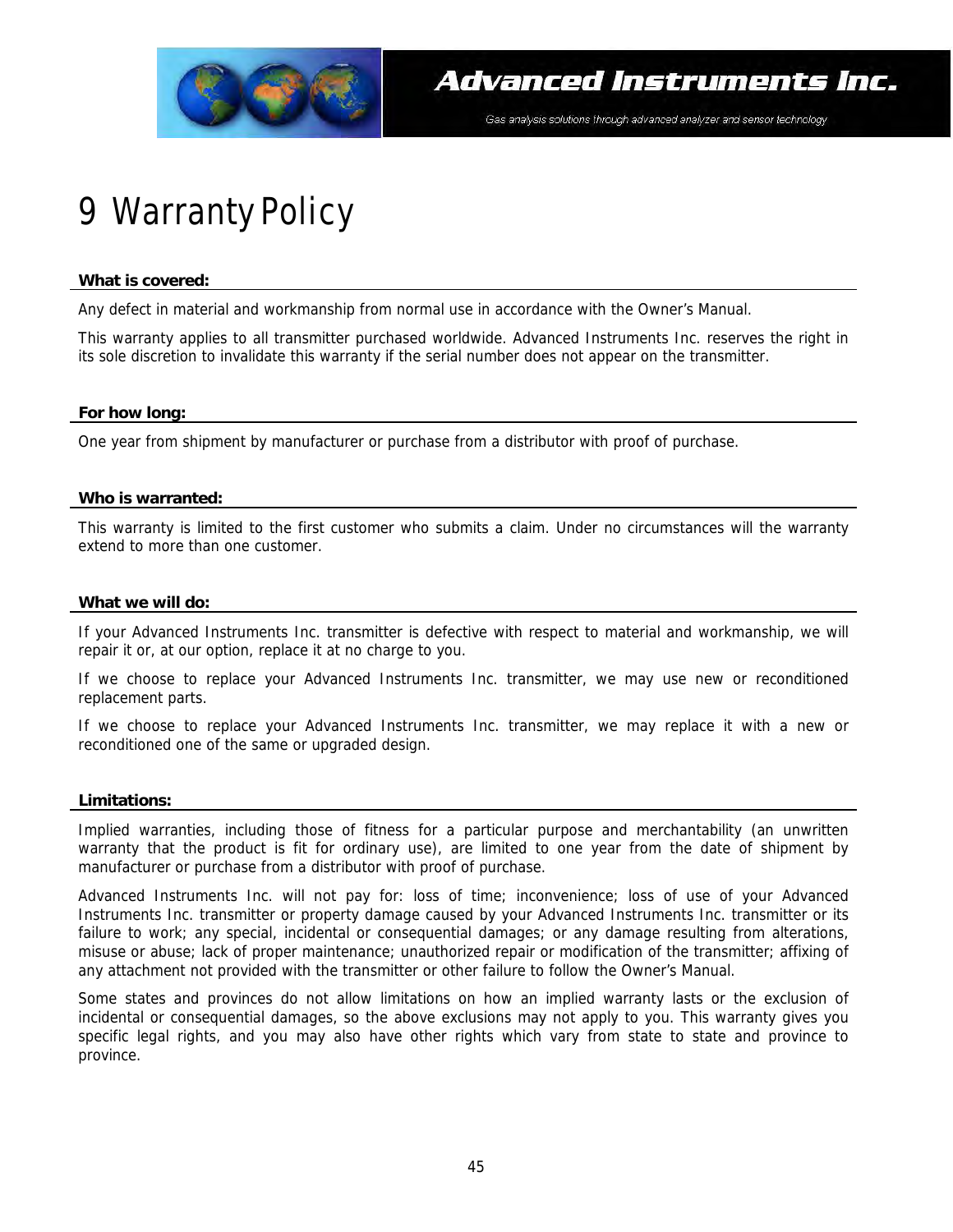

#### **What is not covered:**

This warranty does not cover installation; defects resulting from accidents; damage while in transit to our service location; damage resulting from alterations, misuse or abuse; lack of proper maintenance; unauthorized repair or modification of the transmitter; affixing of any attachment not provided with the transmitter; fire, flood, or acts of God; or other failure to follow the Owner's Manual.

#### **Sole Warranty**

This warranty is the only one we will give on your Advanced Instruments Inc. transmitter, and it sets forth all our responsibilities regarding your Advanced Instruments Inc. transmitter.

There are no other express warranties.

#### **How to obtain warranty service:**

Do-It-Yourself-Service:

Call Advanced Instruments Inc. at 909-392-6900 between 8:00am and 5:00pm Pacific Time weekdays. Trained technicians will assist you in diagnosing the problem and arrange to supply you with the required parts.

Service from Distributors:

If warranty service is provided by a distributor, Advanced Instruments Inc. will provide all required parts under warranty at no charge to you, but the distributor is an independent business and may render a service charge for their services. Advanced Instruments Inc. will not reimburse you or otherwise be responsible for those charges.

Return to Advanced Instruments Inc.:

You may obtain warranty service by returning you transmitter, postage prepaid to:

Advanced Instruments Inc. 2855 Metropolitan Place Pomona, Ca 91767 USA

Be sure to pack the transmitter securely. Include your name, address, telephone number, proof of date of purchase and a description of the operating problem. After repairing or, at our option, replacing your Advanced Instruments Inc. transmitter, we will ship it to you at no cost for parts and labor.

Your choice of any one of the service options described above is your exclusive remedy under this warranty.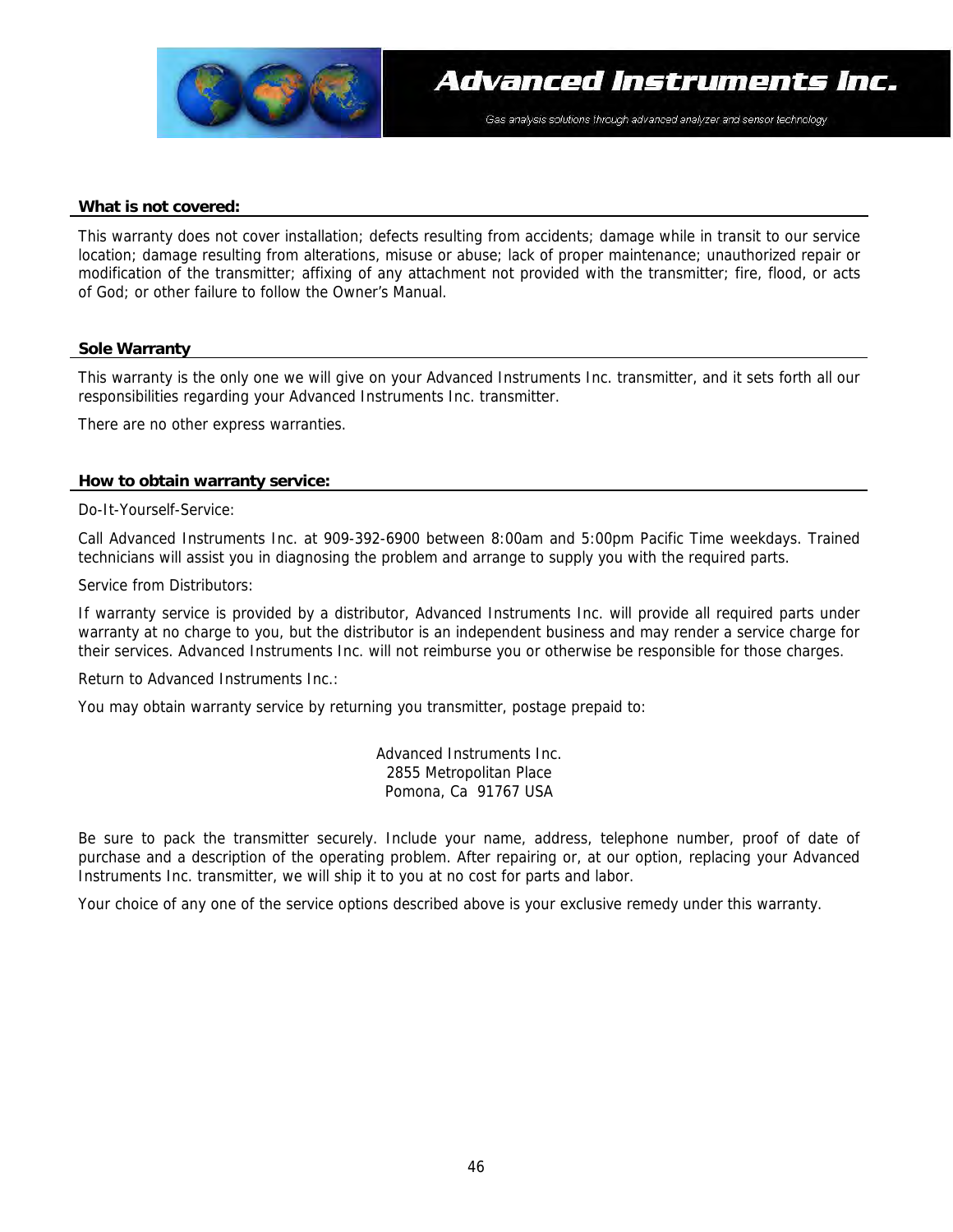

# 10 Material Safety Data Sheet ( MSDS )

#### **Product Identification**

| Product Name                  | Oxygen Sensor Models CAD, GPR, PSR, SAF, 67013                                                                                                                                    |  |
|-------------------------------|-----------------------------------------------------------------------------------------------------------------------------------------------------------------------------------|--|
| Synonyms                      | Galvanic Fuel Cell, Electrochemical Transducer                                                                                                                                    |  |
| Manufacturer                  | Analytical Industries Inc.                                                                                                                                                        |  |
|                               | 2855 Metropolitan Place, Pomona, CA 91767 USA                                                                                                                                     |  |
| <b>Emergency Phone Number</b> | 909-392-6900                                                                                                                                                                      |  |
| Preparation / Revision Date   | January 1, 1995                                                                                                                                                                   |  |
| <b>Notes</b>                  | Oxygen sensors are sealed, contain protective coverings and in normal<br>conditions do not present a health hazard. Information applies to electrolyte<br>unless otherwise noted. |  |

#### **Specific Generic Ingredients**

|                            | Carcinogens at levels $> 0.1\%$ | None                                                     |
|----------------------------|---------------------------------|----------------------------------------------------------|
| Others at levels $> 1.0\%$ |                                 | Potassium Hydroxide, Lead                                |
| CAS Number                 |                                 | Potassium Hydroxide = KOH 1310-58-3, Lead = Pb 7439-92-1 |
| Chemical<br>Family         | (Synonym)                       | and Potassium Hydroxide (KOH) - Base, Lead (Pb) - Metal  |

#### **Physical Properties**

| <b>Boiling Point Range</b> | 100 to 115° C                        |
|----------------------------|--------------------------------------|
| Melting Point Range        | KOH -10 to 0° C, Lead 327° C         |
| Freezing Point             | $-40$ to 0 $\degree$ C               |
| Molecular Weight           | $KOH = 56$ , Lead = 207              |
| Specific Gravity           | $1.09 \ @ \ 20^{\circ} \text{C}$     |
| Vapor Pressure             | Not applicable                       |
| Vapor Density              | Not applicable                       |
| рH                         | >14                                  |
| Solubility in $H_2O$       | Complete                             |
| % Volatiles by Volume      | None                                 |
| Evaporation Rate           | Similar to water                     |
| Appearance and Odor        | Colorless, odorless aqueous solution |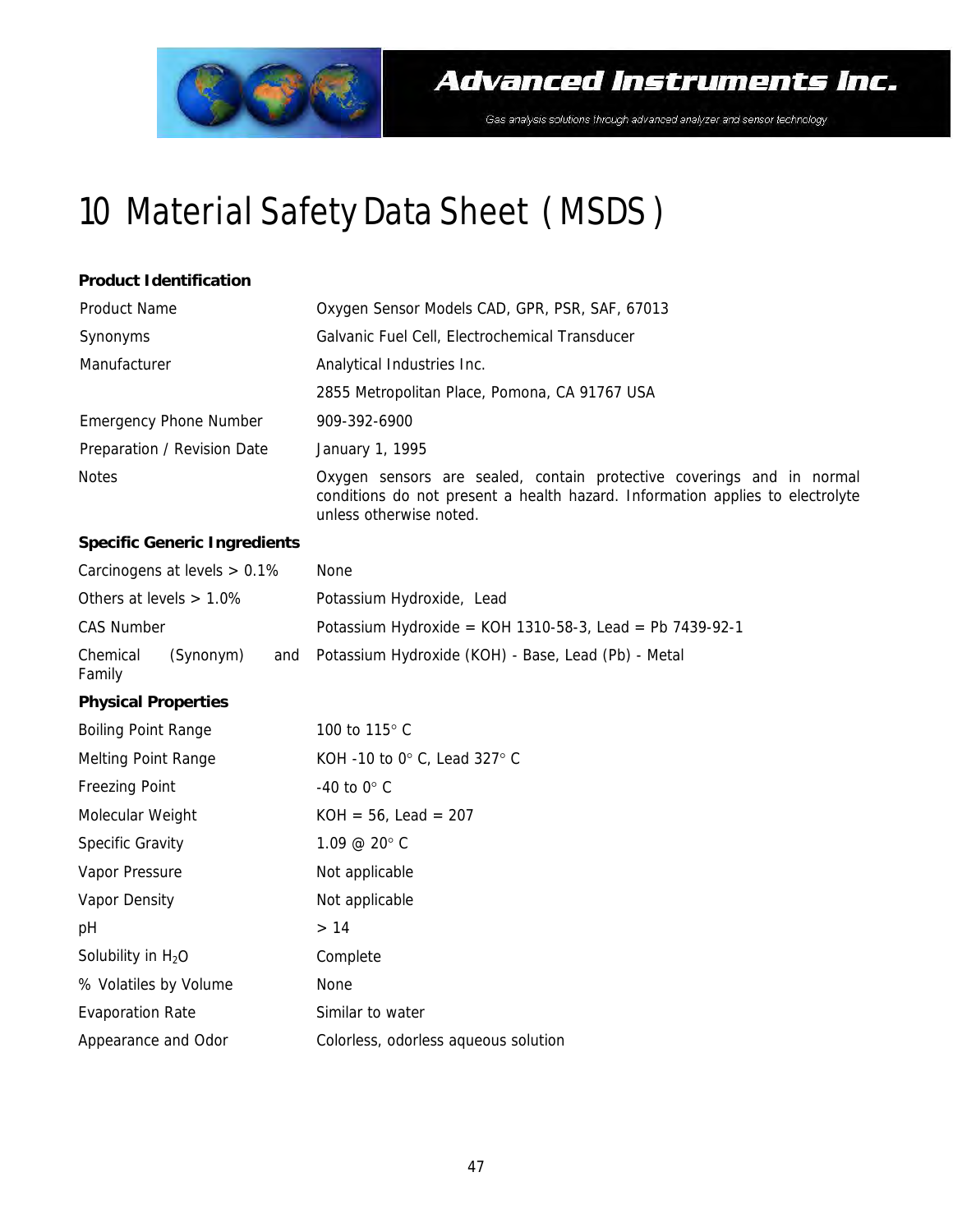

### Advanced Instruments Inc.

Gas analysis solutions through advanced analyzer and sensor technology

#### **General Requirements**

| Use                                             | Potassium Hydroxide - electrolyte, Lead - anode                                                                                                                                    |  |  |
|-------------------------------------------------|------------------------------------------------------------------------------------------------------------------------------------------------------------------------------------|--|--|
| Handling                                        | Rubber or latex gloves and safety glasses                                                                                                                                          |  |  |
| Storage                                         | Indefinitely                                                                                                                                                                       |  |  |
| <b>Fire and Explosion Data</b>                  |                                                                                                                                                                                    |  |  |
| Flash and Fire Points                           | Not applicable                                                                                                                                                                     |  |  |
| Flammable Limits                                | Not flammable                                                                                                                                                                      |  |  |
| <b>Extinguishing Method</b>                     | Not applicable                                                                                                                                                                     |  |  |
| Special Fire Fighting Procedures                | Not applicable                                                                                                                                                                     |  |  |
| Unusual Fire and<br>Explosion<br>Hazards        | Not applicable                                                                                                                                                                     |  |  |
| <b>Reactivity Data</b>                          |                                                                                                                                                                                    |  |  |
| Stability                                       | Stable                                                                                                                                                                             |  |  |
| Conditions<br>Contributing<br>to<br>Instability | None                                                                                                                                                                               |  |  |
| Incompatibility                                 | Avoid contact with strong acids                                                                                                                                                    |  |  |
| Hazardous<br>Decomposition<br>Products          | None                                                                                                                                                                               |  |  |
| Conditions to Avoid                             | None                                                                                                                                                                               |  |  |
| <b>Spill or Leak</b>                            |                                                                                                                                                                                    |  |  |
| Steps if material is released                   | Sensor is packaged in a sealed protective plastic bag, check the sensor inside<br>for electrolyte leakage.                                                                         |  |  |
|                                                 | If the sensor leaks inside the protective plastic bag or inside the sensor<br>housing do not remove it without rubber or latex gloves and safety glasses<br>and a source of water. |  |  |
|                                                 | Flush or wipe all surfaces repeatedly with water or wet paper towel. Use a<br>fresh towel each time.                                                                               |  |  |
| Waste Disposal Method                           | In accordance with federal, state and local regulations for battery disposal                                                                                                       |  |  |
| <b>Health Hazard Information</b>                |                                                                                                                                                                                    |  |  |
| Primary Route(s) of Entry                       | Ingestion, eye and skin contact                                                                                                                                                    |  |  |
| <b>Exposure Limits</b>                          | Potassium Hydroxide - ACGIH TLV 2 mg/cubic meter; Lead - OSHA PEL .05<br>mg/cubic meter                                                                                            |  |  |
| Effects of Exposure -                           |                                                                                                                                                                                    |  |  |
| Ingestion                                       | Electrolyte could be harmful or fatal if swallowed. Oral LD50 (RAT) = $2433$<br>mg/kg                                                                                              |  |  |
| Eye                                             | Electrolyte is corrosive and eye contact could result in permanent loss of<br>vision.                                                                                              |  |  |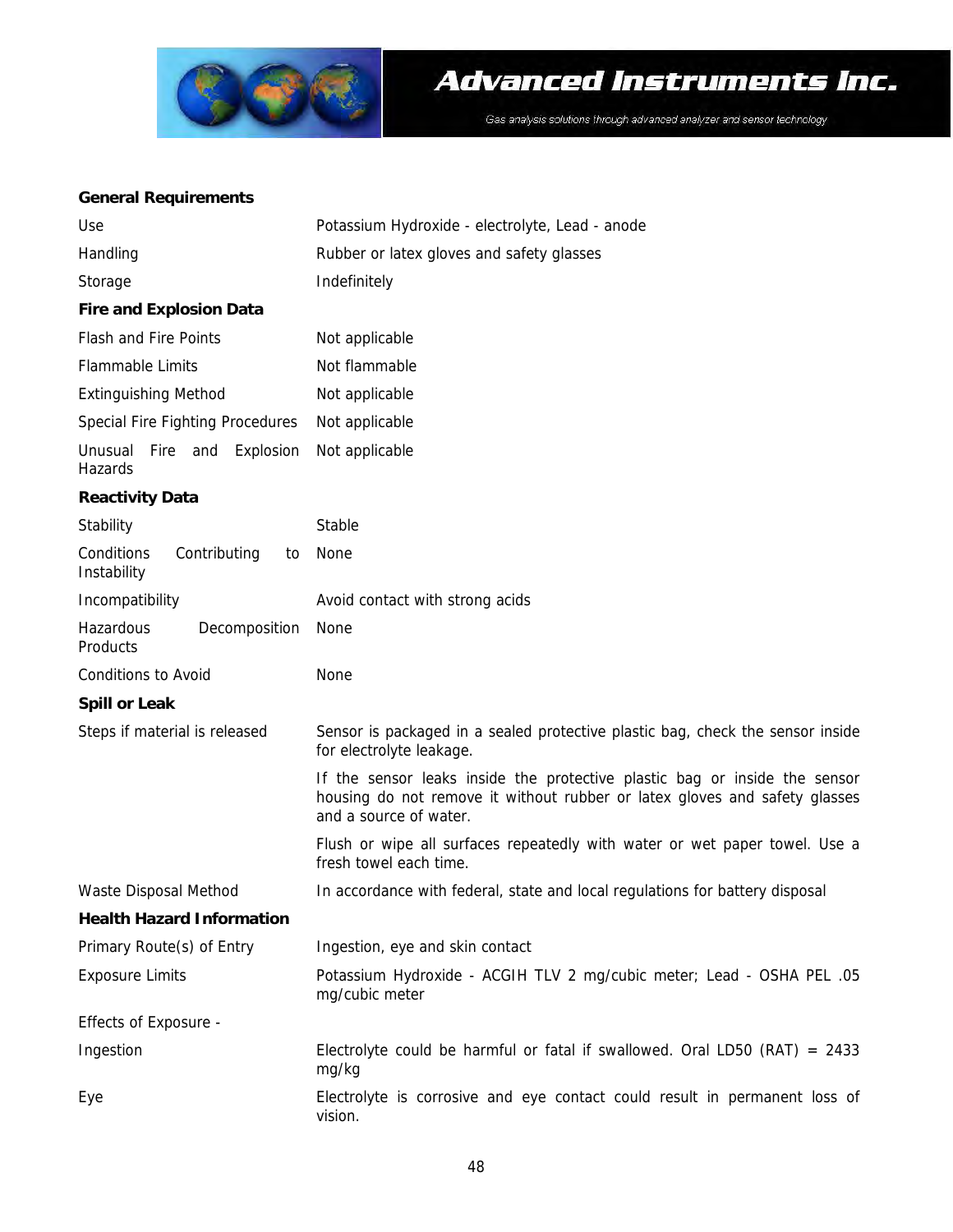

| Skin                                  | Electrolyte is corrosive and skin contact could result in a chemical burn.                                                                                                                                                                              |
|---------------------------------------|---------------------------------------------------------------------------------------------------------------------------------------------------------------------------------------------------------------------------------------------------------|
| Inhalation                            | Liquid inhalation is unlikely.                                                                                                                                                                                                                          |
| Symptoms                              | Eye contact - burning sensation; Skin contact - soapy slick feeling.                                                                                                                                                                                    |
| Medical Conditions Aggravated         | <b>None</b>                                                                                                                                                                                                                                             |
| Carcinogenic Reference Data           | NTP Annual Report on Carcinogens - not listed; LARC Monographs - not listed;<br>OSHA - not listed                                                                                                                                                       |
| Other                                 | Lead is listed as a chemical known to the State of California to cause birth<br>defects or other reproductive harm.                                                                                                                                     |
| <b>Emergency First Aid</b>            |                                                                                                                                                                                                                                                         |
| Ingestion                             | Do not induce vomiting; Give plenty of cold water; Seek medical attention<br>immediately.                                                                                                                                                               |
| Skin Contact                          | Wash affected area repeatedly with plenty of water; Remove contaminated<br>clothing; If burning persists, seek medical attention.                                                                                                                       |
| Eye Contact                           | Flush repeatedly with plenty of water for at least 15 minutes; Seek medical<br>attention immediately.                                                                                                                                                   |
| Inhalation                            | Liquid inhalation is unlikely.                                                                                                                                                                                                                          |
| <b>Special Protection Information</b> |                                                                                                                                                                                                                                                         |
| Ventilation Requirements              | None                                                                                                                                                                                                                                                    |
| Eye                                   | Safety glasses                                                                                                                                                                                                                                          |
| Hand                                  | Rubber or latex gloves                                                                                                                                                                                                                                  |
| Respirator Type                       | Not applicable                                                                                                                                                                                                                                          |
| Other Protective Equipment            | None                                                                                                                                                                                                                                                    |
| <b>Special Precautions</b>            |                                                                                                                                                                                                                                                         |
| Precautions                           | Do not remove the sensor's protective Teflon and PCB coverings; Do not<br>probe the sensor with sharp objects; Wash hands thoroughly after handling;<br>Avoid contact with eyes, skin and clothing; Empty sensor body may contain<br>hazardous residue. |
| Transportation                        | Not applicable                                                                                                                                                                                                                                          |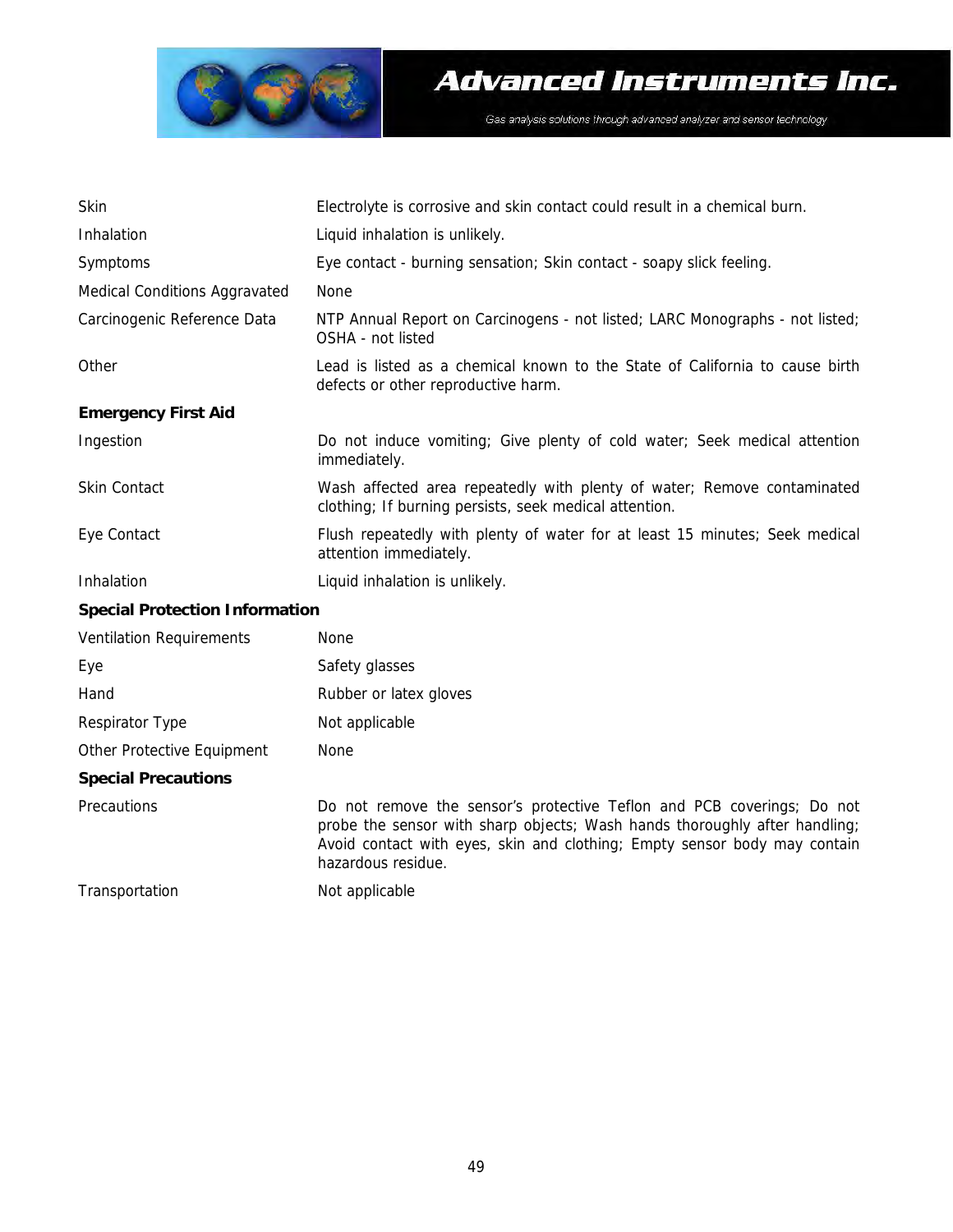

#### **Product Identification**

| Product Name                | Oxygen Sensor Models XLT                                                                                            |
|-----------------------------|---------------------------------------------------------------------------------------------------------------------|
| Synonyms                    | Galvanic Fuel Cell, Electrochemical Transducer                                                                      |
| Manufacturer                | Analytical Industries Inc.                                                                                          |
|                             | 2855 Metropolitan Place, Pomona, CA 91767 USA                                                                       |
| Emergency Phone Number      | 909-392-6900                                                                                                        |
| Preparation / Revision Date | January 1, 1995                                                                                                     |
| <b>Notes</b>                | Oxygen sensors are sealed, contain protective coverings and in normal<br>conditions do not present a health hazard. |
|                             | Information applies to electrolyte unless otherwise noted.                                                          |

#### **Specific Generic Ingredients**

|                    | Carcinogens at levels $> 0.1\%$ | None                                                      |
|--------------------|---------------------------------|-----------------------------------------------------------|
|                    | Others at levels $> 1.0\%$      | Acetic Acid, Lead                                         |
| CAS Number         |                                 | Acetic Acid = $64-19-7$ , Lead = Pb 7439-92-1             |
| Chemical<br>Family | (Synonym)                       | and Acetic Acid ( $CH_3CO_2H$ ) - Acid, Lead (Pb) - Metal |

### **Physical Properties**

| <b>Boiling Point Range</b>  | 100 to 117° C                                      |
|-----------------------------|----------------------------------------------------|
| Melting Point Range         | Acetic Acid = not applicable, Lead $327^{\circ}$ C |
| Freezing Point              | $-40$ to $-10^{\circ}$ C                           |
| Molecular Weight            | Acetic Acid = not applicable, Lead = $207$         |
| Specific Gravity            | 1.05 @ 20° C                                       |
| Vapor Pressure              | 11.4 @ 20° C                                       |
| Vapor Density (air = $1$ )  | 2.07                                               |
| рH                          | $2 - 3$                                            |
| Solubility in $H_2O$        | Complete                                           |
| % Volatiles by Volume       | None                                               |
| Evaporation Rate            | Similar to water                                   |
| Appearance and Odor         | Colorless, vinegar-like odor aqueous solution      |
| <b>General Requirements</b> |                                                    |
| Use                         | Acetic Acid - electrolyte, Lead - anode            |
| Handling                    | Rubber or latex gloves; Safety glasses             |
| Storage                     | Indefinitely                                       |
|                             |                                                    |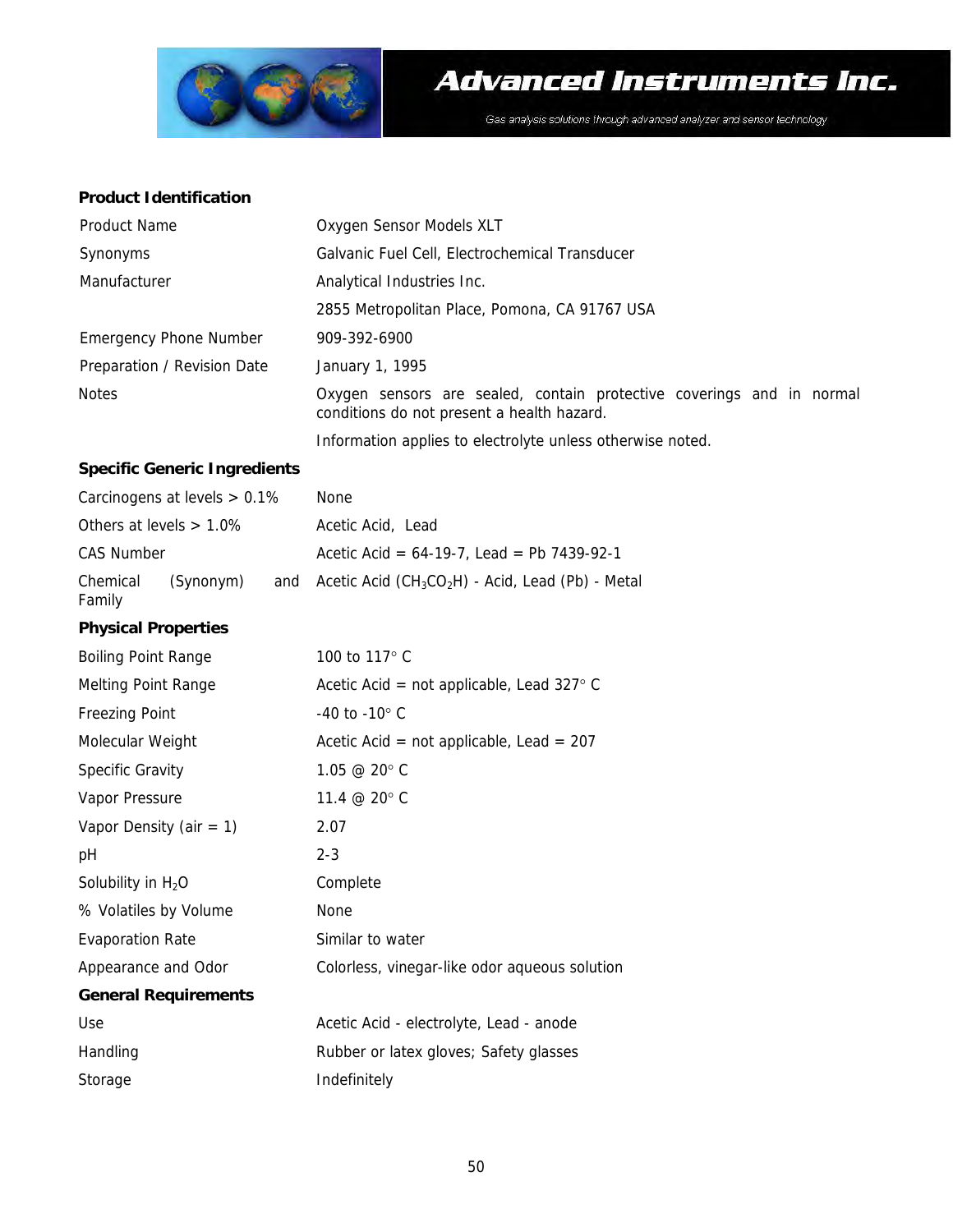

#### **Fire and Explosion Data**

| Flash and Fire Points                           | Not applicable                                                                                                                                                                                                                                                                                                                                                                                  |  |
|-------------------------------------------------|-------------------------------------------------------------------------------------------------------------------------------------------------------------------------------------------------------------------------------------------------------------------------------------------------------------------------------------------------------------------------------------------------|--|
| Flammable Limits                                | Not flammable                                                                                                                                                                                                                                                                                                                                                                                   |  |
| <b>Extinguishing Method</b>                     | Not applicable                                                                                                                                                                                                                                                                                                                                                                                  |  |
| Special Fire Fighting Procedures                | Not applicable                                                                                                                                                                                                                                                                                                                                                                                  |  |
| Fire and<br>Explosion<br>Unusual<br>Hazards     | Not applicable                                                                                                                                                                                                                                                                                                                                                                                  |  |
| <b>Reactivity Data</b>                          |                                                                                                                                                                                                                                                                                                                                                                                                 |  |
| Stability                                       | Stable                                                                                                                                                                                                                                                                                                                                                                                          |  |
| Conditions<br>Contributing<br>to<br>Instability | None                                                                                                                                                                                                                                                                                                                                                                                            |  |
| Incompatibility                                 | Avoid contact with strong bases                                                                                                                                                                                                                                                                                                                                                                 |  |
| Hazardous<br>Decomposition<br>Products          | Emits toxic fumes when heated                                                                                                                                                                                                                                                                                                                                                                   |  |
| Conditions to Avoid                             | Heat                                                                                                                                                                                                                                                                                                                                                                                            |  |
| <b>Spill or Leak</b>                            |                                                                                                                                                                                                                                                                                                                                                                                                 |  |
| Steps if material is released                   | Sensor is packaged in a sealed protective plastic bag, check the sensor inside<br>for electrolyte leakage. If the sensor leaks inside the protective plastic bag or<br>inside the sensor housing do not remove it without rubber or latex gloves,<br>safety glasses and a source of water. Flush or wipe all surfaces repeatedly<br>with water or wet paper towel. Use a fresh towel each time. |  |
| Waste Disposal Method                           | In accordance with federal, state and local regulations for battery disposal.                                                                                                                                                                                                                                                                                                                   |  |
| <b>Health Hazard Information</b>                |                                                                                                                                                                                                                                                                                                                                                                                                 |  |
| Primary Route(s) of Entry                       | Ingestion, eye and skin contact                                                                                                                                                                                                                                                                                                                                                                 |  |
| <b>Exposure Limits</b>                          | Acetic Acid - ACGIH TLV / OSHA PEL 10 ppm (TWA); Lead - OSHA PEL .05<br>mg/cubic meter                                                                                                                                                                                                                                                                                                          |  |
| Effects of Exposure -                           |                                                                                                                                                                                                                                                                                                                                                                                                 |  |
| Ingestion                                       | Electrolyte could be harmful or fatal if swallowed; Oral LD50 (RAT) = $6620$<br>mg/kg                                                                                                                                                                                                                                                                                                           |  |
| Eye                                             | Electrolyte is corrosive and eye contact could result in permanent loss of<br>vision.                                                                                                                                                                                                                                                                                                           |  |
| Skin                                            | Electrolyte is corrosive and skin contact could result in a chemical burn.                                                                                                                                                                                                                                                                                                                      |  |
| Inhalation                                      | Liquid inhalation is unlikely.                                                                                                                                                                                                                                                                                                                                                                  |  |
| Symptoms                                        | Eye contact - burning sensation; Skin contact - burning sensation.                                                                                                                                                                                                                                                                                                                              |  |
| Medical Conditions Aggravated                   | None                                                                                                                                                                                                                                                                                                                                                                                            |  |
| Carcinogenic Reference Data                     | NTP Annual Report on Carcinogens - not listed; LARC Monographs - not<br>listed; OSHA - not listed                                                                                                                                                                                                                                                                                               |  |